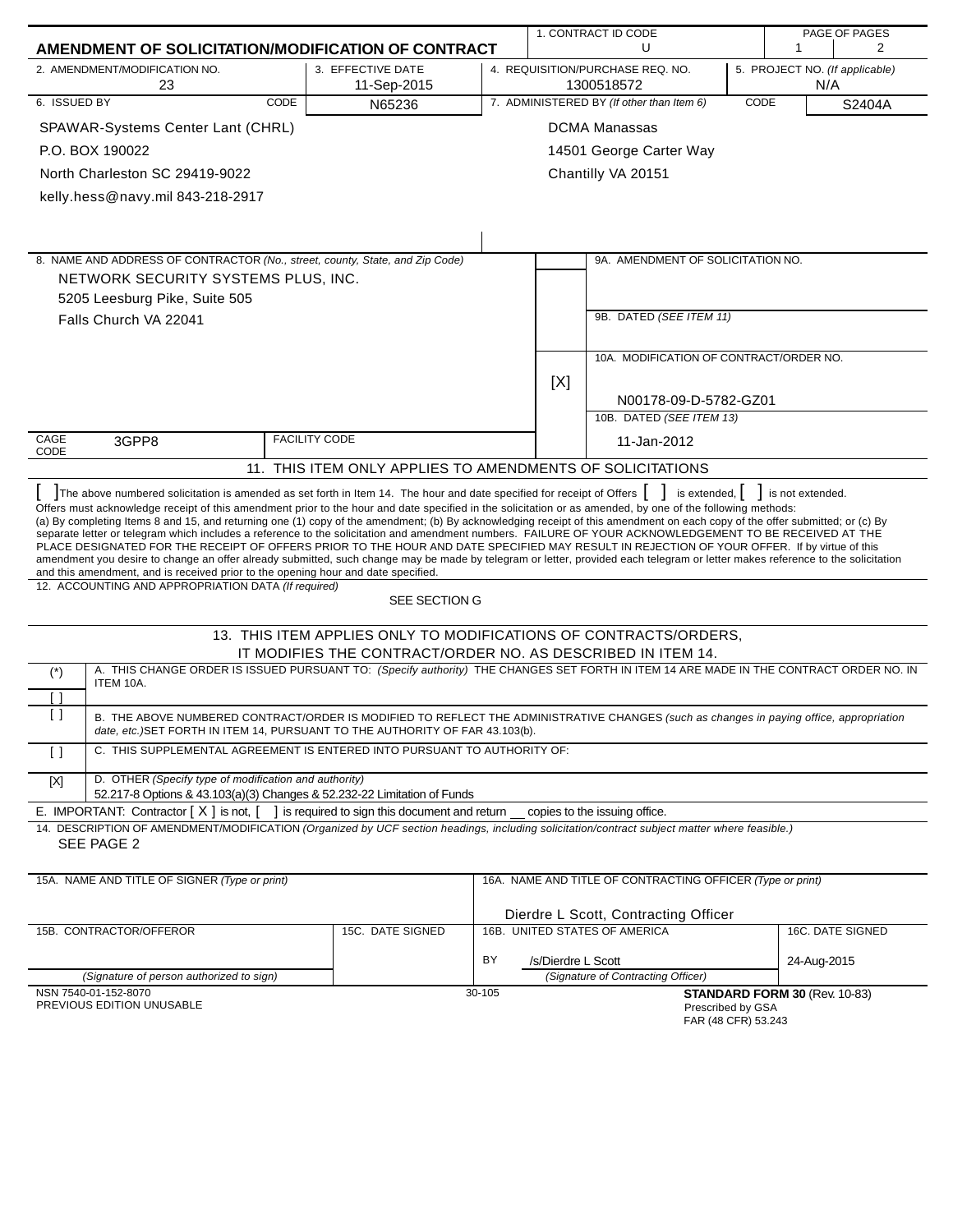| <b>CONTRACT NO.</b>   | NO.<br>ORDER <sup>'</sup><br><b>DELIVERY</b> | I AMENDMENT/MODIFICATION NO. | <b>PAGE</b> | 'FINAL |
|-----------------------|----------------------------------------------|------------------------------|-------------|--------|
| N00178-09-D-5<br>5782 | GZ01                                         | ب سے                         | 2 of 2      |        |

## **GENERAL INFORMATION**

The purpose of this modification is to realign unfunded ceiling from CLIN 4001&6001 to 4005&6005; also to exercise Option Year 4 effective 11 September 2015 through 10 September 2016 and incrementally fund Option year 4 in the amount of \$976,398.76 with PR1300518572... Accordingly, said Task Order is modified as follows: A conformed copy of this Task Order is attached to this modification for informational purposes only.

The Line of Accounting information is hereby changed as follows:

The total amount of funds obligated to the task is hereby increased from \$11,097,027.70 by \$976,398.76 to \$12,073,426.46.

| <b>CLIN/SLIN</b> | Type Of Fund | From $(\$)$ | By $(\$)$  | To $($ math) |
|------------------|--------------|-------------|------------|--------------|
| 400501           | O&MN,N       | 0.00        | 20,000.00  | 20,000.00    |
| 400502           | O&MN,N       | 0.00        | 76,123.00  | 76,123.00    |
| 400503           | O&MN,N       | 0.00        | 94,353.76  | 94,353.76    |
| 400504           | O&MN,N       | 0.00        | 125,000.00 | 125,000.00   |
| 400505           | O&MN,N       | 0.00        | 28,156.00  | 28,156.00    |
| 400506           | O&MN,N       | 0.00        | 632,766.00 | 632,766.00   |

The total value of the order is hereby increased from \$32,964,438.00 by \$8,695,119.00 to \$41,659,557.00.

| <b>CLIN/SLIN</b> | From $(\$)$  | By()           | To $($ math)  |
|------------------|--------------|----------------|---------------|
| 4001             | 7,647,711.00 | (7,352,711.00) | 295,000.00    |
| 4005             | 0.00         | 15,734,810.00  | 15,734,810.00 |
| 6001             | 313,470.00   | (303,470.00)   | 10,000.00     |
| 6005             | 0.00         | 616,490.00     | 616,490.00    |

The Period of Performance of the following line items is hereby changed as follows: CLIN/SLIN From To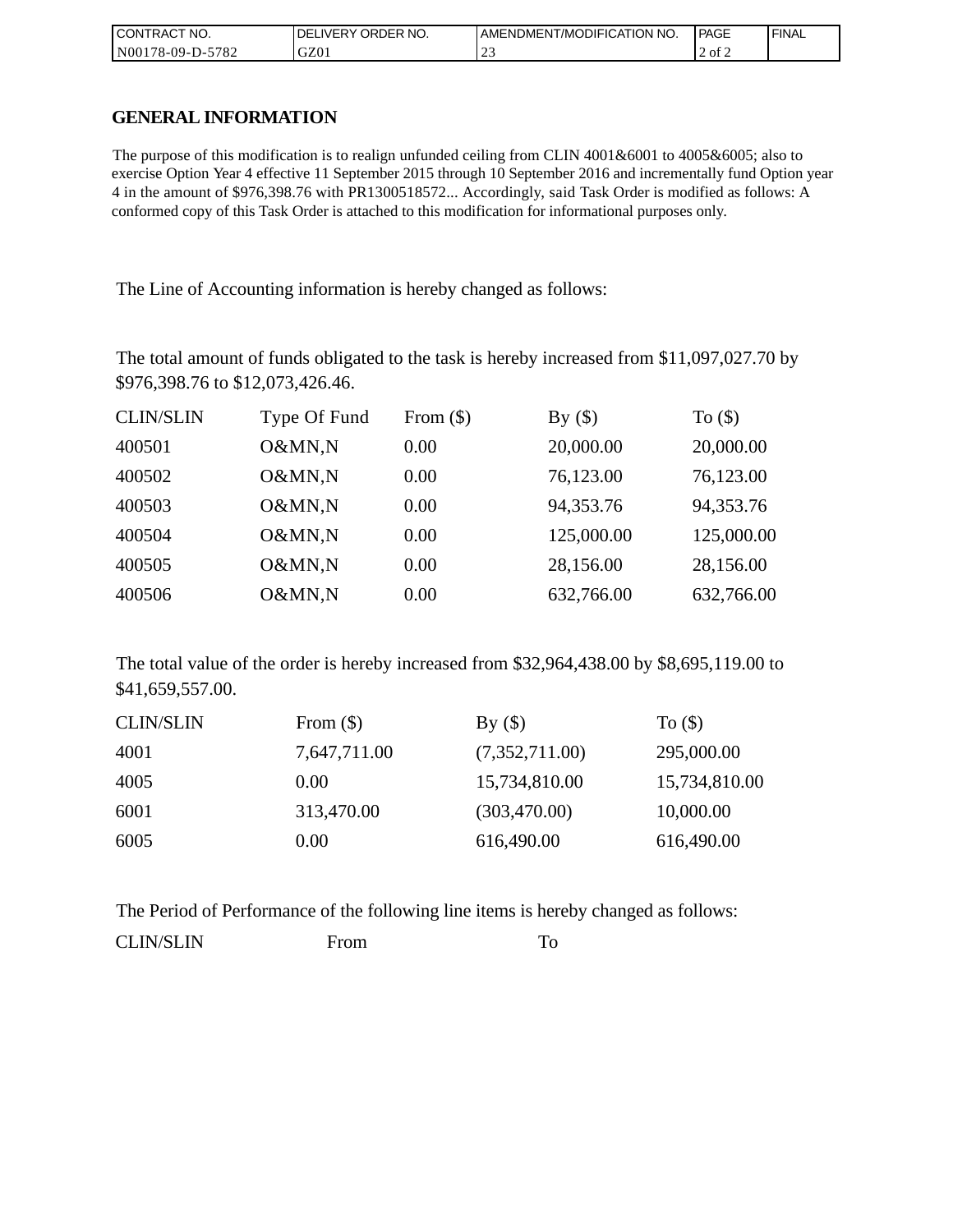| <b>ICON</b><br>°CT NO.<br>∵I RAC                  | <u>---</u><br>R NO.<br>ЭR.<br>(DE)<br>⊣د، | ICATION NO.<br>ODIFIO<br>AME<br>-NDMEN.<br>l /MC | PAGE<br>____       | <b>FINAL</b> |
|---------------------------------------------------|-------------------------------------------|--------------------------------------------------|--------------------|--------------|
| 5700<br>N <sub>00</sub><br>$8 - 09 - D -$<br>∠ه ' | GZ0                                       | $\sim$<br>ب سے                                   | c oo<br>ΟĪ<br>- 20 |              |

# **SECTION B SUPPLIES OR SERVICES AND PRICES**

CLIN - SUPPLIES OR SERVICES

```
For Cost Type Items:
```

| Item | PSC | Supplies/Services                                                                   |  | Qty Unit Est. Cost | <b>Fixed Fee</b> | CPFF |
|------|-----|-------------------------------------------------------------------------------------|--|--------------------|------------------|------|
| 4001 |     | R425 IA Support (Fund Type - TBD) 1.0 LO \$282,675.35 \$12,324.65 \$295,000.00      |  |                    |                  |      |
|      |     | 400101 R425 ACRN:AA PR 1300239279 (Fund Type -<br>OTHER)                            |  |                    |                  |      |
|      |     | 400102 R425 ACRN:AB PR 1300286595 (Fund Type -<br>OTHER)                            |  |                    |                  |      |
| 4002 |     | R425 IA Support (Fund Type - TBD) 1.0 LO \$7,498,166.00 \$366,636.00 \$7,864,802.00 |  |                    |                  |      |
|      |     | 400201 R425 ACRN: AC PR: 1300298860 (Fund Type<br>- OTHER)                          |  |                    |                  |      |
|      |     | 400202 R425 ACRN: AF PR: 1300319971 (Fund Type<br>- OTHER)                          |  |                    |                  |      |
|      |     | 400203 R425 ACRN: AE PR: 1300332147 (Fund Type<br>- OTHER)                          |  |                    |                  |      |
|      |     | 400204 R425 ACRN: AG PR: 1300354996 (Fund Type<br>$-$ OTHER)                        |  |                    |                  |      |
|      |     | 400205 R425 ACRN: AH PR: 1300354996 (Fund Type<br>$-$ OTHER)                        |  |                    |                  |      |
| 4003 |     | R425 IA Support (Fund Type - TBD) 1.0 LO \$7,672,265.00 \$333,893.00 \$8,006,158.00 |  |                    |                  |      |
|      |     | 400301 R425 ACRN: AJ PR: 1300373150 (Fund Type<br>$-$ OTHER)                        |  |                    |                  |      |
|      |     | 400302 R425 ACRN: AK PR: 1300373150 (Fund Type<br>- OTHER)                          |  |                    |                  |      |
|      |     | 400303 R425 ACRN: AJ PR: 1300373150 (Fund Type<br>- OTHER)                          |  |                    |                  |      |
|      |     | 400304 R425 ACRN: AM PR: 1300394554 (Fund Type<br>- OTHER)                          |  |                    |                  |      |
|      |     | 400305 R425 ACRN AN PR 1300415544 (O&MN, N)                                         |  |                    |                  |      |
|      |     | 400306 R425 ACRN AP PR 1300436371 (O&MN, N)                                         |  |                    |                  |      |
|      |     | 400307 R425 ACRN AQ PR 1300436371 (O&MN, N)                                         |  |                    |                  |      |
| 4004 |     | R425 IA Support (Fund Type - TBD) 1.0 LO \$7,850,571.00 \$341,316.00 \$8,191,887.00 |  |                    |                  |      |
|      |     | 400401 R425 ACRN AR PR1300443439 (O&MN, N)                                          |  |                    |                  |      |
|      |     | 400402 R425 ACRN AS PR1300443439 (O&MN, N)                                          |  |                    |                  |      |
|      |     | 400403 R425 ACRN AT PR1300443439 (O&MN, N)                                          |  |                    |                  |      |
|      |     | 400404 R425 ACRN AU PR 1300447315 (O&MN, N)                                         |  |                    |                  |      |
|      |     | 400405 R425 ACRN AV PR 1300447315 (O&MN, N)                                         |  |                    |                  |      |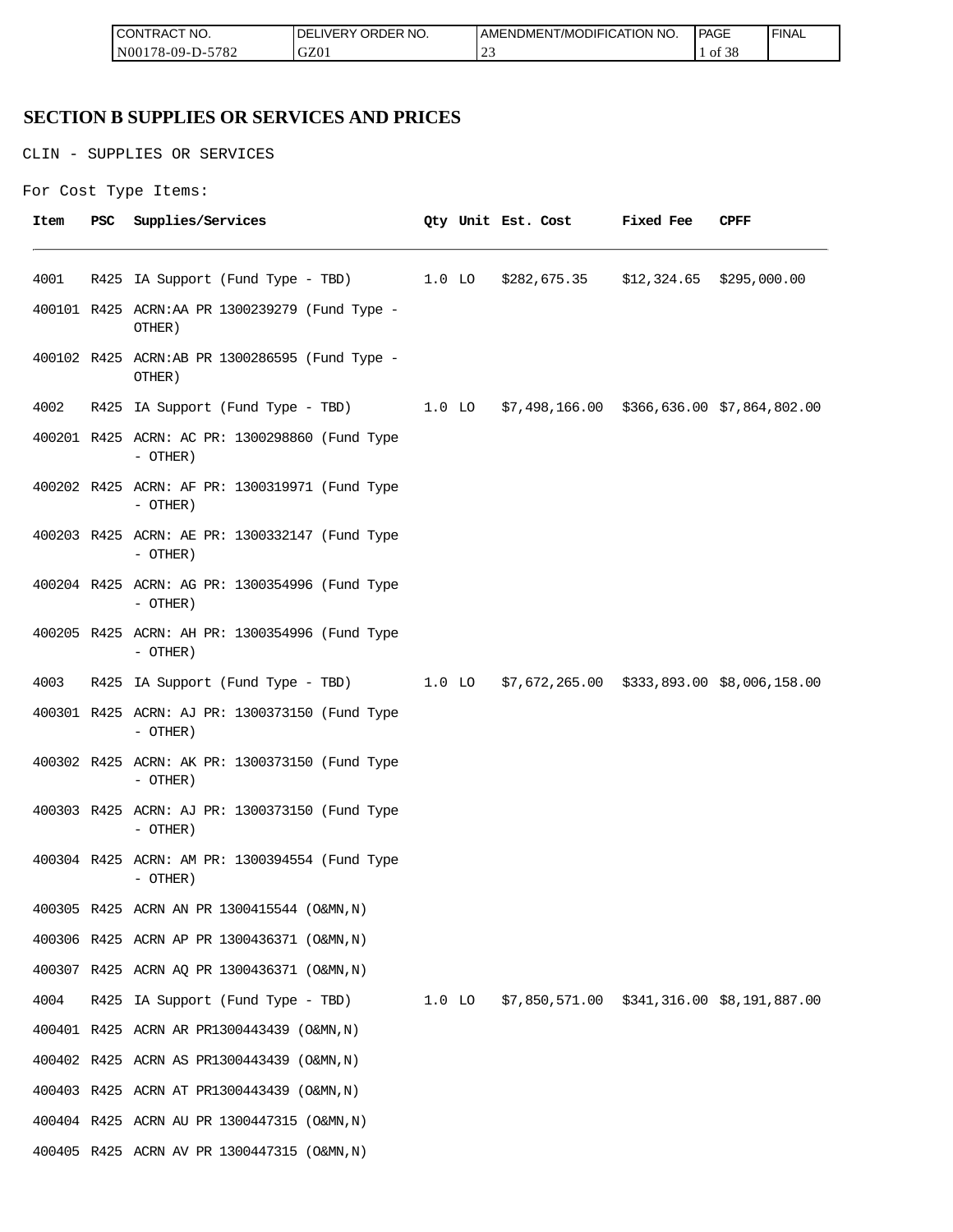| <b>ICONTRACT NO.</b> | LIVERY ORDER NO.<br>DEI | I AMENDMENT/MODIFICATION NO. | PAGE                    | 'FINAL |
|----------------------|-------------------------|------------------------------|-------------------------|--------|
| N00178-09-D-5782     | GZ01                    | $\sim$<br>ے سے               | $c \wedge c$<br>2 of 38 |        |

|      |            | CONTRACT NO.<br>N00178-09-D-5782                                                                                                                     | DELIVERY ORDER NO.<br>GZ01 |          | 23                 | AMENDMENT/MODIFICATION NO.                   |           | PAGE<br>2 of 38 | <b>FINAL</b> |
|------|------------|------------------------------------------------------------------------------------------------------------------------------------------------------|----------------------------|----------|--------------------|----------------------------------------------|-----------|-----------------|--------------|
| Item | <b>PSC</b> | Supplies/Services                                                                                                                                    |                            |          | Oty Unit Est. Cost |                                              | Fixed Fee | <b>CPFF</b>     |              |
|      |            | 400406 R425 ACRN AW PR 1300447315 (O&MN,N)                                                                                                           |                            |          |                    |                                              |           |                 |              |
|      |            | 400407 R425 ACRN AX PR 1300481274 (O&MN, N)                                                                                                          |                            |          |                    |                                              |           |                 |              |
|      |            | 400408 R425 ACRN AY PR 1300481274 (O&MN, N)                                                                                                          |                            |          |                    |                                              |           |                 |              |
|      |            | 400409 R425 ACRN AZ PR 1300481274 (O&MN, N)                                                                                                          |                            |          |                    |                                              |           |                 |              |
|      |            | 400410 R425 ACRN BB PR 1300493466 (O&MN,N)                                                                                                           |                            |          |                    |                                              |           |                 |              |
|      |            | 400411 R425 ACRN BC PR 1300493466 (O&MN, N)                                                                                                          |                            |          |                    |                                              |           |                 |              |
|      |            | 400412 R425 ACRN BD PR 1300493466 (O&MN, N)                                                                                                          |                            |          |                    |                                              |           |                 |              |
|      |            | 400413 R425 ACRN BE PR 1300494766 (O&MN,N)                                                                                                           |                            |          |                    |                                              |           |                 |              |
|      |            | 400414 R425 ACRN BF PR1300503112 FUNDING<br>DOC: PRM510760 NWA/BS: 100000986792<br>0060 EXPIRATION DATE: 9/30/2015<br>$($ O&MN, $N$ $)$              |                            |          |                    |                                              |           |                 |              |
|      |            | 400415 R425 ACRN BG PR1300503112 FUNDING<br>DOC: PRM510785 NWA/BS: 100001054404<br>0060 EXPIRATION DATE: 9/30/2015<br>$($ O&MN, $N$ $)$              |                            |          |                    |                                              |           |                 |              |
|      |            | 400416 R425 ACRN: BH PR1300513212 FUNDING DOC:<br>PRM510771 FUNDS EXPIRATION:<br>9/30/2015 NWA/BS: 100000989184 0060<br>$($ O&MN, $N$ $)$            |                            |          |                    |                                              |           |                 |              |
|      |            | 400417 R425 ACRN:BF PR1300513212 FUNDING DOC:<br>PRM510760 FUNDS EXPIRATION:<br>9/30/2015 NWA/BS: 100000986792 0060<br>$($ O&MN, N)                  |                            |          |                    |                                              |           |                 |              |
| 4005 |            | R425 IA Support (Fund Type - TBD)                                                                                                                    |                            | $1.0$ LO |                    | \$15,077,433.88 \$657,376.12 \$15,734,810.00 |           |                 |              |
|      |            | 400501 R425 ACRN: BD PR1300518572 FUNDING DOC:<br>PRM58810 EXPIRATION OF FUNDS:<br>9/30/2015 NWA/BS: 100000989199 0060<br>$($ O&MN, $\overline{N}$ ) |                            |          |                    |                                              |           |                 |              |
|      |            | 400502 R425 ACRN: BJ PR1300518572 FUNDING DOC:<br>PRM510772 EXPIRATION OF FUNDS:<br>9/30/2015 NWA/BS: 100000989224 0060<br>$($ O&MN, N)              |                            |          |                    |                                              |           |                 |              |
|      |            | 400503 R425 ACRN: BF PR1300518572 FUNDING DOC:<br>PRM510760 EXPIRATION OF FUNDS:<br>9/30/2015 NWA/BS: 100000986792 0060<br>$($ O&MN, N)              |                            |          |                    |                                              |           |                 |              |
|      |            | 400504 R425 ACRN: BK PR1300518572 FUNDING DOC:<br>PRM510762 EXPIRATION OF FUNDS:<br>9/30/2015 NWA/BS: 100000986795 0060<br>$($ O&MN, N)              |                            |          |                    |                                              |           |                 |              |
|      |            | 400505 R425 ACRN: BL PR1300518572 FUNDING DOC:<br>PRM510768 EXPIRATION OF FUNDS:<br>9/30/2015 NWA/BS: 100001000323 0060                              |                            |          |                    |                                              |           |                 |              |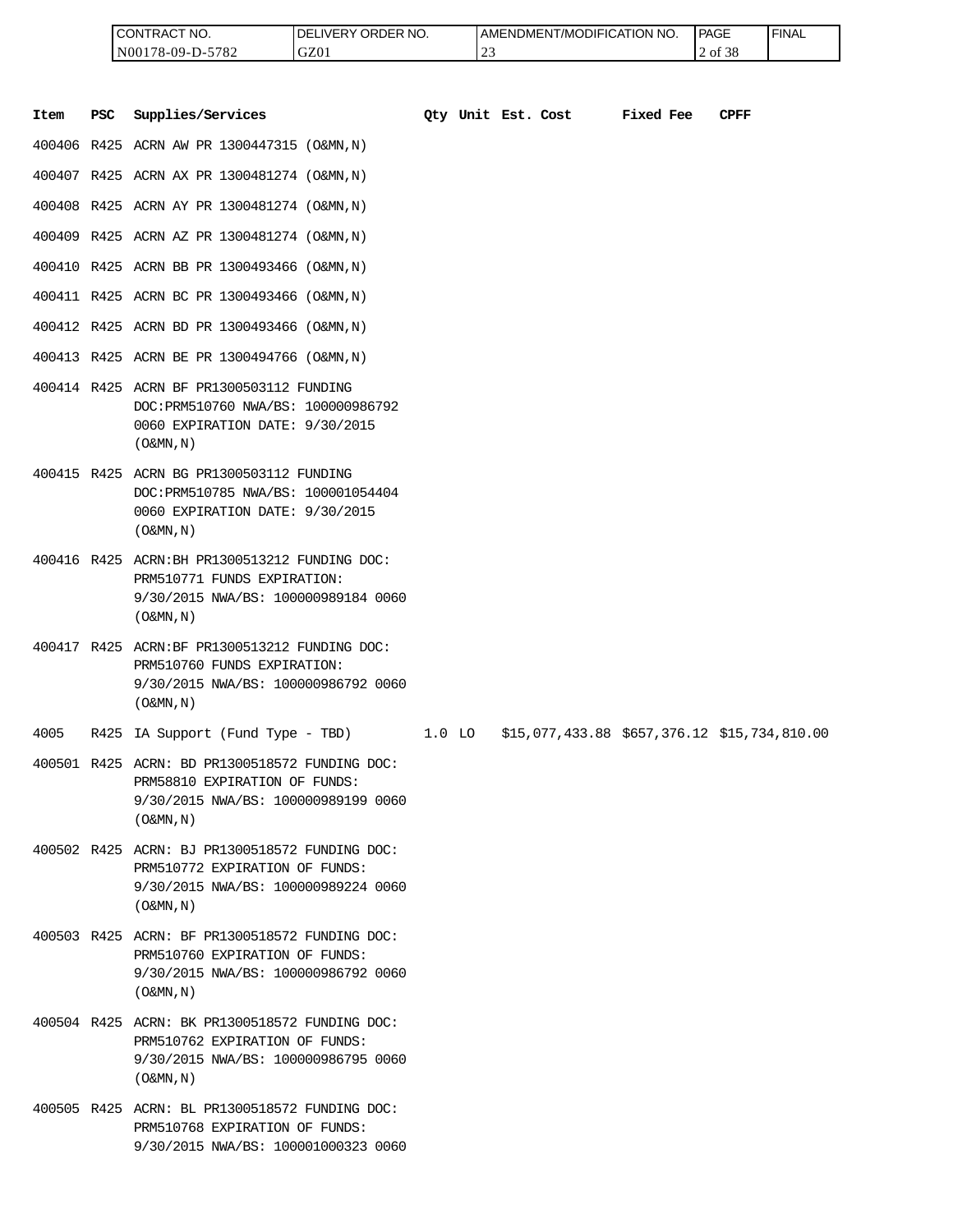| <b>CONTRACT</b><br>NO. | ' ORDER NO.<br>LIVERY (<br>DE. | <b>I AMENDMENT/MODIFICATION I</b><br>NO. | PAGE                  | ' FINAL |
|------------------------|--------------------------------|------------------------------------------|-----------------------|---------|
| 5782<br>N00178-09-D-5  | GZ01                           | $\sim$<br>ت سے                           | c o o<br>′ ot<br>- 20 |         |

**Item PSC Supplies/Services Qty Unit Est. Cost Fixed Fee CPFF**

(O&MN,N)

400506 R425 ACRN: BM PR1300518572 FUNDING DOC: HT0003510986 EXPIRATION OF FUNDS: 9/30/2015 NWA/BS: 100001060851 0060 (O&MN,N)

For ODC Items:

| Item   | <b>PSC</b> | Supplies/Services                                       |                   |                   | Oty Unit Est. Cost |
|--------|------------|---------------------------------------------------------|-------------------|-------------------|--------------------|
| 6001   | R425       | IA Support (Fund Type - TBD)                            |                   | $1.0$ LO          | \$10,000.00        |
| 600101 | R425       | ACRN: AB PR 1300286595 (Fund Type - OTHER)              |                   |                   |                    |
| 6002   | R425       | IA Support (Fund Type - TBD)                            |                   | 1.0 <sub>LO</sub> | \$313,470.00       |
| 600201 | R425       | ACRN: AC PR: 1300298860 (Fund Type - OTHER)             |                   |                   |                    |
| 600202 | R425       | ACRN: AH PR: 1300354996 (Fund Type - OTHER)             |                   |                   |                    |
| 6003   | R425       | IA Support (Fund Type - TBD)                            |                   | 1.0 <sub>LO</sub> | \$313,470.00       |
| 600301 | R425       | ACRN: AJ PR: 1300373150 (Fund Type - TBD)               |                   |                   |                    |
| 600302 | R425       | ACRN: AP PR:1300436371 (O&MN, N)                        |                   |                   |                    |
| 6004   | R425       | IA Support (Fund Type - TBD)                            |                   | 1.0 <sub>LO</sub> | \$313,470.00       |
| 600401 | R425       | ACRN AS PR 1300443439 (O&MN, N)                         |                   |                   |                    |
| 600402 | R425       | ACRN AW PR 1300447315 (O&MN, N)                         |                   |                   |                    |
| 600403 | R425       | ACRN BA PR 1300481274- Realigned to 400408 AY (O&MN, N) |                   |                   |                    |
| 600404 | R425       | ACRN BE PR 1300494766 (O&MN, N)                         |                   |                   |                    |
| 6005   | R425       | IA Support (Fund Type - TBD)                            | 1.0 <sub>LO</sub> |                   | \$616,490.00       |

#### 5252.216-9204 LEVEL OF EFFORT--FEE ADJUSTMENT FORMULA (MAR 1994)

(a) Subject to the provisions of the "Limitation of Cost" or "Limitation of Funds" clause (whichever is applicable to this contract), it is hereby understood and agreed that the fixed fee is based upon the Contractor providing the following number of staff-hours of direct labor, hereinafter referred to as X, at the estimated cost and during the term of this contract specified elsewhere herein:

Total Staff-Hours (X)\* Total Prime Staff-Hours

Fixed Fee\*\*\*(inclusive of Prime and any proposed Subcontractor(s))

| <b>Base Period</b> |  |  |
|--------------------|--|--|
| Option 1           |  |  |
| Option 2           |  |  |
| Option 3           |  |  |
| Option 4           |  |  |
|                    |  |  |

\*\*Contractor is to identify basis for fixed fee amount: \_\_\_ Prime Hours Only \_\_\_ Total Staff-Hours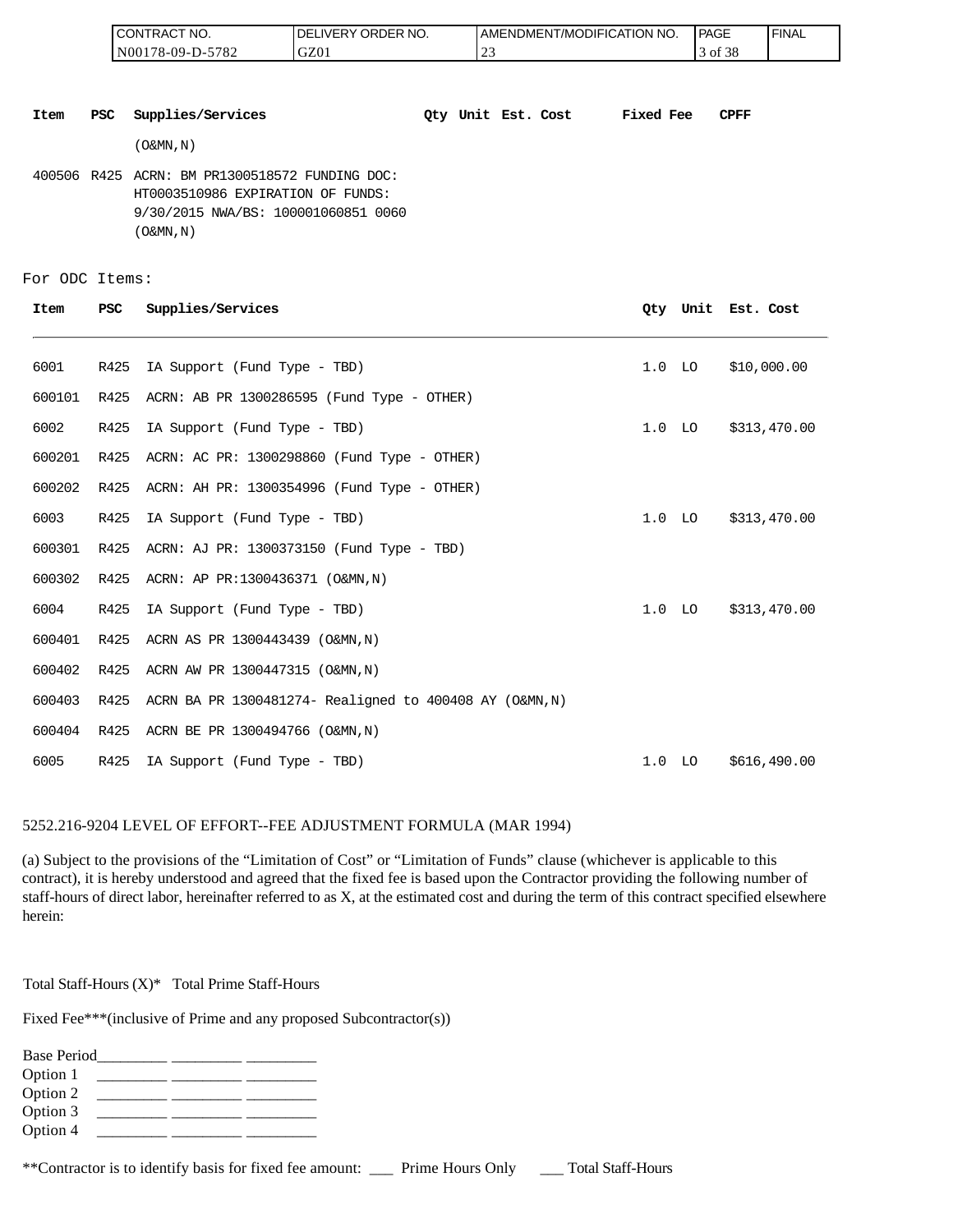| <b>CONTRACT</b><br>CT NO.           | LIVERY ORDER NO.<br>DEL | LAMENDMENT/MODIFICATION NO. | PAGE             | ' FINAL |
|-------------------------------------|-------------------------|-----------------------------|------------------|---------|
| N001<br>-5782<br>$178 - 09 - D - 5$ | GZ01                    | $\sim$<br><u>_</u>          | c oc<br>O1<br>эс |         |

The Contractor agrees to provide the total level of effort specified above in performance of work described in Sections "B" and "C" of this contract.

(b) Of the total staff-hours of direct labor set forth above, it is estimated that \_\_ staff-hours are competitive time (uncompensated overtime). Competitive time (uncompensated overtime) is defined as hours provided by personnel in excess of 40 hours per week without additional compensation for such excess work. All other effort is defined as compensated effort. If no amount is indicated in the first sentence of this paragraph, competitive time (uncompensated overtime) effort performed by the contractor shall not be counted in fulfillment of the level of effort obligations under this contract.

(c) Effort performed in fulfilling the total level of effort obligations specified above shall only include effort performed in direct support of this contract and shall not include time and effort expended on such things as local travel from an employee's residence to their usual work location, uncompensated effort while on travel status, truncated lunch periods, or other time and effort which does not have a specific and direct contribution to the tasks described in Section B.

(d) It is understood and agreed that various conditions may exist prior to or upon expiration of the term of the contract, with regard to the expenditure of labor staff-hours and/or costs thereunder which may require adjustment to the aggregate fixed fee. The following actions shall be dictated by the existence of said conditions:

(1) If the Contractor has provided not more than 105% of X or not less than 95% of X, within the estimated cost, and at the term of the contract, then the fee shall remain as set forth in Section B.

(2) If the Contractor has provided X-staff-hours, within the term, and has not exceeded the estimated cost then the Contracting Officer may require the Contractor to continue performance until the expiration of the term, or until the expenditure of the estimated cost of the contract except that, in the case of any items or tasks funded with O&MN funds, performance shall not extend beyond 30 September. In no event shall the Contractor be required to provide more than 105% of X within the term and estimated cost of this contract. The fee shall remain as set forth in Section B.

(3) If the Contractor expends the estimated cost of the contract, during the term of the contract and has provided less than X staff-hours, the Government may require the Contractor to continue performance, by providing cost growth funding, without adjusting the fixed fee, until such time as the Contractor has provided X staff-hours.

(4) If the Contracting Officer does not elect to exercise the Government's rights as set forth in paragraph  $(d)(2)$  and  $(d)(3)$ above, and the Contractor has not expended more than 95% of X staff-hours, the fixed fee shall be equitably adjusted downward to reflect the diminution of work. The total fee due the contractor shall be adjusted so as to be in direct proportion to the number of direct hours utilized in the same ration of fee to the estimated total hours then set forth in the contract.

(5) Nothing herein contained shall, in any way, abrogate the Contractor's responsibilities, and/or the Government's rights within the terms of the contract provision entitled "Limitation of Cost" or "Limitation of Funds" as they shall apply throughout the term of the contract, based upon the total amount of funding allotted to the contract during its specified term.

(e) Within 45 days after completion of the work under each separately identified period of performance hereunder, the Contractor shall submit the following information in writing to the Contracting Officer with copies to the cognizant Contract Administration Office and DCAA office to which vouchers are submitted:

(1) The total number of staff-hours of direct labor expended during the applicable period.

(2) A breakdown of this total showing the number of staff-hours expended in each direct labor classification and associated direct and indirect costs.

(3) A breakdown of other costs incurred.

(4) The Contractor's estimate of the total allowable cost incurred under the contract for the period.

In the case of a cost under-run, the Contractor shall submit the following information in addition to that required above:

(5) The amount by which the estimated cost of this contract may be reduced to recover excess funds and the total amount of staff-hours not expended, if any.

(6) A calculation of the appropriate fee reduction in accordance with this clause.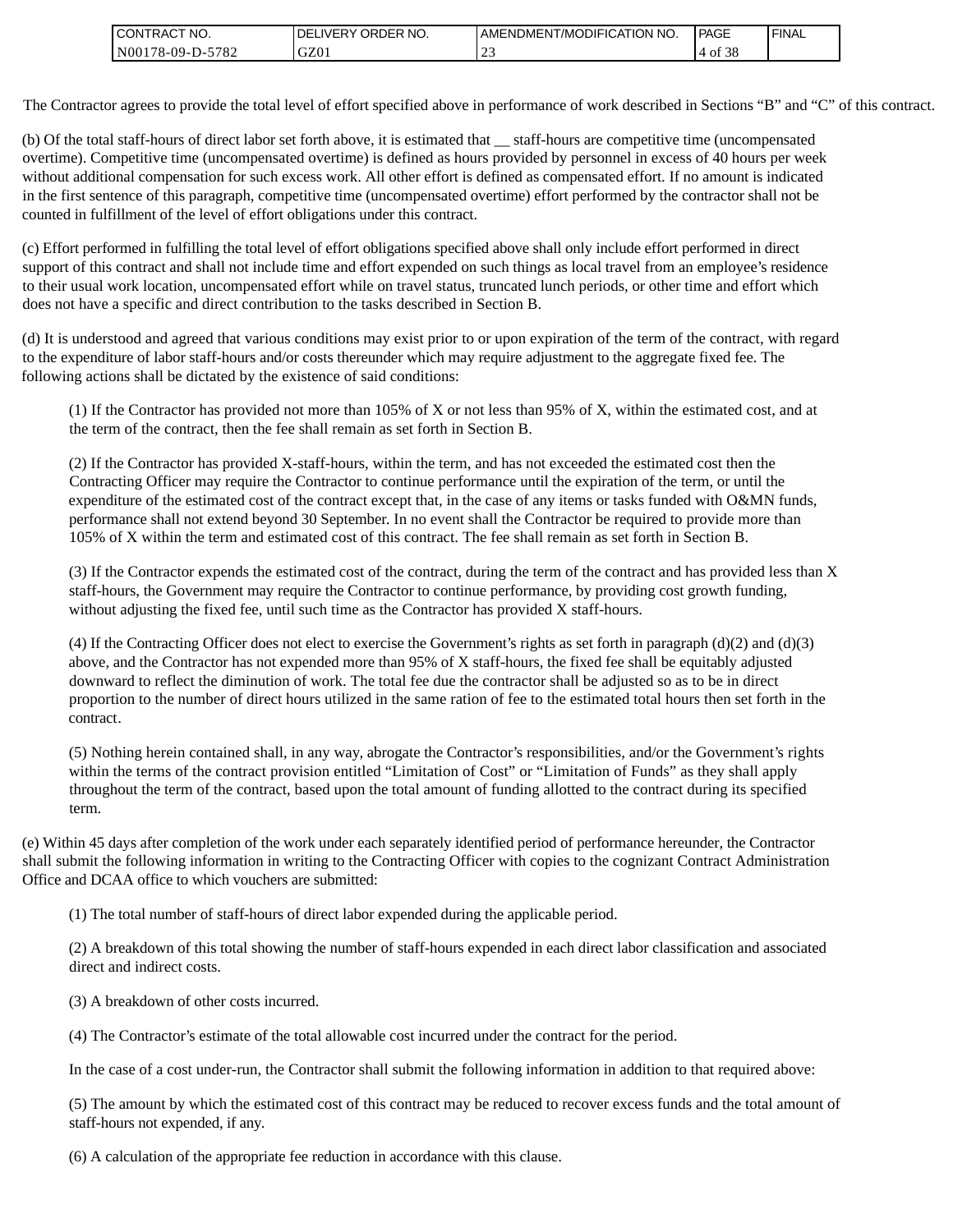| NO.<br><b>CONTRACT</b>                  | NO.<br><b>ORDER</b><br>.IVERY<br>DF | MODIFICATION NO.<br>AMENDMENT | <b>PAGE</b>                                          | ' FINAL |
|-----------------------------------------|-------------------------------------|-------------------------------|------------------------------------------------------|---------|
| 5782<br>N <sub>00</sub><br>$178-09-D$ - | GZ01                                | --                            | $\Delta$ <sup><math>\alpha</math></sup><br>ΟĪ<br>-20 |         |

All submissions required by this paragraph shall separately identify subcontractor information, if any.

### **ADDITIONAL SLINS**

Additional SLINs will be unilaterally created by the Contracting Officer during performance of this Task Order to accommodate the multiple types of funds that will be used under this order.

# **LIMITATION OF LIABILITY – INCREMENTAL FUNDING**

CLINs 4001 & 6001 are incrementally funded and the amount currently available for payment hereunder is limited to **\$305,000.00**. It is estimated that these funds will cover the cost of performance through **10 January 2013**. Subject to the provisions of the clause entitled "Limitation of Funds" (APR 94) (FAR 52.232-22) of the general provisions of this contract, no legal liability on the part of the Government for payment in excess of **\$305,000.00** shall arise unless additional funds are made available and are incorporated as a modification to the delivery order.

| <b>CLIN</b> | <b>CPFF</b>         | <b>PREVIOUSLY</b> | <b>THIS</b>   | <b>TOTAL</b>  | <b>UNFUNDED</b> |
|-------------|---------------------|-------------------|---------------|---------------|-----------------|
|             | $NTE*$              | <b>FUNDED</b>     | <b>ACTION</b> | <b>FUNDED</b> | <b>BALANCE</b>  |
| 4001        | \$295,000.00]       | \$0.00            | \$0.00        | \$295,000.00  | \$0.00          |
| 6001        | \$10,000.00         | \$0.00            | \$0.00        | \$10,000.00   | \$0.00          |
|             | TOTAL \\$305,000.00 | \$0.00            | \$0.00        | \$305,000.00  | \$0.00          |

\*\*\*\*\*\*\*\*\*\*\*\*\*\*\*\*\*\*\*\*\*\*\*\*\*\*\*\*\*\*\*\*\*\*\*\*\*\*\*\*\*\*\*\*\*\*\*\*\*\*\*\*\*\*\*\*\*\*\*\*\*\*\*\*\*\*\*\*\*\*\*\*\*\*\*\*\*\*\*\*\*\*\*\*\*\*\*\*\*\*\*\*\*\*\*\*\*\*\*\*\*\*\*\*\* \*\*\*\*\*\*\*\*\*\*\*\*\*\*\*\*\*\*\*

CLINs 4002 & 6002 are incrementally funded and the amount currently available for payment hereunder is limited to **\$2,622,844.34**. It is estimated that these funds will cover the cost of performance through **10 September 2013**. Subject to the provisions of the clause entitled "Limitation of Funds" (APR 94) (FAR 52.232-22) of the general provisions of this contract, no legal liability on the part of the Government for payment in excess of **\$2,622,844.34** shall arise unless additional funds are made available and are incorporated as a modification to the delivery order.

|             | <b>CPFF NTE*</b>     | <b>PREVIOUSLY</b> | <b>THIS</b>   | <b>TOTAL</b>   | <b>UNFUNDED</b> |
|-------------|----------------------|-------------------|---------------|----------------|-----------------|
| <b>CLIN</b> |                      | <b>FUNDED</b>     | <b>ACTION</b> | <b>FUNDED</b>  | <b>BALANCE</b>  |
| 4002        | \$7,864,802.00       | \$0.00            | \$0.00        | \$2,597,844.34 | \$5,266,957.66  |
| 6002        | \$313,470.00         | \$0.00            | \$0.00        | \$25,000.00    | \$288,470.00    |
|             | TOTAL \$8,178,272.00 | \$0.00            | \$0.00        | \$2,622,844.34 | \$5,555,427.66  |

\*\*\*\*\*\*\*\*\*\*\*\*\*\*\*\*\*\*\*\*\*\*\*\*\*\*\*\*\*\*\*\*\*\*\*\*\*\*\*\*\*\*\*\*\*\*\*\*\*\*\*\*\*\*\*\*\*\*\*\*\*\*\*\*\*\*\*\*\*\*\*\*\*\*\*\*\*\*\*\*\*\*\*\*\*\*\*\*\*\*\*\*\*\*\*\*\*\*\*\*\*\*\*\*\* \*\*\*\*\*\*\*\*\*\*\*\*\*\*\*\*\*\*\*

CLINs 4003 & 6003 are incrementally funded and the amount currently available for payment hereunder is limited to **\$3,072,215.99**. It is estimated that these funds will cover the cost of performance through 10 September 2014. Subject to the provisions of the clause entitled "Limitation of Funds" (APR 94) (FAR 52.232-22) of the general provisions of this contract, no legal liability on the part of the Government for payment in excess of **\$3,072,215.99** shall arise unless additional funds are made available and are CLINS 4001 and the minimization of the minimization of the minimization of the delivery order.<br>
All submissions required by this paragraph shall separated by the Contract<br>
ADDITIONAL SLINS<br>
ADDITIONAL SLINS<br>
CLINS 4001 &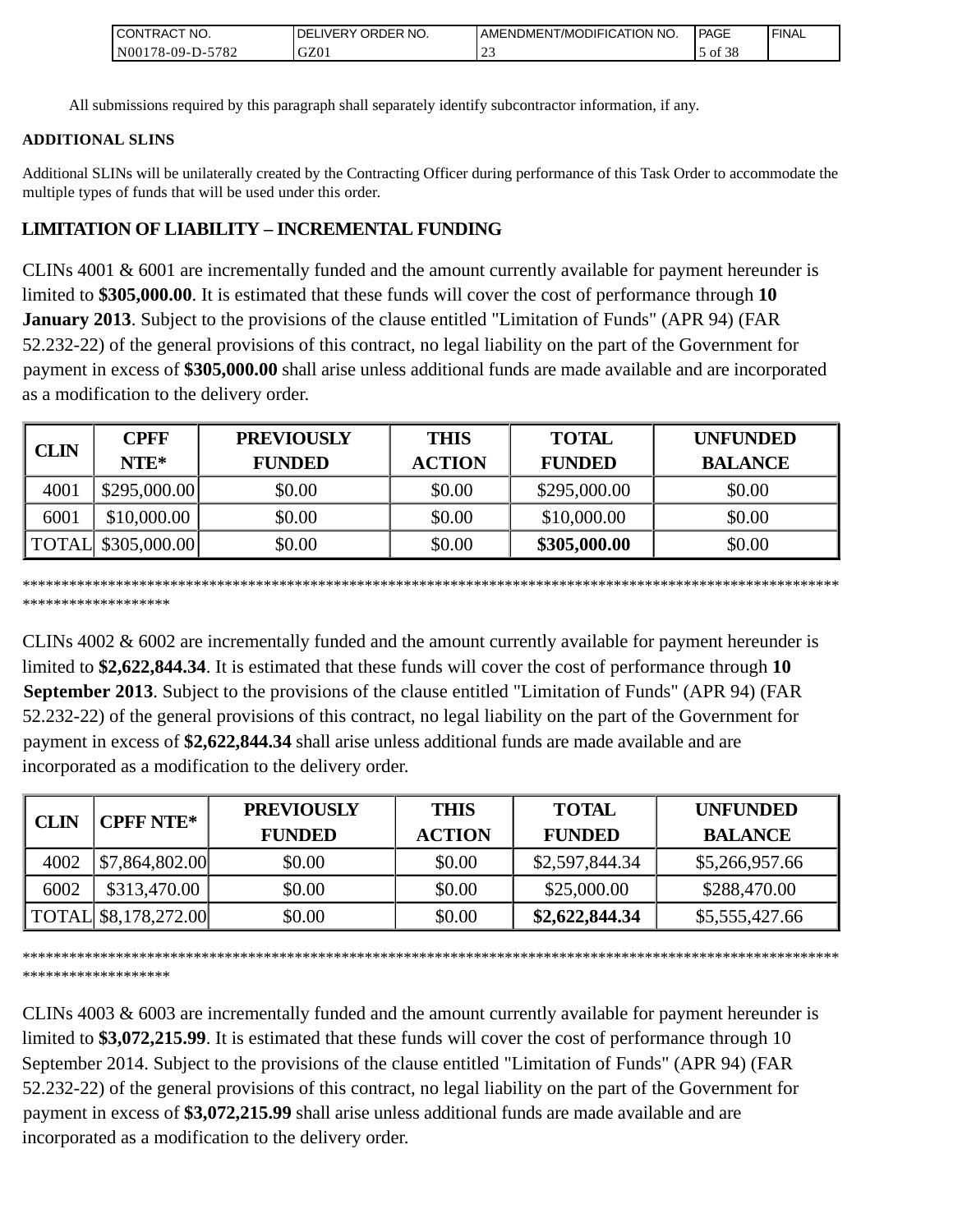| 'NO.<br>RACT<br>JON'                                         | ORDER NO.<br>_IVER`<br>⊣ 7⊢ | <b>NO</b><br>AMENDMENT/MODIFICATION I | l PAGE     | <b>I FINAL</b> |
|--------------------------------------------------------------|-----------------------------|---------------------------------------|------------|----------------|
| $570^{\circ}$<br>N <sub>00</sub> 1<br>$.8 - 09 - D -$<br>182 | GZ01                        | $\sim$<br>ر _                         | 38<br>6 of |                |

|                             | CONTRACT NO.<br>N00178-09-D-5782      | DELIVERY ORDER NO.<br>GZ01                                                                                                                                                                                                                                                                                                                                                                                                                                                                                                                                                                                                                      | AMENDMENT/MODIFICATION NO.<br>23 |                               | 6 of 38                           |
|-----------------------------|---------------------------------------|-------------------------------------------------------------------------------------------------------------------------------------------------------------------------------------------------------------------------------------------------------------------------------------------------------------------------------------------------------------------------------------------------------------------------------------------------------------------------------------------------------------------------------------------------------------------------------------------------------------------------------------------------|----------------------------------|-------------------------------|-----------------------------------|
|                             |                                       |                                                                                                                                                                                                                                                                                                                                                                                                                                                                                                                                                                                                                                                 |                                  |                               |                                   |
| <b>CLIN</b>                 | <b>CPFF NTE*</b>                      | <b>PREVIOUSLY</b><br><b>FUNDED</b>                                                                                                                                                                                                                                                                                                                                                                                                                                                                                                                                                                                                              | <b>THIS</b><br><b>ACTION</b>     | <b>TOTAL</b><br><b>FUNDED</b> | <b>UNFUNDED</b><br><b>BALANCE</b> |
| 4003                        | \$8,006,158.00                        | \$532,000.00                                                                                                                                                                                                                                                                                                                                                                                                                                                                                                                                                                                                                                    | \$0.00                           | \$3,062,000.00                | \$4,944,158.00                    |
| 6003                        | \$313,470.00                          | \$1,000.00                                                                                                                                                                                                                                                                                                                                                                                                                                                                                                                                                                                                                                      | \$0.00                           | \$10,215.99                   | \$303,254.01                      |
| <b>TOTAL</b>                | \$8,319,628.00                        | \$533,000.00                                                                                                                                                                                                                                                                                                                                                                                                                                                                                                                                                                                                                                    | \$0.00                           | \$3,072,215.99                | \$5,247,412.01                    |
|                             | ******************                    | CLINs $4004 \& 6004$ are incrementally funded and the amount currently available for payment hereunder is<br>limited to \$5,096,967.37. It is estimated that these funds will cover the cost of performance through 10<br>September 2015. Subject to the provisions of the clause entitled "Limitation of Funds" (APR 94) (FAR<br>52.232-22) of the general provisions of this contract, no legal liability on the part of the Government for<br>payment in excess of \$5,096,967.37 shall arise unless additional funds are made available and are<br>incorporated as a modification to the delivery order.                                    |                                  |                               |                                   |
|                             |                                       |                                                                                                                                                                                                                                                                                                                                                                                                                                                                                                                                                                                                                                                 |                                  |                               |                                   |
|                             | <b>CPFF NTE*</b>                      | <b>PREVIOUSLY</b><br><b>FUNDED</b>                                                                                                                                                                                                                                                                                                                                                                                                                                                                                                                                                                                                              | <b>THIS</b><br><b>ACTION</b>     | <b>TOTAL</b><br><b>FUNDED</b> | <b>UNFUNDED</b><br><b>BALANCE</b> |
| 4004                        | \$8,191,887.00                        | \$4,671,967.37                                                                                                                                                                                                                                                                                                                                                                                                                                                                                                                                                                                                                                  | \$410,000.00                     | \$5,081,967.37                | \$3,109,919.63                    |
| 6004                        | \$313,470.00                          | \$20,000.00                                                                                                                                                                                                                                                                                                                                                                                                                                                                                                                                                                                                                                     | $-$ \$5,000.00                   | \$15,000.00                   | \$298,470.00                      |
|                             | \$8,505,357.00<br>******************  | \$4,691,967.37                                                                                                                                                                                                                                                                                                                                                                                                                                                                                                                                                                                                                                  | \$405,000.00                     | \$5,096,967.37                | \$3,408,389.63                    |
| <b>CLIN</b><br><b>TOTAL</b> |                                       | CLINs $4005 \& 6005$ are incrementally funded and the amount currently available for payment hereunder is<br>limited to \$976,398.76. It is estimated that these funds will cover the cost of performance 11 September<br>2015 through 10 September 2016. Subject to the provisions of the clause entitled "Limitation of Funds"<br>(APR 94) (FAR 52.232-22) of the general provisions of this contract, no legal liability on the part of the<br>Government for payment in excess of \$976,398.76 shall arise unless additional funds are made available and<br>are incorporated as a modification to the delivery order.<br><b>PREVIOUSLY</b> | <b>THIS</b>                      | <b>TOTAL</b>                  | <b>UNFUNDED</b>                   |
|                             | <b>CPFF NTE*</b>                      | <b>FUNDED</b>                                                                                                                                                                                                                                                                                                                                                                                                                                                                                                                                                                                                                                   | <b>ACTION</b>                    | <b>FUNDED</b>                 | <b>BALANCE</b>                    |
| 4005                        | \$15,734,810.00                       | \$0.00                                                                                                                                                                                                                                                                                                                                                                                                                                                                                                                                                                                                                                          | \$976,398.76                     | \$976,398.76                  | \$14,758,411.24                   |
| <b>CLIN</b><br>6005         | \$616,490.00<br>TOTAL \$16,351,300.00 | \$0.00                                                                                                                                                                                                                                                                                                                                                                                                                                                                                                                                                                                                                                          | \$0.00                           | \$0.00                        | \$616,490.00                      |

|             | <b>PREVIOUSLY</b><br><b>CPFF NTE*</b> |                | <b>THIS</b>    | <b>TOTAL</b>   | <b>UNFUNDED</b> |
|-------------|---------------------------------------|----------------|----------------|----------------|-----------------|
| <b>CLIN</b> |                                       | <b>FUNDED</b>  | <b>ACTION</b>  | <b>FUNDED</b>  | <b>BALANCE</b>  |
| 4004        | \$8,191,887.00                        | \$4,671,967.37 | \$410,000.00   | \$5,081,967.37 | \$3,109,919.63  |
| 6004        | \$313,470.00                          | \$20,000.00    | $-$ \$5,000.00 | \$15,000.00    | \$298,470.00    |
|             | TOTAL \$8,505,357.00                  | \$4,691,967.37 | \$405,000.00   | \$5,096,967.37 | \$3,408,389.63  |

|             | <b>CPFF NTE*</b>      | <b>PREVIOUSLY</b> | <b>THIS</b>   | <b>TOTAL</b>  | <b>UNFUNDED</b> |
|-------------|-----------------------|-------------------|---------------|---------------|-----------------|
| <b>CLIN</b> |                       | <b>FUNDED</b>     | <b>ACTION</b> | <b>FUNDED</b> | <b>BALANCE</b>  |
| 4005        | \$15,734,810.00       | \$0.00            | \$976,398.76  | \$976,398.76  | \$14,758,411.24 |
| 6005        | \$616,490.00          | \$0.00            | \$0.00        | \$0.00        | \$616,490.00    |
|             | TOTAL \$16,351,300.00 | \$0.00            | \$976,398.76  | \$976,398.76  | \$15,374,901.24 |

### **PR: 1300518572**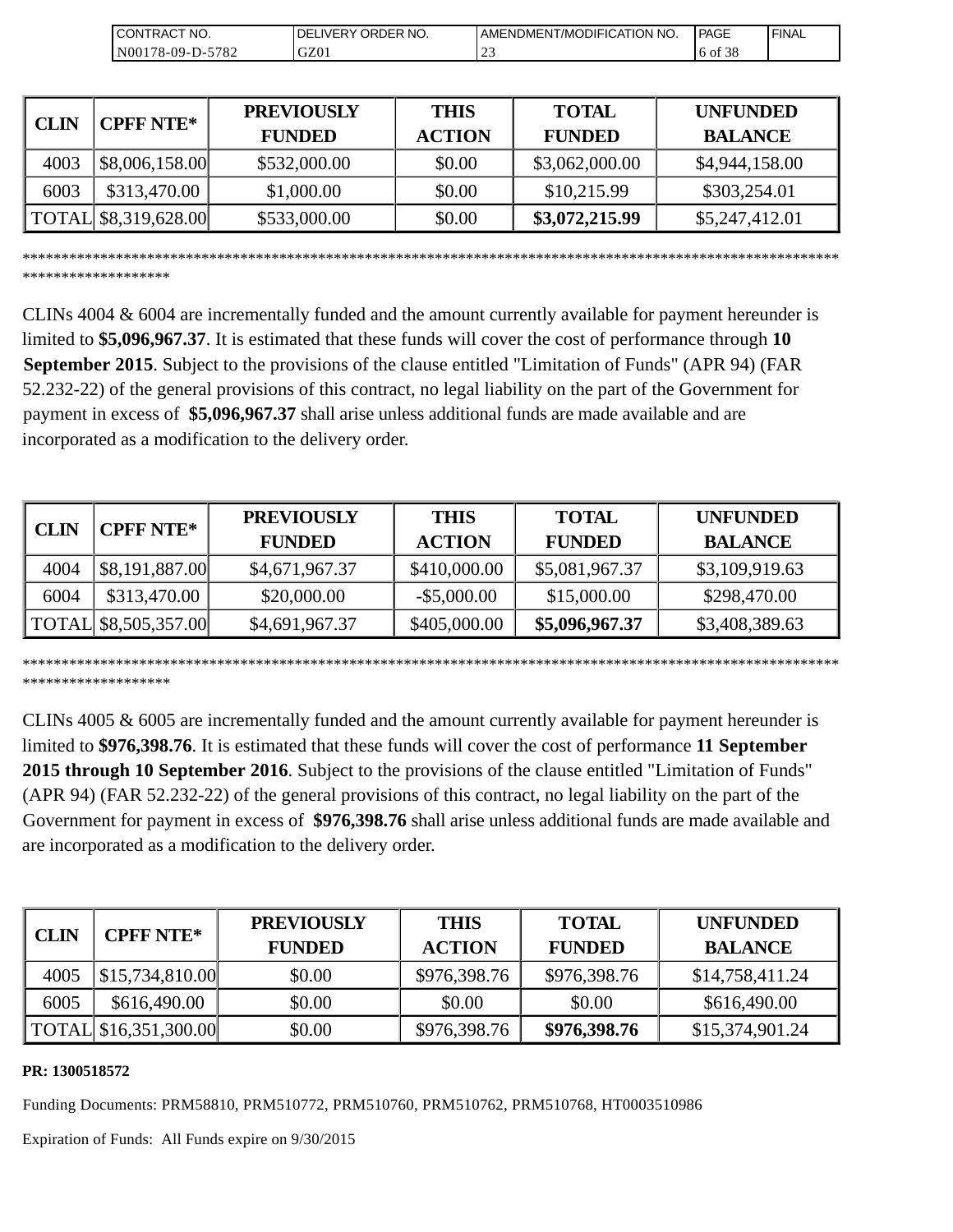| CONTRACT<br>CT NO.           | NO.<br>ORDER<br><b>DELIVERY</b> | AMENDMENT/MODIFICATION NO. | PAGE               | <b>I FINAL</b> |
|------------------------------|---------------------------------|----------------------------|--------------------|----------------|
| 5782<br>N001<br>$178-09-D$ - | GZ0 <sub>1</sub>                | <u>_</u>                   | $\sqrt{138}$<br>οt |                |

## **SECTION C DESCRIPTIONS AND SPECIFICATIONS**

C-302 SPECIFICATIONS/STATEMENT OF WORK (DEC 1998)

Work under this contract shall be performed in accordance with the following Performance Work Statement (PWS):

#### **Section C - Performance Work Statement (PWS)**

SPAWARSYSCEN-CHARLESTON, Code 582V0, Information Assurance (IA), IA Mitigation, Certification and Accreditation (C&A), and Information Assurance Vulnerability Management (IAVM)

### **1.0 INTRODUCTION**

The Space and Naval Warfare Systems Center (SPAWARSYSCEN) Atlantic; Network Security Implementation Branch, Code 582V0, is providing Network Security Engineering Support Services in support of Navy Medicine and Federal Health Systems as it pertains to information assurance for Navy Medicine's Military Treatment Facilities (MTF), Dental clinics worldwide, and Federal Health agencies.

### **2.0 BACKGROUND**

The task will support the continued Information Assurance initiatives within Navy Medicine and Federal Health agencies, and provide support to the Information Management and Information Technology (IM/IT) execution agent. SSC Atlantic will execute all aspects of Information Assurance for Navy Medicine and Federal Health agencies to ensure compliance with Federal, Department of Defense (DoD), and Department of Navy (DoN) regulations and policies.

### **3.0 SCOPE**

The objective of this Task Order is to provide support in the conduct of Information Assurance (IA), IA Mitigation, Certification and Accreditation (C&A), and Information Assurance Vulnerability Management (IAVM) to support the mission of Navy Medical and Federal Health systems at locations throughout the CONUS and OCONUS areas as well as incorporate the evaluation of the current IA and security posture of Navy Medical and Federal Health Systems facilities. The range of this support would span subject matter expertise to administrative support/graphic services with skill sets and experience that match Code 582V0's need to comply with and respond to requirements including current, updated program plans and documentation, current and accurate requirements definition, alternative approaches for fielding, migrating, staging and supporting systems, site management, adherence to standards, specifications and best practices, mitigation of risks, addressing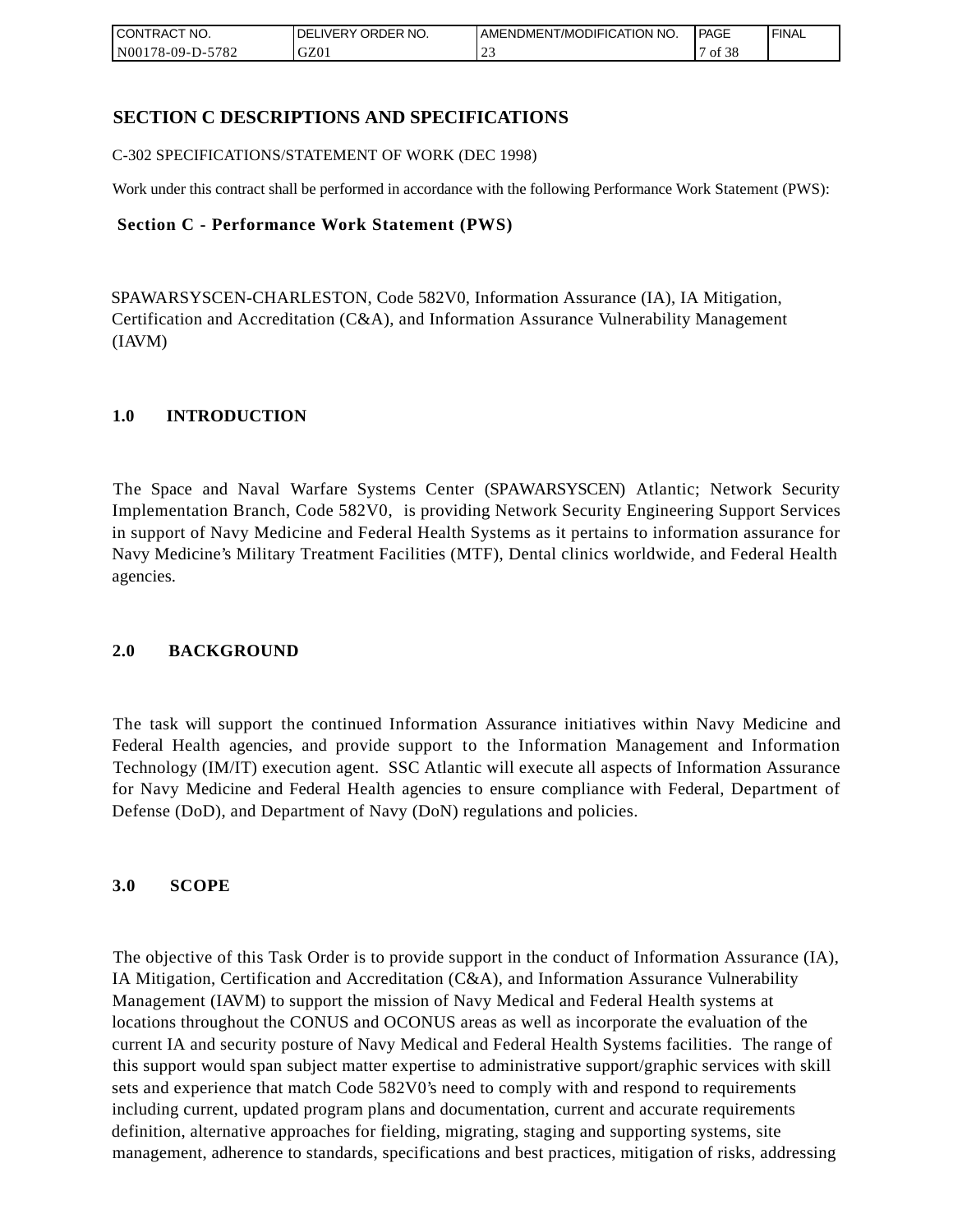| I CONTRACT NO.   | ' ORDER NO.<br><b>IVERY</b><br>DEI | I AMENDMENT/MODIFICATION NO. | PAGE                | <b>FINAL</b> |
|------------------|------------------------------------|------------------------------|---------------------|--------------|
| N00178-09-D-5782 | GZ01                               | $\sim$<br>ب سے               | ں م<br>'8 of<br>-20 |              |

issues and performing all Program and Project functions necessary to achieve the strategic goalds and objectives of SPAWAR's customers.

## **4.0 PLACE OF PERFORMANCE**

Work shall be performed at the SPAWARSYSCEN, Atlantic and in each of the following location(s):

- a. Contractor's Facility
- b. Bethesda, MD
- c. San Diego, CA
- d. New Orleans, LA
- e. NH Camp Pendleton, Ocean Side, CA
- f. NH Oak Harbor, WA
- g. NH Corpus Christi, TX
- h. NH Rota, Spain
- i. NH Guam
- j. NH Guantanamo Bay (Cuba)
- k. NH Cherry Point, NC
- l. NH Bremeerton, (Washington)
- m. NH Lemoore, CA
- n. NH Sigonella, Italy
- o. NH Napes, Italy
- p. NH Okinawa, Japan
- q. NH Pensacola, FL
- r. NH 29 Palms, CA
- s. NNMC Bethesda, Maryland
- t. NH Yokosuka, Japan
- u. NAMRU Jakarta (Indonesia)
- v. NAMR:U Cairo (Egypt)
- w. NH Pearl Harbor (Honolulu)
- x. NAMRU Lima (Peru)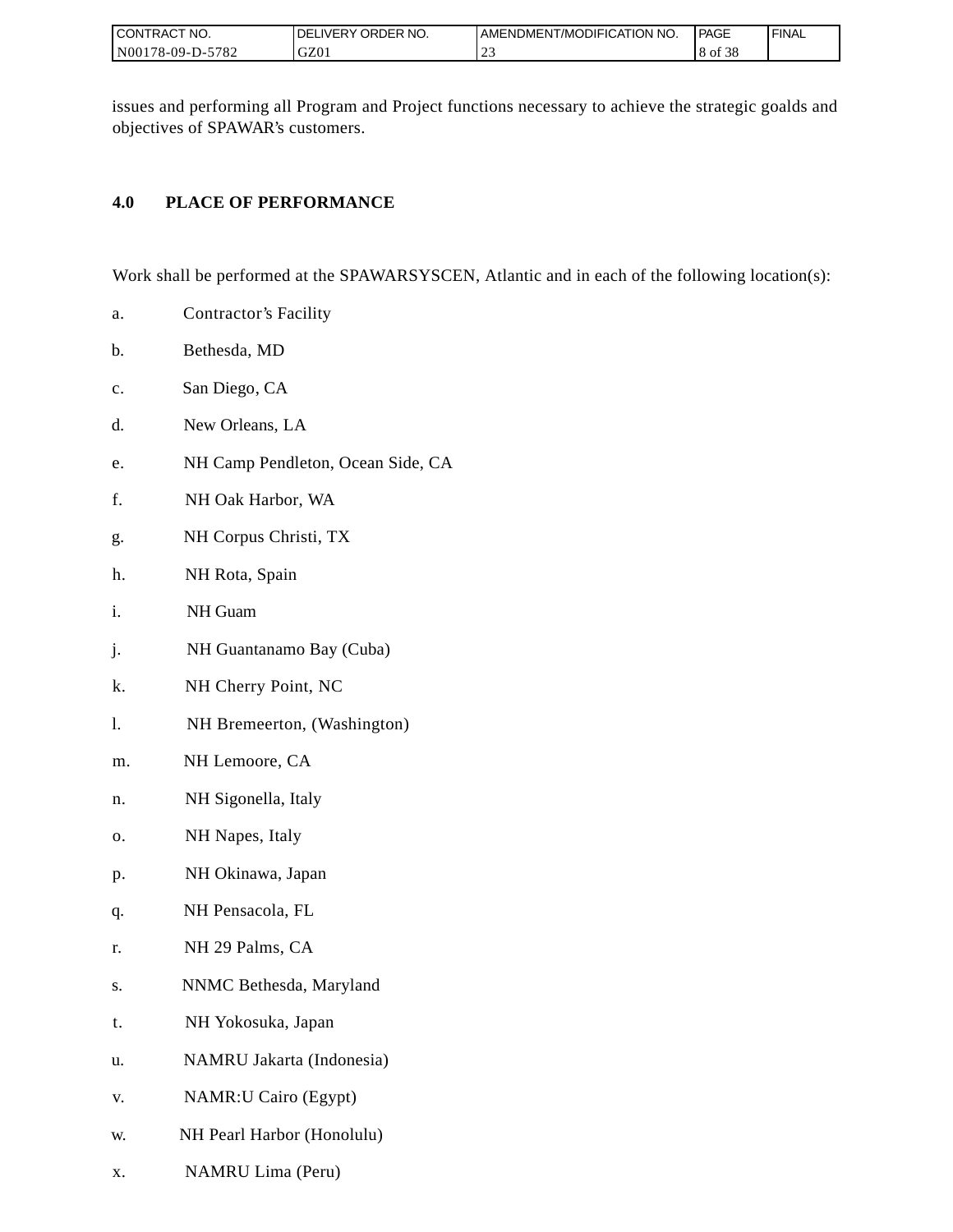| I CONTRACT NO.   | DELIVERY ORDER NO. | AMENDMENT/MODIFICATION NO. | PAGE                                  | ' FINAL |
|------------------|--------------------|----------------------------|---------------------------------------|---------|
| N00178-09-D-5782 | GZ01               |                            | $c \Delta$<br>9 <sub>of</sub><br>- 38 |         |

## **5.0 APPLICABLE DIRECTIVES / REFERENCES**

The Contractor shall adhere to the following documents in accordance with paragraph 8.0, Performance Requirements.

| <b>Document Type</b> | No./Version | <b>Title</b>                  | Date           |
|----------------------|-------------|-------------------------------|----------------|
| DoD Directive        |             | <b>Information Assurance</b>  | $10-24-2002$   |
| 8500.1               |             | (IA)                          |                |
| DoD Instruction      |             | <b>Information Assurance</b>  | $2 - 6 - 2003$ |
| 8500.2               |             | (IA) Implementation for       |                |
|                      |             | Automated                     |                |
|                      |             | Information<br><b>Systems</b> |                |
| DoD Regulation       |             | DoD Personnel Security        | 1-1987         |
| 5200.2-R             |             | Program                       |                |
| <b>SECNAVINST</b>    |             | Department of the Navy        | 3/10/1999      |
| 5510.30A             |             | <b>Personnel Security</b>     |                |
|                      |             | Program                       |                |
| <b>SECNAVINST</b>    |             | Department of the Navy        | 3/17/1999      |
| 5510.36              |             | <b>Information Security</b>   |                |
|                      |             | Program (ISP)                 |                |

## **6.0 SECURITY and TRAINING SUPPORT**

SSC-A contractor personnel will have the appropriate clearances required for access to classified data as required. Prior to starting work on the task, SSC-A contractor personnel will have a minimum of an interim Secret Security Clearance granted by the Defense Industrial Security Clearance Office (DISCO) and will comply with IT access authorization requirements. In addition, SSC-A contractor personnel will possess the appropriate IT level of access for the required task and position assignment. SSC-A contractor personnel shall handle and safeguard any unclassified but sensitive and classified information in accordance with appropriate Department of Defense security regulations.

The Project Engineer shall determine if the appropriate IT Position Category has been assigned to the respective contractor personnel and inform the contractor of that determination based on the following criteria:

IT-1 Position - Positions in which the incumbent is responsible for the planning, direction, and implementation of a computer security program; major responsibility for the direction, planning and design of a computer system, including the hardware and software; or, can access a system during the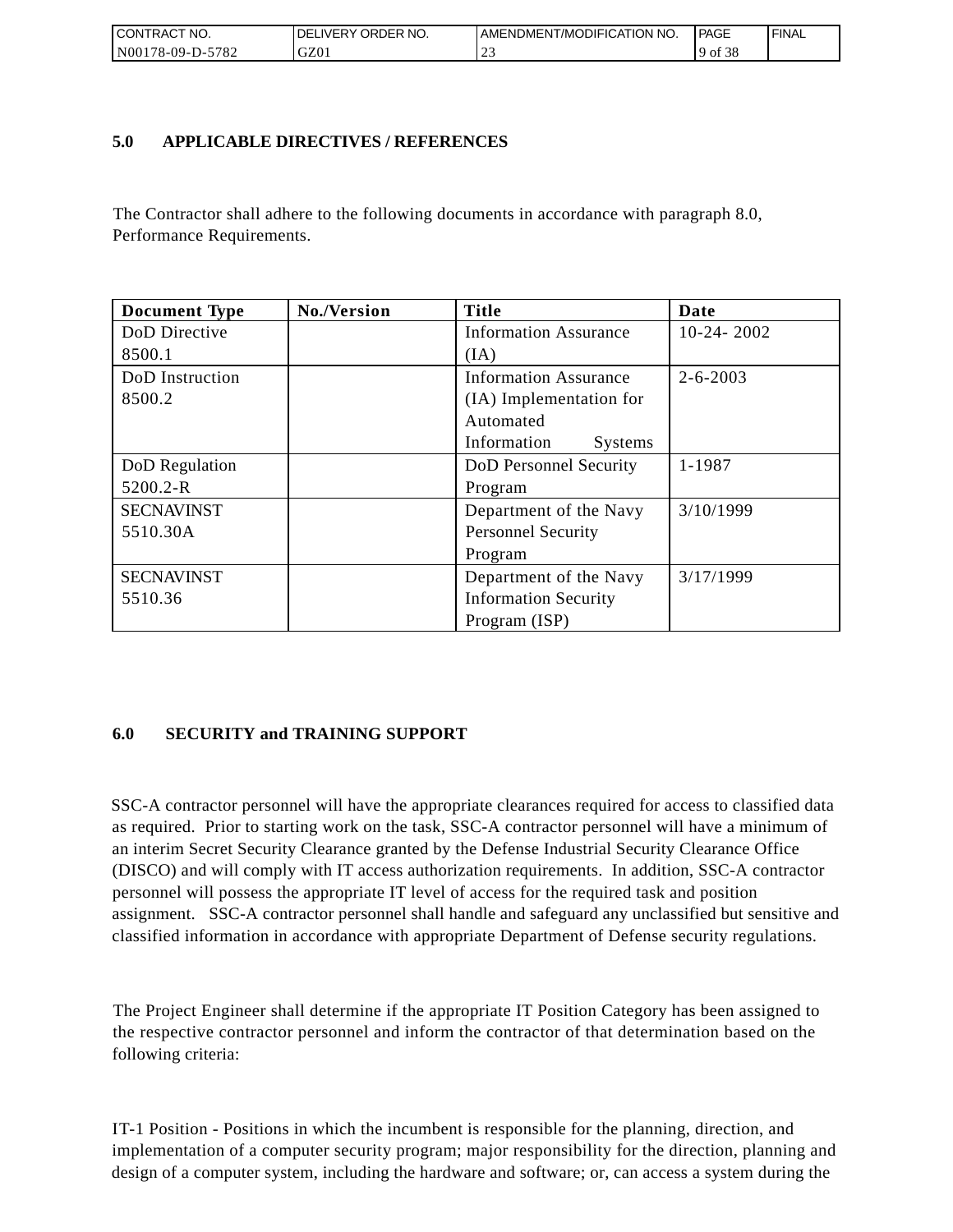| I CONTRACT NO.                    | DELIVERY ORDER NO. | AMENDMENT/MODIFICATION NO. | l PAGE   | ' FINAL |
|-----------------------------------|--------------------|----------------------------|----------|---------|
| 178-09-D-5782<br>N <sub>001</sub> | GZ01               |                            | 10 of 38 |         |

operation or maintenance in such a way, and with a relatively high risk for causing grave damage, or realize a significant personal gain. Personnel whose duties meet the criteria for IT-1 Position designation require a favorably adjudicated Single Scope Background Investigation (SSBI) or SSBI Periodic Reinvestigation (SSBI-PR). The SSBI or SSBI-PR shall be updated a minimum of every 5 years.

IT-II Position - Positions in which the incumbent is responsible for the direction, planning, design, operation, or maintenance of a computer system, and whose work is technically reviewed by a higher authority at the IT-II Position level to insure the integrity of the system. Personnel whose duties meet the criteria for an IT-II Position require a favorably adjudicated National Agency Check (NAC).

IT-III Position - All other positions involved in computer activities. Incumbent in this position has non-privileged access to one or more DoD information systems/applications or database to which they are authorized access. Personnel whose duties meet the criteria for an IT-III Position designation require a favorably adjudicated NAC.

Contractor's request for visit authorization shall be submitted in the appropriate format and coordinated with the SSC-C Project Office.

# **6.1 Personnel Common Access Card (CAC) and PKI Requirements**

SSC-A contractor personnel are required to obtain a Common Access Card (CAC) with PKI for access to Department of Defense facilities (CONUS and OCONUS) and websites. In addition, a hardware solution to securely read the card via a personal computer, and approved software for reading the CAC (ex. ActiveGold) is required.

## **6.2 Personnel Supporting Information Assurance (IA) functions**

In accordance with clause 252.239-7001, Contractor personnel supporting Information Assurance (IA) functions shall be appropriately trained and certified prior to being engaged in IA related work. IA Personnel shall be in full compliance with DoD 8570.01-M, Information Assurance Workforce Improvement Program (PWS ref 2.1.\$) and DoDD 8570.1, IA Training, Certification, and Workforce Management (PWS ref 2.1.\$). This includes personnel training being certified/accredited at the appropriate levels of IAT I-III and IAM I-III. This will be verified by the contracting officer who will ensure that contractor personnel are entered in to the Defense Eligibility Enrollment System (DEERS) or other appropriate database. The contractor shall also provide the requested mix of labor categories pertaining to IA applicable tasks as directed by the PCO or Task Order in support of IA training requirements. Contractor personnel not certified within 6 months of assignment of IA duties or who fails to maintain their certified status will not be permitted to carry out the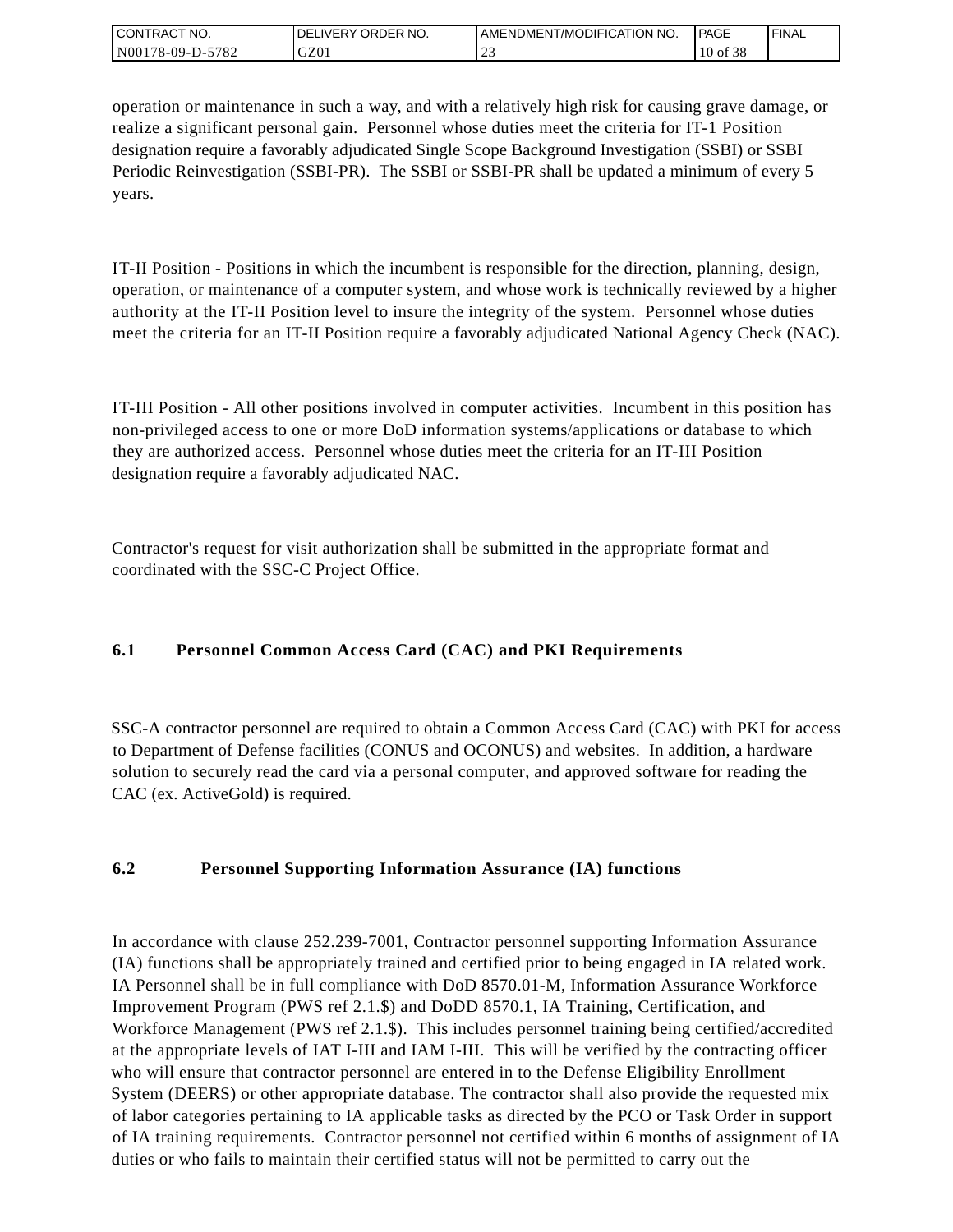| CONTRACT<br>°CT NO.                         | NO.<br>' ORDER<br><b>DELIVERY</b> | AMENDMENT/MODIFICATION NO. | <b>PAGE</b>   | ' FINAL |
|---------------------------------------------|-----------------------------------|----------------------------|---------------|---------|
| $-5782$<br>N <sub>001</sub><br>$178-09-D$ - | GZ01                              | ب سے                       | $\cdot$ of 38 |         |

responsibilities of the position, and shall be replaced with personnel that meet the minimum certification requirements as mandated above.

## **7.0 CONTRACTING OFFICER'S REPRESENTATIVE (COR)**

The COR for this task order is Philip A. Middleton, Code 58210, [philip.a.middleton@navy.mil](mailto:cphilip.a.middleton@navy.mil), (843) 218-3331.

# **8.0 PERFORMANCE REQUIREMENTS**

The contractor shall provide support to SPAWARSYSCEN Atlantic in conducting Information Assurance (IA), IA Mitigation, Certification and Accreditation (C&A), and Information Assurance Vulnerability Management (IAVM) to support the mission of Navy Medical and Federal Health agencies at locations throughout the CONUS and OCONUS areas as well as incorporate the evaluation of the current IA and security posture of Navy Medical and Federal Health facilities in accordance with DoD 8500.1 and 8500.2. The contractor shall provide support to SPAWAR Atlantic in the conduct of Certification and Accreditation (C&A) efforts to support the mission of Navy Medical and Federal Health systems. The contractor shall also assist in prioritizing short and long term initiatives considering strategic planning alignment, budget, and available funding.

In the performance of this work, the contractor will be required to utilize a government provided XenClient computing platform image [\(http://www.citrix.com/products/xenclient/how-it-works/specifications.html\)](http://www.citrix.com/products/xenclient/how-it-works/specifications.html).

# **8.1 Sub-Task 1. Project Management Support**

8.1.1 The contractor shall provide support to SPAWAR Atlantic in the conduct of Information Assurance (IA), IA Mitigation, Certification and Accreditation (C&A), Navy Medicine Network Operations Center (NOC) and Information Assurance Vulnerability Management (IAVM).

8.1.2 The contractor shall appoint a program manager specifically charted with the responsibility of interfacing with the Government on all matters pertaining to this Performance Work Statement. The Program Manager shall direct the contractor's effort through the company's internal management system that shall provide project progress visibility to assure on-time completion of contract requirements. The contractor shall also use best industry practices including ISO/IEC 15288 for System life cycle processes and ISO/IEC 12207 for Software life cycle processes. This shall include providing technical program and project management support that will mitigate the risks to successful program and compliance with SSC Atlantic's Capability Maturity Model Integration (CMMI) Engineering Process Office (EPO) program. The contractor as part of a team will support projects at SPAWAR Atlantic at CMMI Level III. The contractor will be required to utilize the processes and procedures already established for the project and the CMMI program, and deliver products that are compliant with the aforementioned processes and procedures. These tasks require the contractor to research and analyze technical and management information and data, costs, performance trends, and project progress based on earned value management (EVM). The contractor shall participate in design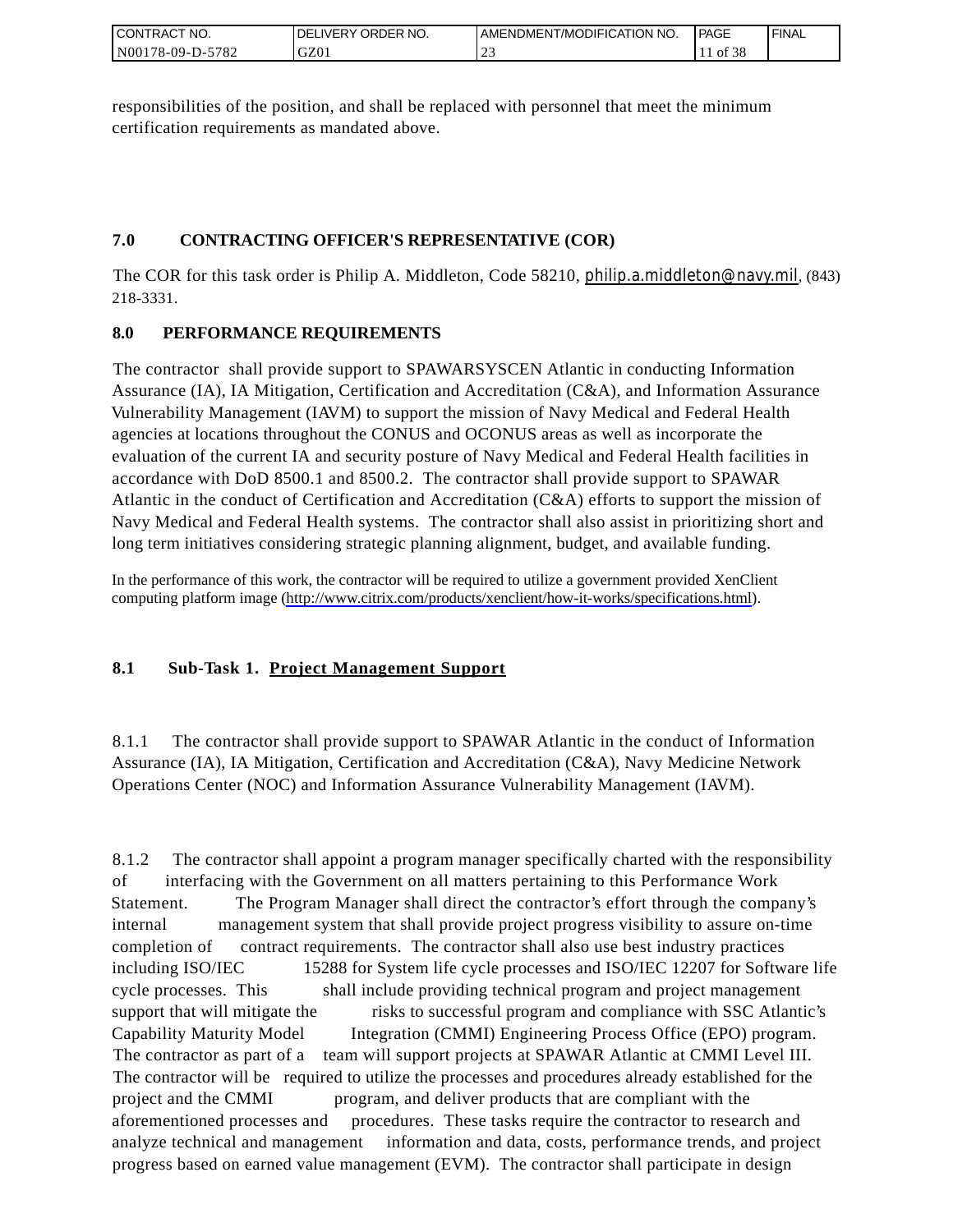| <b>CON</b><br>`CT NO.<br>TRAC | ORDER NO.<br><b>IVERY</b><br>DEI | AMENDMENT/MODIFICATION NO. | <sup>1</sup> PAGE                              | ' FINAL |
|-------------------------------|----------------------------------|----------------------------|------------------------------------------------|---------|
| N001<br>5782<br>$178-09-D$ -  | GZ01                             | $\sim$<br>ب سے             | $\sim$ $\sim$ $\sim$<br>$\sim$<br>of 38<br>. . |         |

reviews, technical reviews, audits and discussions, and shall provide SPAWAR Atlantic with management status reports that will be updated and delivered on a weekly/monthly basis, or as required.

## **8.2 Sub-Task 2. Facilitation**

8.2.1 The contractor shall assist in planning, coordinating, and facilitating meetings with the principals, develop material to support the meetings, and ensure all action items are tracked through completion. Meetings shall be held weekly unless otherwise directed.

# **8.3 Sub-Task 3. SCTS Deployment Support**

8.3.1 The contractor shall conduct the installation of the JTF/GNO mandated SCTS system to support the IAVM program at locations throughout the CONUS and OCONUS areas.

## **8.4 Sub-Task 4. Network Device Hardening Analysis**

8.4.1 The contractor shall provide assistance in the management of the network perimeter improvement by ensuring that approved policies are implemented and controlled at the Outside Security Screening Router (OSSR) ACL, Firewall ruleset, and IPSs. This will ensure that only approved Ports, Protocols, Services (PPS) necessary to do business are opened.

## **8.5 Sub-Task 5. Site Network IA Assessment Support**

8.5.1 The contractor shall provide support to SPAWAR Atlantic in the conduct of IA Tiger Team efforts at locations throughout the CONUS and OCONUS areas. These Tiger Team efforts would incorporate the evaluation of the current IA and security posture of these facilities. Final reports would be generated and delivered to SPAWAR Atlantic to support mitigation efforts and the development of an overall IA strategy.

## **8.6 Sub-Task 6. Site Network Remediation and Mitigation support**

8.6.1 The contractor shall conduct the mitigation efforts at locations throughout the CONUS and OCONUS areas. These efforts will incorporate the evaluation of the current IA and security posture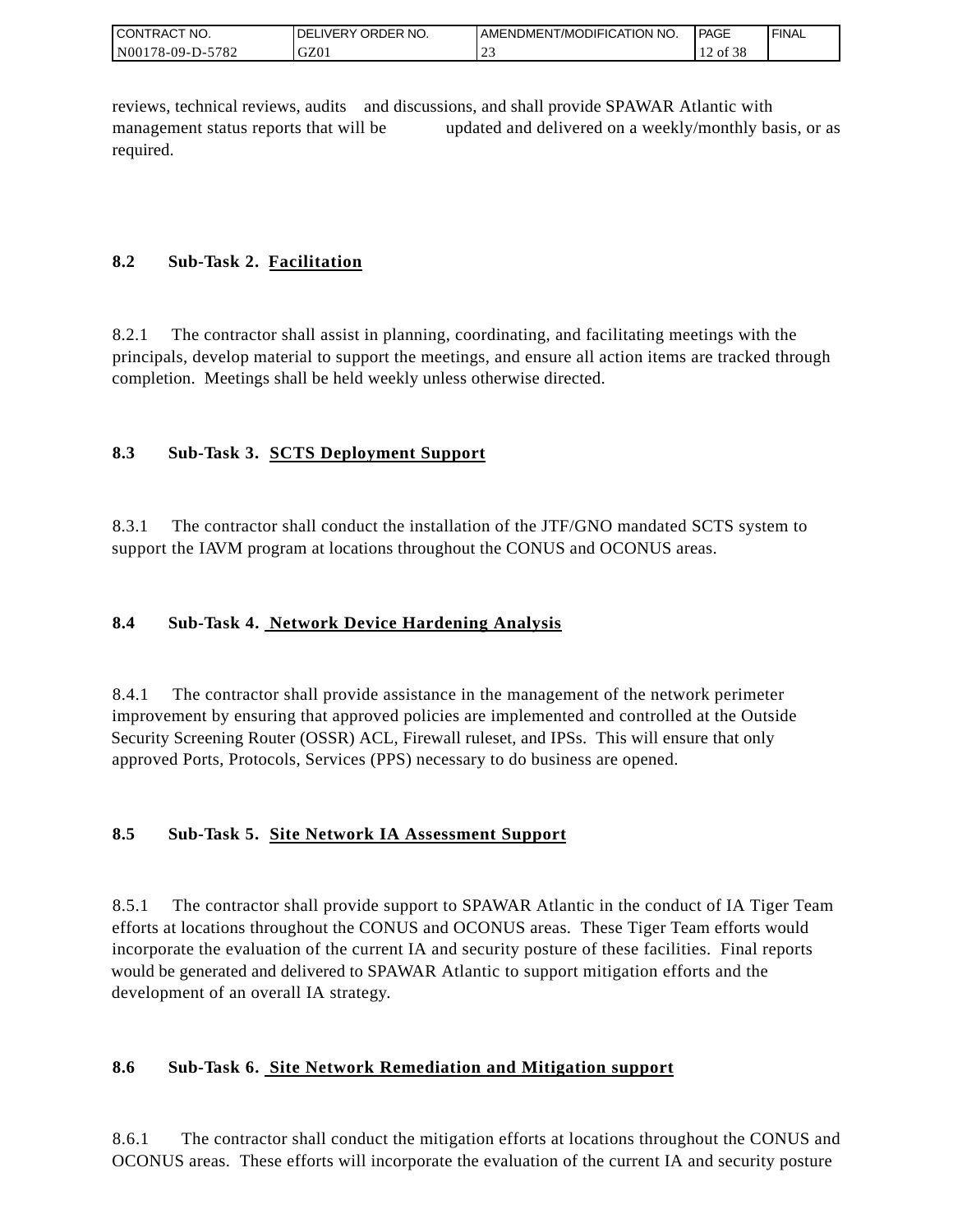| I CONTRACT NO.   | DELIVERY ORDER NO. | AMENDMENT/MODIFICATION NO. | PAGE       | ' FINAL |
|------------------|--------------------|----------------------------|------------|---------|
| N00178-09-D-5782 | GZ01               |                            | f 38<br>ΟĪ |         |

of these facilities in accordance with 8500.1 and 8500.2. Also provide final reports to SPAWAR Atlantic that can assist in the development of an overall Enterprise mitigation strategy.

## **8.7 Sub-Task 7. Program of Record and Site Certification and Accreditation Packages**

8.7.1 The contractor shall provide support to SPAWAR Atlantic in the conduct of Certification and Accreditation (C&A) efforts. These efforts would be in accordance with Navy Medical and Federal Health systems IA documentation at various locations throughout the CONUS and OCONUS areas, as required.

## **8.8 Sub-Task 8. Navy Medicine Network Operations Center Support**

8.8.1 The contractor shall provide support to SPAWAR Atlantic in the 24 x 7 x 365 operations of the Navy Medicine Operations Center. These efforts will incorporate IA, router analysis, firewall analysis, and IAVA compliance.

### **9.0 GOVERNMENT FURNISHED INFORMATION**

The government will furnish a XenClient software image for contractor use when working on government networks

### **10.0 GOVERNMENT FURNISHED MATERIAL**

Not Applicable

### **11.0 GOVERNMENT FURNISHED EQUIPMENT**

Not Applicable

### **12.0 CONTRACTOR FURNISHED MATERIAL**

Miscellaneous Other Direct Costs (ODCs) such as FedEx shipping.

### **13.0 CONTRACTOR FURNISHED EQUIPMENT**

Not Applicable

### **14.0 TRAVEL REQUIREMENTS**

CONTRACT NO.<br>
NO0178-09-D-5<br>
CONTRACT NO.<br>
NO0178-09-D-5<br>
Of these facili<br>
Atlantic that of<br>
8.7 Sub-1<br>
8.7 Sub-1<br>
8.7 Sub-1<br>
8.8 Sub-1<br>
8.8 Sub-1<br>
8.8 Sub-1<br>
8.8.1 The of the Navy M<br>
8.8.1 The of the Navy M<br>
analysis, and When it becomes necessary for the contractor to travel, the contractor shall submit a request, via email, to the SPAWARSYSCEN Atlantic Task Order Manager seeking approval to travel before initiating any travel plans. All travel claims shall make reference to the e-mail, letter or phone call that granted approval. Failure to gain prior approval may result in disallowance of invoiced travel claims. Emergent travel as directed by the Project Engineer for upgrade support and engineering solutions provided efforts are fair and reasonable and in accordance with the Joint Travel Regulations.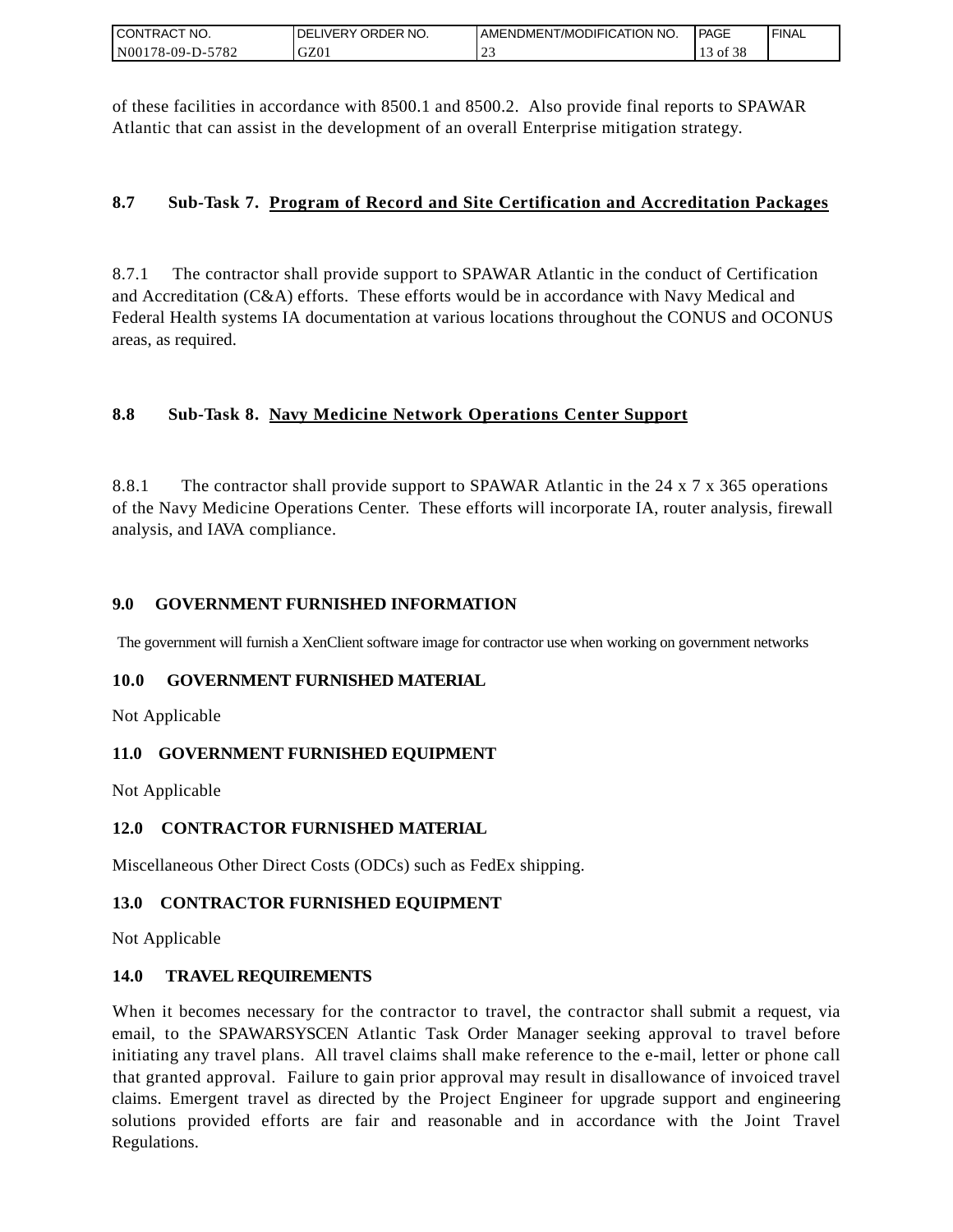| <b>I CONTRACT NO.</b> | DELIVERY ORDER NO. | AMENDMENT/MODIFICATION NO. | <b>PAGE</b>      | ' FINAL |
|-----------------------|--------------------|----------------------------|------------------|---------|
| N00178-09-D-5782      | GZ01               |                            | 14<br>∙of<br>-20 |         |

| <b>To</b>                    | # of Trips     | # of people    |
|------------------------------|----------------|----------------|
| San Diego, CA                | $\overline{2}$ | $\overline{2}$ |
| Ocean Side, CA               | $\overline{2}$ | $\overline{2}$ |
| New Orleans, LA              | $\overline{2}$ | $\overline{2}$ |
| Oak Harbor, WA               | $\overline{2}$ | $\overline{2}$ |
| Corpus Christi,<br><b>TX</b> | $\overline{2}$ | $\overline{c}$ |
| Rota Spain                   | $\overline{2}$ | $\overline{2}$ |
| Guam                         | $\overline{2}$ | $\overline{2}$ |
| Guantanamo Bay,<br>Cuba      | $\overline{2}$ | $\overline{2}$ |
| Cherry Point, NC             | $\overline{2}$ | $\overline{2}$ |
| Brenerton,<br>Washington     | 3              | $\overline{2}$ |
| LeMoore,<br>California       | $\overline{2}$ | $\overline{2}$ |
| Sigonella, Italy             | $\overline{2}$ | $\overline{2}$ |
| Naples, Italy                | $\overline{c}$ | $\overline{2}$ |
| Okinawa, Japan               | $\overline{2}$ | $\overline{2}$ |
| Pensacola, FL                | 3              | $\overline{2}$ |
| 29 Palms, CA                 | 3              | $\overline{2}$ |
| Bethesda,<br>Maryland        | 6              | $\overline{2}$ |
| Yokosuka, Japan              | $\overline{c}$ | $\overline{2}$ |
| Jakarta, Indonesia           | $\overline{2}$ | $\overline{2}$ |
| Cairo, Egypt                 | $\overline{2}$ | $\overline{c}$ |
| Pearl Harbor, HI             | $\overline{c}$ | $\overline{2}$ |
| Lima, Peru                   | $\overline{2}$ | $\overline{c}$ |

Estimated travel locations are as follows. The following trips are per annum.

## **15.0 DELIVERABLES**

- a. Conference, Meeting Minutes and Presentation Reports as required CDRL A001
- b. Technical Reports as required CDRL A002
- c. Monthly Status Reports CDRL A003
- d. Monthly Financial Reports CDRL A004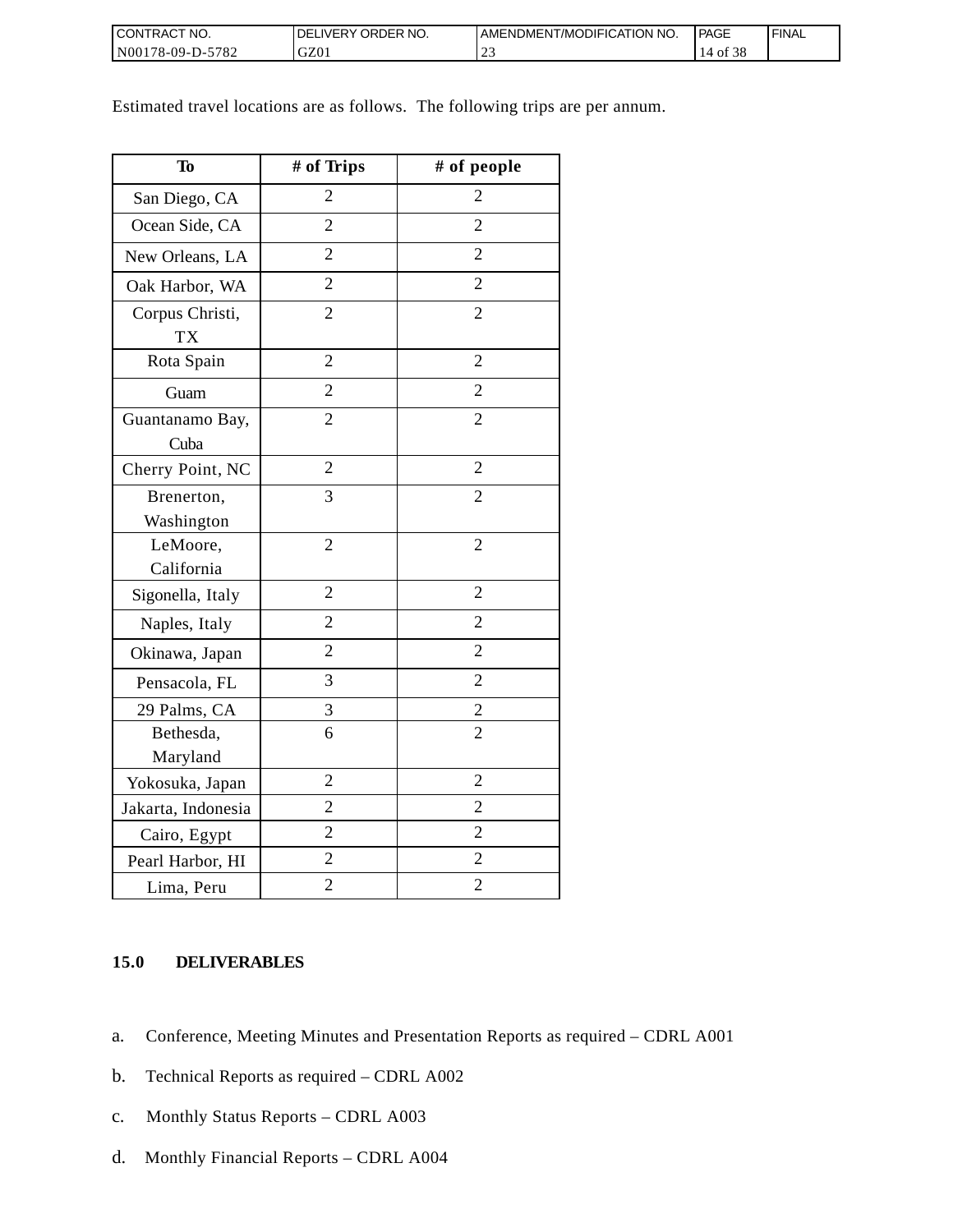| <b>CONTRACT NO.</b>                                | ' ORDER NO.<br>DELIVERY | AMENDMENT/MODIFICATION NO. | <b>PAGE</b> | <b>FINAL</b> |
|----------------------------------------------------|-------------------------|----------------------------|-------------|--------------|
| 5782<br>N <sub>00</sub><br>78-09-D<br>$\mathbf{L}$ | GZ01                    | <u>_</u>                   | O1.<br>- эс |              |

- e. Weekly Activity Reports (WAR) CDRL A005
- f. White Papers CDRL A006
- g. NOC Operations CDRL A007
- h. Network Architecture Analysis Design as required CDRL A008

| Type of Technical Reports $-$ A002   |  |  |
|--------------------------------------|--|--|
| <b>NOC</b> Operations                |  |  |
| Network Architecture Analysis Design |  |  |
| <b>Mitigation Reports</b>            |  |  |
| <b>SSAA Gap Analysis</b>             |  |  |

## **16.0 WORKLOAD ESTIMATE**

The following workload data is provided for informational purposes only to assist you in estimating the price of this Contract.

Number of man-hours: 121,408 per year

Other Direct Costs: \$300,000 per year

C-313 SECURITY REQUIREMENTS (DEC 1999)

The work to be performed under this contract as delineated in the DD Form 254, Attachment No. 2 [Contracting officer insert attachment number] involves access to and handling of classified material up to and including Secret.

In addition to the requirements of the FAR 52.204-2 "Security Requirements" clause, the Contractor shall appoint a Security Officer, who shall (1) be responsible for all security aspects of the work performed under this contract, (2) assure compliance with the National Industry Security Program Operating Manual (DODINST 5220.22M), and (3) assure compliance with any written instructions from the Security Officer Code OA1, SPAWAR Systems Center Charleston, P.O. Box 190022, North Charleston, SC 29419-9022.

C-315 WORKWEEK (DEC 1999)

(a) All or a portion of the effort under this contract will be performed on a Government installation. The normal workweek for Government employees at SPAWAR Systems Center Charleston and its Detachments is Monday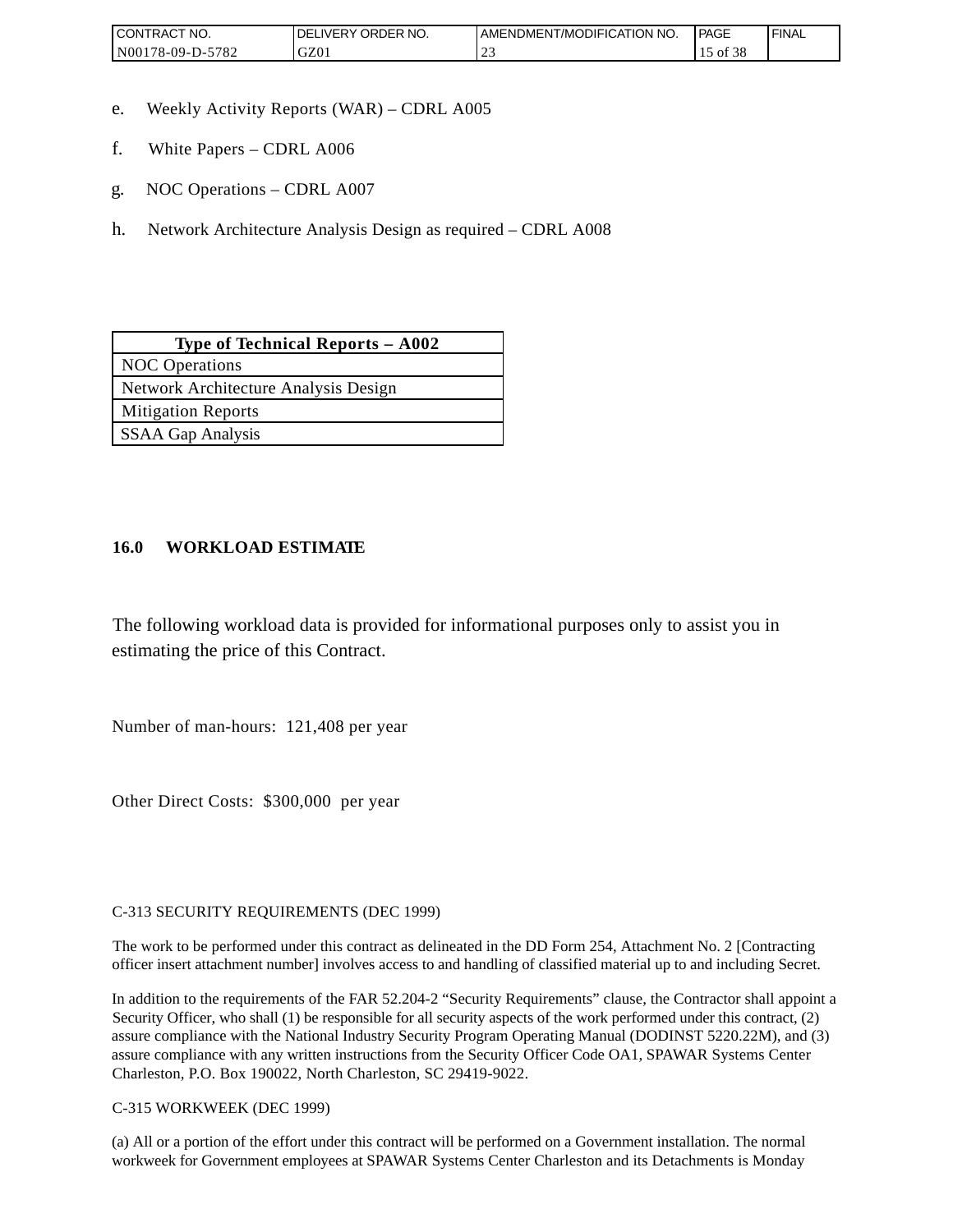| <b>CONTRACT NO.</b> | <b>IDELIVERY ORDER NO.</b> | <b>I AMENDMENT/MODIFICATION NO.</b> | PAGE     | <b>FINAL</b> |
|---------------------|----------------------------|-------------------------------------|----------|--------------|
| N00178-09-D-5782    | GZ0.                       | $\sim$<br><u>_</u>                  | 16 of 38 |              |

through Friday 0730 to 1600. Work at this Government installation, shall be performed by the contractor within the normal workweek unless differing hours are specified on the individual task orders. Following is a list of holidays observed by the Government:

Name of Holiday Time of Observance

New Year's Day 1 January

Martin Luther King Jr. Day Third Monday in January

President's Day Third Monday in February

Memorial Day Last Monday in May

Independence Day 4 July

Labor Day First Monday in September

Columbus Day Second Monday in October

Veteran's Day 11 November

Thanksgiving Day Fourth Thursday in November

Christmas Day 25 December

(b) If any of the above holidays occur on a Saturday or a Sunday, then such holiday shall be observed by the Contractor in accordance with the practice as observed by the assigned Government employees at the using activity.

(c) If the Contractor is prevented from performance as the result of an Executive Order or an administrative leave determination applying to the using activity, such time may be charged to the contract as direct cost provided such charges are consistent with the Contractor's accounting practices.

(d) This contract does not allow for payment of overtime during the normal workweek for employees who are not exempted from the Fair Labor Standards Act unless expressly authorized by the Ordering Officer. Under Federal regulations the payment of overtime is required only when an employee works more than 40 hours in a normal week period.

#### C-317 NOTICE TO CONTRACTOR OF CERTAIN DRUG DETECTION PROCEDURES (DEC 1999)

(a) Pursuant to Navy policy applicable to both Government and contractor personnel, measures will be taken to prevent the introduction and utilization of illegal drugs and related paraphernalia into Government Work areas.

(b) In furtherance of the Navy's drug control program, unannounced periodic inspections of the following nature may be conducted by installation security authorities:

(1) Routine inspection of contractor occupied work spaces.

(2) Random inspections of vehicles on entry or exit, with drug detection dog teams as available, to eliminate them as a safe haven for storage of or trafficking in illegal drugs.

(3) Random inspections of personnel possessions on entry or exit from the installation.

(c) When there is probable cause to believe that a contractor employee on board a naval installation has been engaged in use, possession or trafficking of drugs, the installation authorities may detain said employee until the employee can be removed from the installation, or can be released to the local authorities having jurisdiction.

(d) Trafficking in illegal drug and drug paraphernalia by contract employees while on a military vessel/installation may lead to possible withdrawal or downgrading of security clearance, and/or referral for prosecution by appropriate law enforcement authorities.

(e) The contractor is responsible for the conduct of employees performing work under this contract and is, therefore,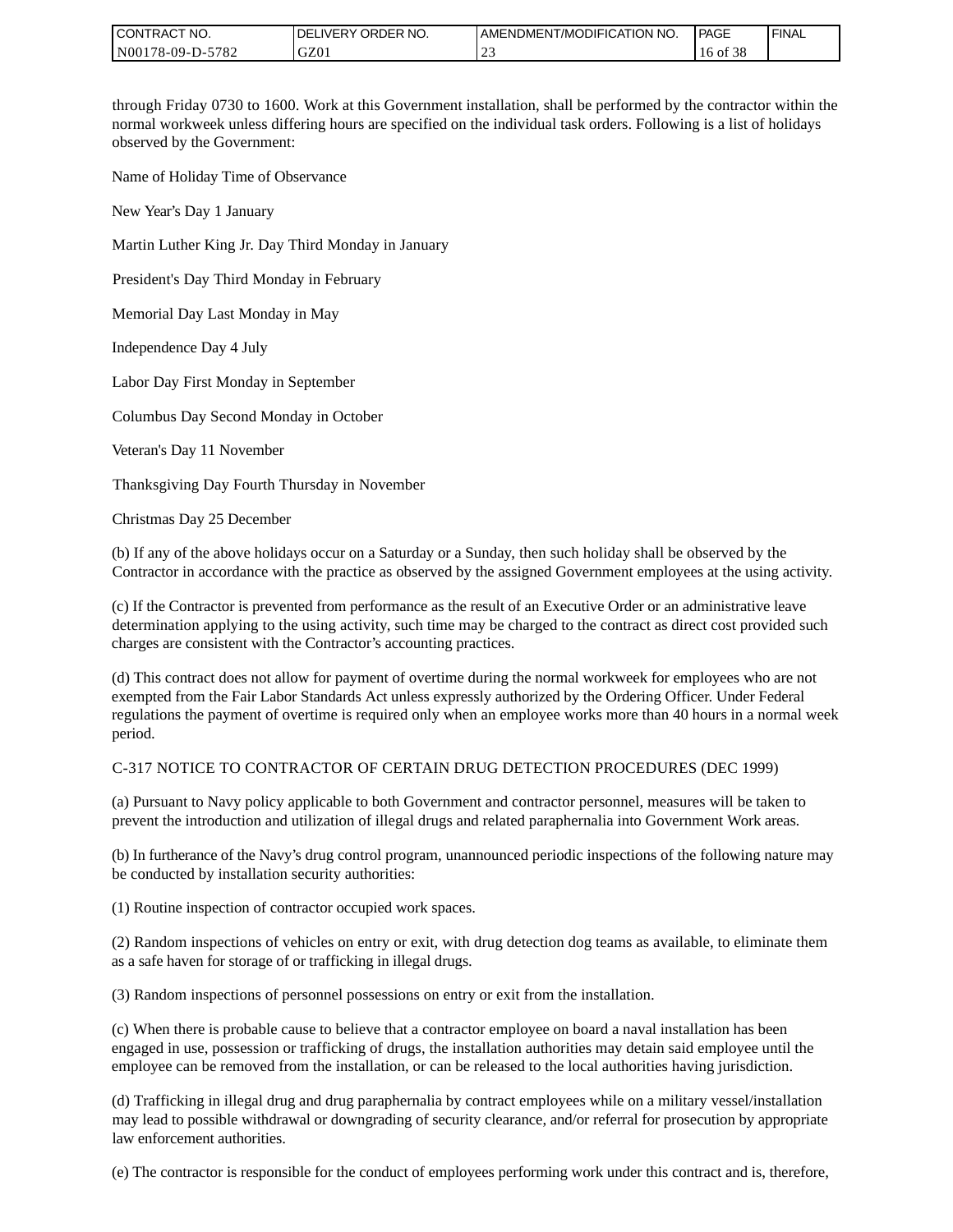| <b>I CONTRACT NO.</b> | ' ORDER NO.<br><b>DELIVERY</b> | I AMENDMENT/MODIFICATION NO. | <b>PAGE</b> | <b>I FINAL</b> |
|-----------------------|--------------------------------|------------------------------|-------------|----------------|
| N00178-09-D-5782      | GZ0 <sub>1</sub>               | <u>_</u>                     | 0t<br>эc    |                |

responsible to assure that employees are notified of these provisions prior to assignment.

(f) The removal of contractor personnel from a Government vessel or installation as a result of the drug offenses shall not be cause for excusable delay, nor shall such action be deemed a basis for an equitable adjustment to price, delivery or other provisions of this contract.

C-718 ACCESSIBILITY OF ELECTRONIC AND INFORMATION TECHNOLOGY (JUN 2001)

(a) Each Electronic and Information Technology (EIT) supply or service provided under this contract shall comply with the EIT Accessibility Standards listed below:

[The Contracting Officer shall consult with the program office to determine which standards listed in subsection (a) apply and shall check all applicable standards prior to issuing the solicitation.]

\_\_36 C.F.R. § 1194.21 (Software Applications and operating systems

\_\_36 C.F.R. § 1194.22 (Web-based and internet information and applications)

\_\_36 C.F.R. § 1194.23 (Telecommunications products)

\_\_36 C.F.R. § 1194.24 (Video and multimedia products)

\_\_36 C.F.R. § 1194.25 (Self contained, closed products)

\_\_36 C.F.R. § 1194.26 (Desktop and portable computers)

In addition, each EIT supply or service provided under this contract shall comply with 36 C.F.R. § 1194.31 (Functional performance criteria) and 36 C.F.R. § 1194.41 (Information, documentation, and support).

(b) If the Contracting Officer determines that any supply or service delivered under this contract does not comply with the EIT Accessibility Standards, the Contracting Officer will notify the Contractor in writing accordingly. If the Contractor fails to promptly correct or replace the nonconforming products or services with conforming products or services within the delivery schedule contained in the contract, the Government will have the rights and remedies contained in the contract.

(End of specification)

#### C-719 EXEMPTION FROM ELECTRONIC AND INFORMATION TECHNOLOGY ACCESSIBILITY REQUIREMENTS (JUN 2001)

(a) The Government has determined that the following exemption(s) to the Electronic and Information Technology (EIT) Accessibility Standards (36 C.F.R. § 1194) are applicable to this procurement:

The EIT to be provided under this contract has been designated as a National Security System.

\_\_\_\_ The EIT acquired by the contractor is incidental to this contract.

\_\_\_\_ The EIT to be provided under this contract would require a fundamental alteration in the nature of the product or its components in order to comply with the EIT Accessibility Standards.

The EIT to be provided under this contract will be located in spaces frequented only by service personnel for maintenance, repair, or occasional monitoring of equipment.

\_\_\_\_ Compliance with the EIT Accessibility Standards would impose an undue burden on the agency.

\_\_\_\_ The EIT to be provided under this contract is purchased in accordance with FAR Subpart 13.2 prior to January 1, 2003.

(b) Notwithstanding that an exemption exists, the Contractor may furnish supplies or services provided under this contract that comply with the EIT Accessibility Standards (36 C.F.R. § 1194).

#### C-720 PERFORMANCE BASED REVIEW AND ACCEPTANCE PROCEDURES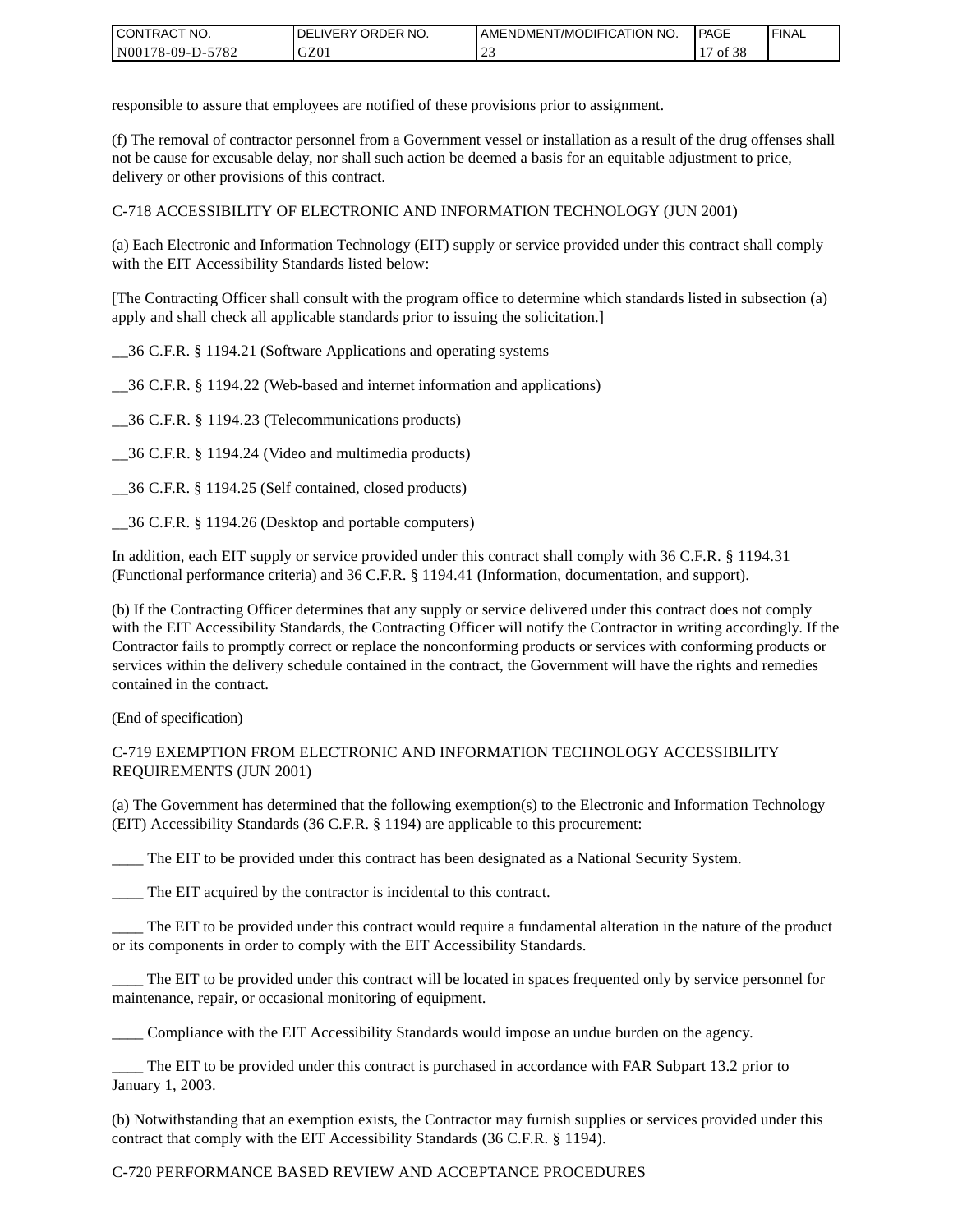| <b>CONTRACT</b><br>`CT NO. | `NO.<br><b>DELIVERY ORDER</b> | AMENDMENT/MODIFICATION NO. | <b>PAGE</b>                             | ' FINAL |
|----------------------------|-------------------------------|----------------------------|-----------------------------------------|---------|
| N00178-09-D-5782           | GZ01                          | ب سے                       | $\sim$ $\sim$ $\sim$<br>$18$ of<br>- 20 |         |

This is a performance based order, as defined in FAR Part 37.6. Contractor performance will be reviewed in accordance with the Quality Assurance Plan as follows:

#### QUALITY ASSURANCE PLAN

(1) Objective: The purpose of this plan is to provide a quality assurance plan for the services contracted under this Task Order. This plan provides a basis for the Task Order Manager (TOM) to evaluate the quality of the contractor's performance. The oversight provided for in this plan, and the remedy established, will help ensure that service levels are of high quality throughout the task order term.

(2) Performance Standards:

a. The deliverables under this task order will be consistently technically accurate.

b. The services delivered under this task order will be consistently of high quality.

c. The contractor's cost control efforts under this task order will be consistently effective (applicable to cost reimbursement task orders).

d. The contractor will be consistently responsive to Government customers in its performance of this task order.

e. For the purposes of this plan, "consistently" is defined as "generally holding true", "persistently over time", and/or "overall uniformly".

(3) Evaluation Methods: The TOM will conduct performance evaluations based on the standards in paragraph 2 above using the following technique:

a. During the performance period of the task order, the TOM will continually and proactively monitor contractor efforts and obtain input from other Government personnel with performance oversight functions to ascertain the level of compliance with the Performance Standards.

b. Every 12 months after the effective date of the task order, the TOM will prepare a Task Order Performance Evaluation (TOPE) documenting the results of the efforts performed under paragraph 3.a. above.

c. The TOM will upload the TOPE to the SeaPort Portal.

(4) Remedy

a. If the annual Performance Evaluation indicates that the contractor has not met one or more of the Performance Standards, the following negative remedy becomes effective: the TOM will submit a negative TOPE on the SeaPort Portal for the applicable Performance Standard.

b. This is a significant negative remedy as the TOPE is a key part of the Performance Monitoring process which:

i. Provides input to the annual Contractor Performance Assessment Report (CPAR); and

ii. Determines the contractor's ability to earn term extensions to its basic SeaPort-e contract in accordance with the Award Term provisions contained therein.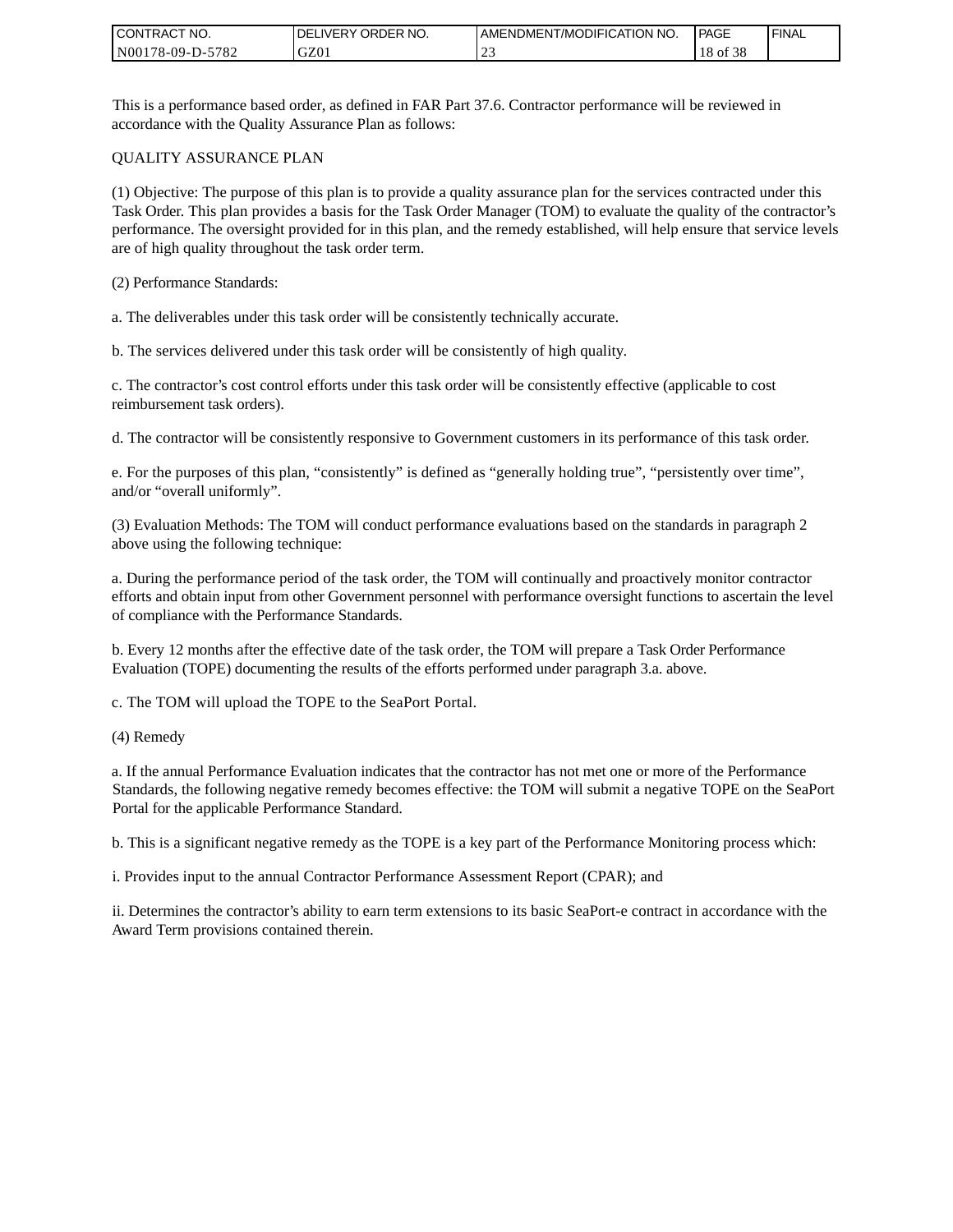| I CONTRACT NO.           | `NO.<br>ORDER<br>.IVERY<br>DELI | AMENDMENT/MODIFICATION NO. | <b>PAGE</b> | 'FINAL |
|--------------------------|---------------------------------|----------------------------|-------------|--------|
| -5782<br>  N00178-09-D-5 | GZ0 <sub>1</sub>                | ب سے                       | `0İ<br>20   |        |

# **SECTION D PACKAGING AND MARKING**

SHIP TO INFORMATION:

See Section G - Task Order Manager

Packaging and Marking shall be in accordance with Section D of the SeaPort-e Multiple Award IDIQ contract.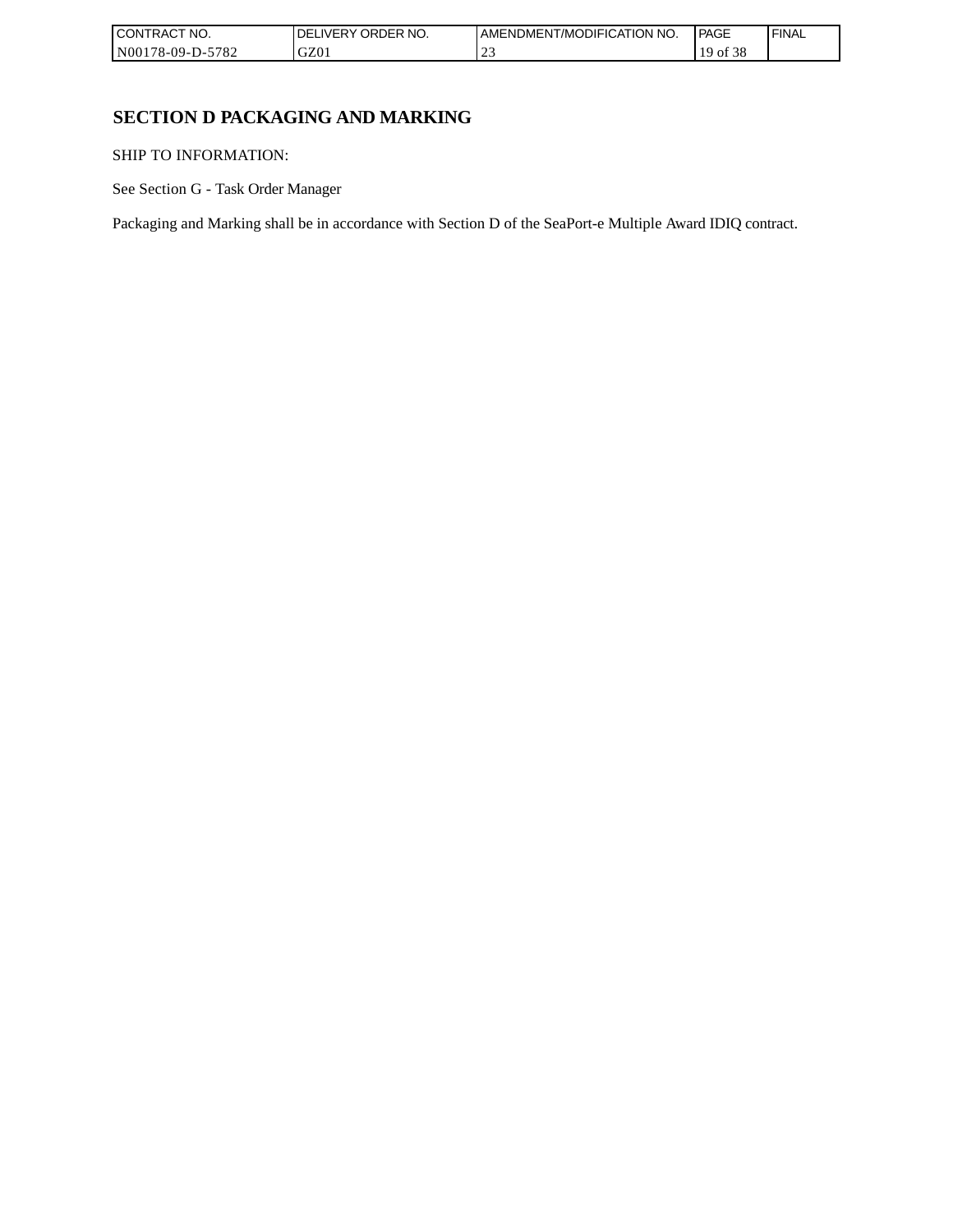| <b>CONTRACT</b><br>`CT NO. | `NO.<br>' ORDER<br><b>DELIVERY</b> | AMENDMENT/MODIFICATION NO. | l PAGE                                 | ' FINAL |
|----------------------------|------------------------------------|----------------------------|----------------------------------------|---------|
| $-5782$<br>N00178-09-D-5   | GZ01                               | ب سے                       | $\sim$ $\sim$ $\sim$<br>$20$ of<br>-20 |         |

# **SECTION E INSPECTION AND ACCEPTANCE**

E-303 INSPECTION AND ACCEPTANCE- - DESTINATION (JAN 2002)

Inspection and acceptance of the services to be furnished hereunder shall be made at destination by the Task Order Manager or his duly authorized representative.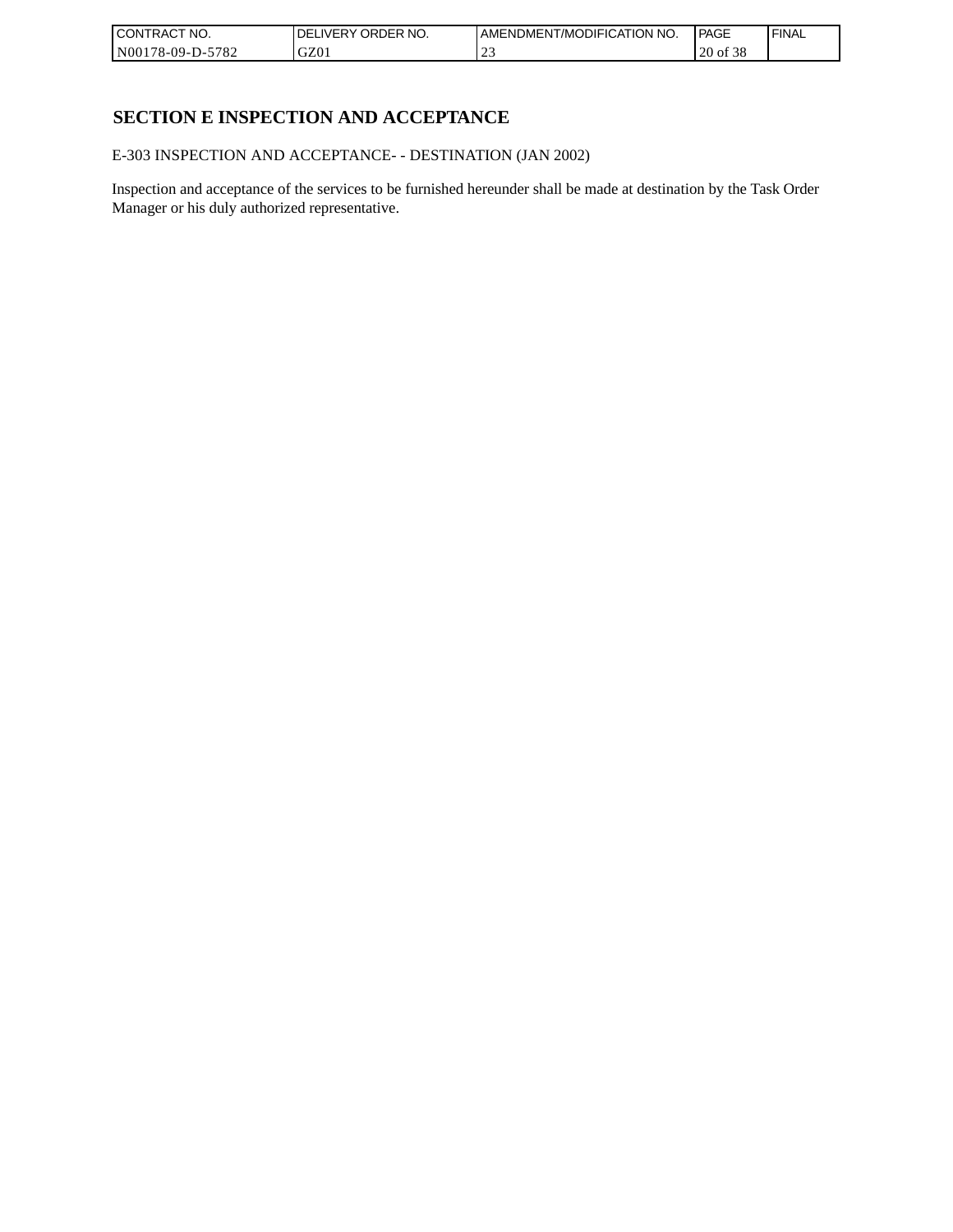| CON <sub>1</sub><br>'TRACT NO. | <b>IDELIVERY ORDER NO.</b> | AMENDMENT/MODIFICATION NO. | PAGE               | 'FINAL |
|--------------------------------|----------------------------|----------------------------|--------------------|--------|
| N00178-09-D-5782               | GZ01                       | <u>_</u>                   | ه م<br>of 38<br>41 |        |

### **SECTION F DELIVERABLES OR PERFORMANCE**

The periods of performance for the following Items are as follows:

| 4001 | $1/11/2012 - 1/10/2013$ |
|------|-------------------------|
| 4002 | $9/11/2012 - 9/10/2013$ |
| 4003 | $9/11/2013 - 9/10/2014$ |
| 4004 | $9/11/2014 - 9/10/2015$ |
| 4005 | $9/11/2015 - 9/12/2016$ |
| 6001 | $1/11/2012 - 1/10/2013$ |
| 6002 | $9/11/2012 - 9/10/2013$ |
| 6003 | $9/11/2013 - 9/10/2014$ |
| 6004 | $9/11/2014 - 9/10/2015$ |
| 6005 | $9/11/2015 - 9/10/2016$ |
|      |                         |

CLIN - DELIVERIES OR PERFORMANCE

The periods of performance for the following Items are as follows:

| 4001 | $1/11/2012 - 1/10/2013$ |
|------|-------------------------|
| 4002 | $9/11/2012 - 9/10/2013$ |
| 4003 | $9/11/2013 - 9/10/2014$ |
| 4004 | $9/11/2014 - 9/10/2015$ |
| 4005 | $9/11/2015 - 9/12/2016$ |
| 6001 | $1/11/2012 - 1/10/2013$ |
| 6002 | $9/11/2012 - 9/10/2013$ |
| 6003 | $9/11/2013 - 9/10/2014$ |
| 6004 | $9/11/2014 - 9/10/2015$ |
| 6005 | $9/11/2015 - 9/10/2016$ |
|      |                         |

Services to be performed hereunder will be provided at (insert specific address and building etc.)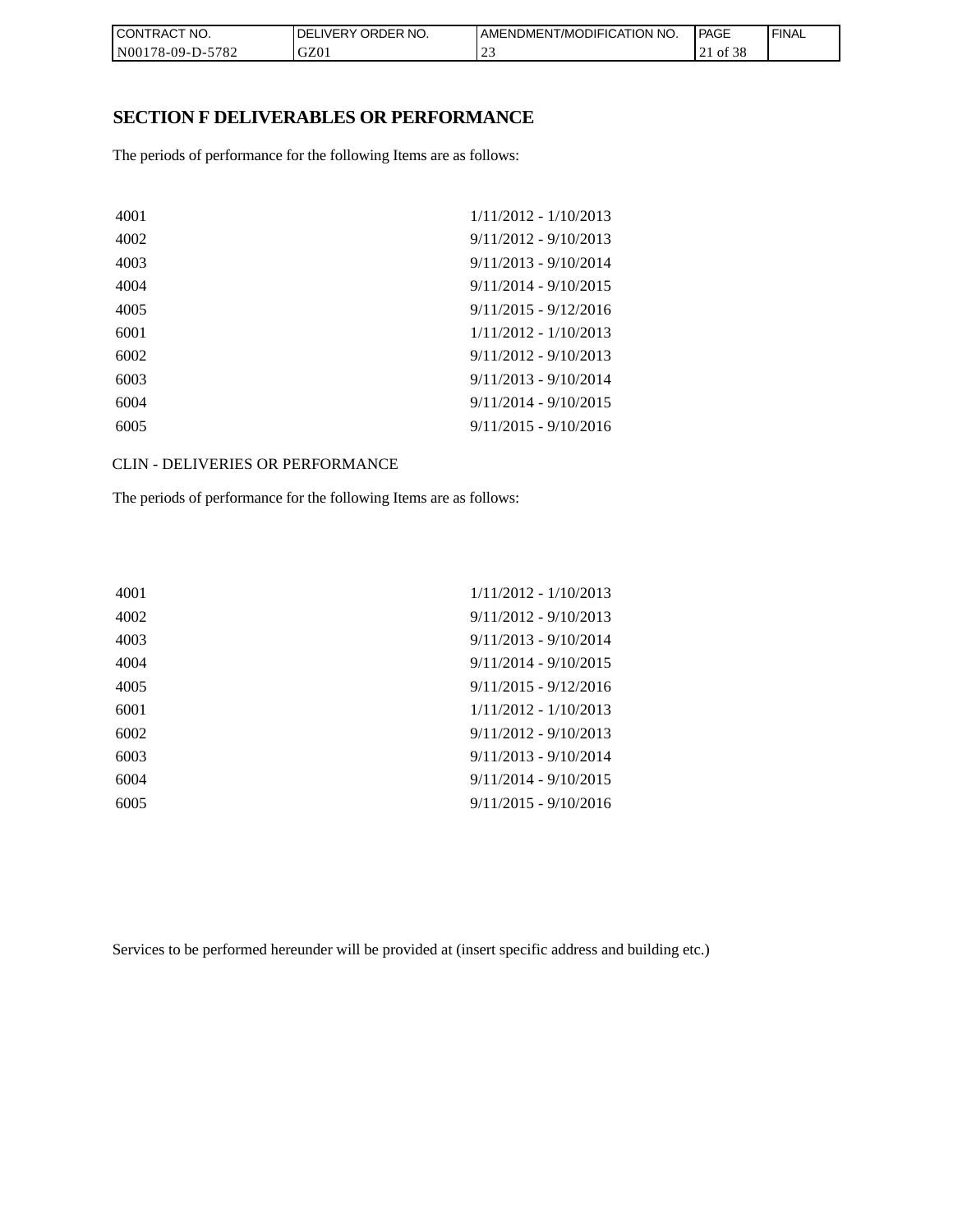| <b>CONTRACT NO.</b>      | DELIVERY ORDER NO. | AMENDMENT/MODIFICATION NO. | <b>PAGE</b>                      | 'FINAL |
|--------------------------|--------------------|----------------------------|----------------------------------|--------|
| -5782<br>$N00178-09-D-2$ | GZ01               | <u>_</u>                   | $\sim$ $\sim$ $\sim$<br>22 of 38 |        |

# **SECTION G CONTRACT ADMINISTRATION DATA**

COR

Philip A. Middleton, Code 58210, P. O. Box 19022 North Charleston, SC 29419-9022 [philip.a.middleton@navy.mil,](mailto:cphilip.a.middleton@navy.mil) 843-218-3331

G-314 TYPE OF CONTRACT (DEC 1999)

This is a CPFF task order.

# **G-317 INVOICING INSTRUCTIONS FOR SERVICES USING WIDE AREA WORK FLOW (WAWF) (JAN 2007)**

(a) Invoices for services rendered under this task order shall be submitted electronically through the Wide Area Work Flow-Receipt and Acceptance (WAWF). The contractor shall submit invoices for payment per contract terms. The Government shall process invoices for payment per contract terms.

(b) The vendor shall have their CAGE Code activated by calling 1-866-618-5988. Once activated, the vendor shall self-register at the WAWF website at [https://wawf.eb.mil.](https://wawf.eb.mil/) Vendor training is available on the internet at [https://wawftraining.eb.mil.](https://wawftraining.eb.mil/) Additional support can be accessed by calling the Navy WAWF Assistance Line at 1-800-559-9293.

(c) Back-up documentation can be included and attached to the invoice in WAWF. Attachments created with any Microsoft Office product, or Adobe (.pdf files), is attachable to the invoice in WAWF.

(d) A separate invoice will be prepared no more frequently than every two weeks. Do not combine the payment claims for services provided under this contract.

| Invoice<br><b>Type</b> | <b>Cost Vouchers</b>              |
|------------------------|-----------------------------------|
|                        |                                   |
| Issued by $N65236$     |                                   |
| Admin                  |                                   |
| by                     | S2404A DCMA MANASSAS              |
| <b>DCAA</b>            |                                   |
| Auditor                | HAA47F DCAA Fairfax Branch Office |
| Service                |                                   |
| Approver               | S2404A DCMA MANASSAS              |
| Pay by                 | HQ0338 DFAS COLUMBUS CENTER       |

(e) The following information is provided for completion of the invoice in WAWF:

Pursuant to the requirement at DFARS PGI 204.7108, Payment Instructions (d) (12) none of the standard payment instructions identified in paragraphs  $(d)(1)$  through  $(11)$  of this section are appropriate, the Payment instructions below provide a significantly better reflection of how funds will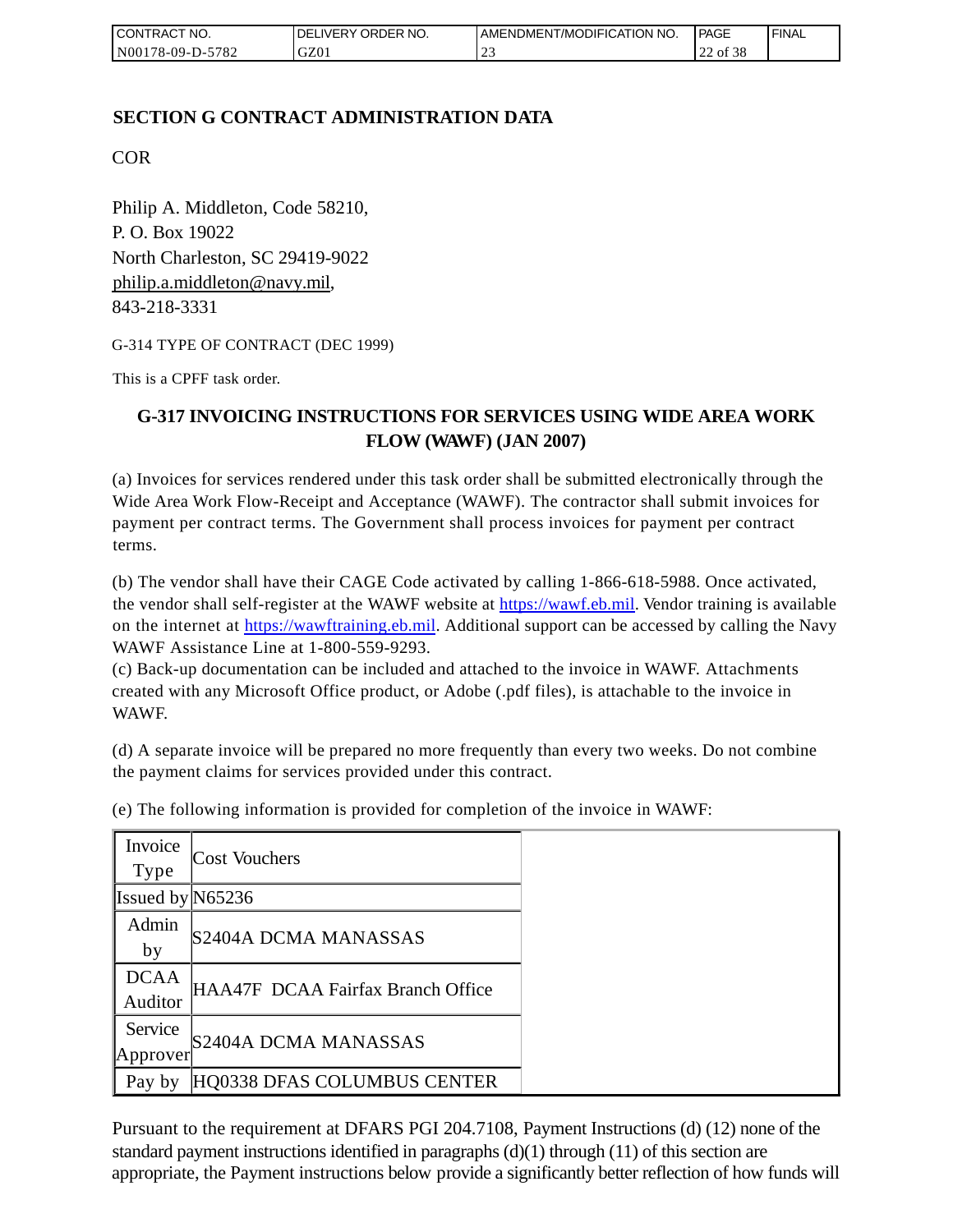| CONTRACT NO.     | <b>IDELIVERY ORDER NO.</b> | AMENDMENT/MODIFICATION NO. | <b>PAGE</b> | ' FINAL |
|------------------|----------------------------|----------------------------|-------------|---------|
| N00178-09-D-5782 | GZ01                       | $\sim$<br><u>_</u>         | 3 of 38     |         |

be expended in support of contract performance.

# **INVOICING AND PAYMENT INSTRUCTIONS FOR MULTIPLE ACCOUNTING CLASSIFICATION CITATIONS**

Consistent with task order clause 5252.232-9206, Segregation of Costs, the contractor shall segregate and accumulate costs for the performance of this task order by the appropriate Accounting Classification Reference Number (ACRN). The contractor's invoice shall identify the appropriate Contract and Task Order numbers. For the work performed, invoiced costs shall be associated to the Contract Line Item Number (CLIN), the Contract Subline Item (SLIN), and the specific ACRN. Invoices submitted to the paying office that do not comply with this requirement will be returned to the contractor for resubmission. The contractor shall provide an electronic copy of each invoice to the Task Order Manager at the time of submission to DCAA/DFAS. The paying office will disburse funds in strict compliance with the amounts invoiced by CLIN/SLIN/ACRN.

## **SPAWAR ATLANTIC OMBUDSMAN**

The SPAWAR Ombudsman for this Task Order is: Steve Harnig- 843-218-4560

Address: PO Box 190022, N. Charleston, SC 29419

Accounting Data

SLINID PR Number Amount -------- -------------------------------------------------- --------------------- 400101 1300239279 25000.00  $T.T.A$  : AA 970130.1212D 2012 010 1 010400807793-1 884 257.22 DRAM 26316 044226 Standard Number: DRAM 26316/AA NWA: 100000579665 0060 ALL TASKS IN THE PWS BASE Funding 25000.00 Cumulative Funding 25000.00 MOD 01 400102 1300286595 270000.00 LLA : AB 9720130 1212 201 2 010 1 010100 80 7700-1 884 257.31 P RM 22085 Standard Number: PRM 22085/AA NWA: 100000579674 0060 ALL TASKS 600101 1300286595 10000.00  $L.L.A$  : AB 9720130 1212 201 2 010 1 010100 80 7700-1 884 257.31 P RM 22085 Standard Number: PRM 22085/AA NWA: 100000579674 0060 ODCS MOD 01 Funding 280000.00 Cumulative Funding 305000.00 MOD 02 400201 1300298860 1865000.00  $T.T.A$  : AC 9720130.18P2 252 46896 0 068688 2D JTF42 468962 1H303Q Standard Number: N4689612MPJTF42/AA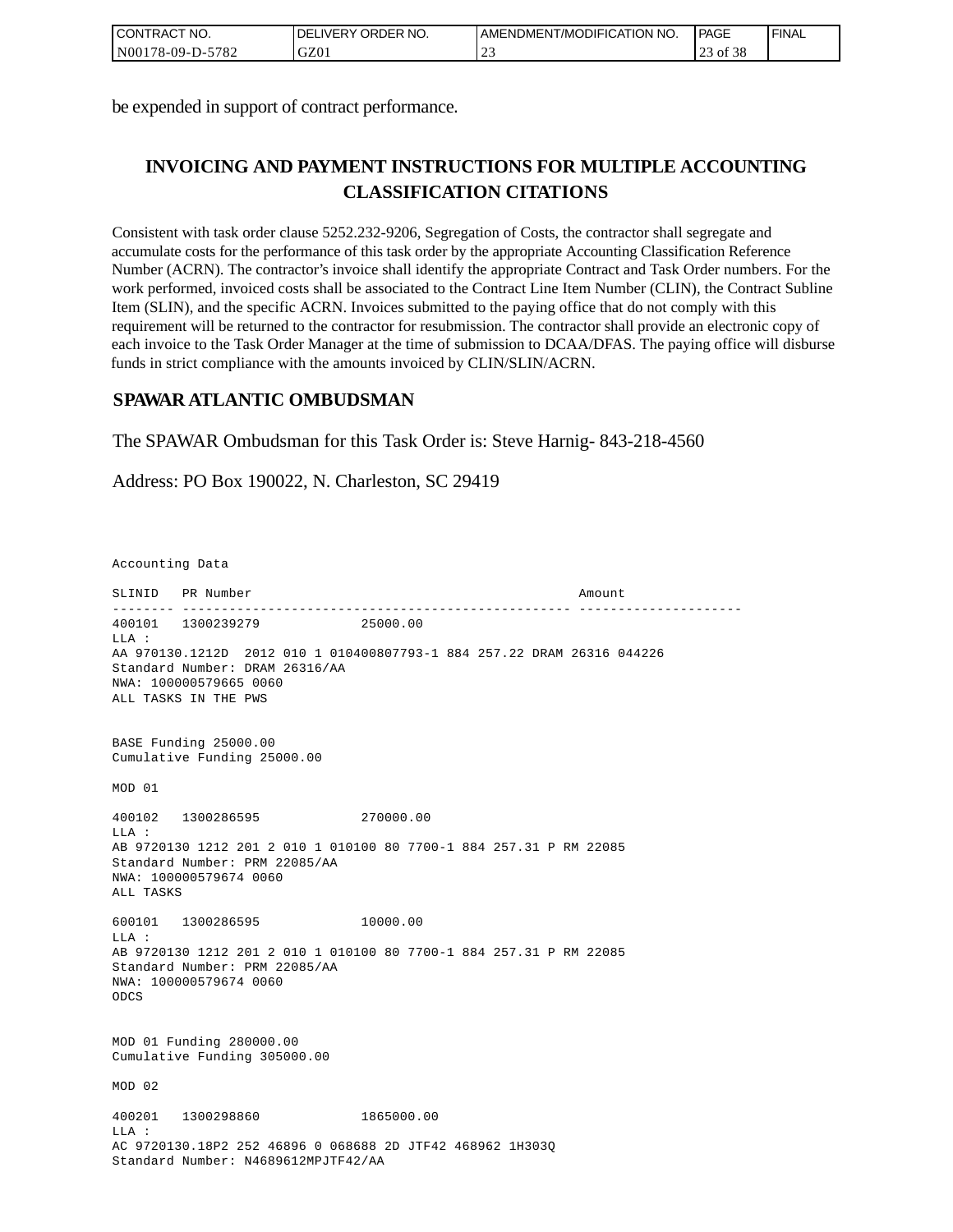NWA: 100000742221 0060 TASK MCIS CNDSP 600201 1300298860 20000.00 LLA : AC 9720130.18P2 252 46896 0 068688 2D JTF42 468962 1H303Q Standard Number: N4689612MPJTF42/AA NWA: 100000742221 0060 ODCS TASK MCIS CNDSP MOD 02 Funding 1885000.00 Cumulative Funding 2190000.00 MOD 03 400202 1300319971 272477.34 LLA : AD 970130.1313D 2013 0101010400807793-1884 257.31 PRM 3347 044226 Standard Number: PRM 33474 NWA: 100000773020 0060 MOD 03 Funding 272477.34 Cumulative Funding 2462477.34 MOD 04 400203 1300332147 185367.00  $T.T.A$  : AE 9730130 1884 201 3 010 1 010400 80 7793-1 884 257.31 P RM 34293 044226 Standard Number: PRM 34293 NWA: 100000809878 0060 TASK MCIS NETTOPS MOD 04 Funding 185367.00 Cumulative Funding 2647844.34 MOD 05 Funding 0.00 Cumulative Funding 2647844.34 MOD 06 400204 1300354996 150000.00  $T.T.A$  : AG 970130.1313D 2013 0101010400807793-1884 275.31 PRM35086 044226 Standard Number: PMR 35086 NWA:100000832927-0060 TASK MCIS NETTOPS 400205 1300354996 125000.00 LLA : AH 970130.1313D 2013 0101010400807793-1884 275.31 PRM35050 044226 Standard Number: PRM 35050 NWA: 100000832928-0060 TASK MCIS NETTOPS 600202 1300354996 5000.00 LLA : AH 970130.1313D 2013 0101010400807793-1884 275.31 PRM35050 044226 Standard Number: PRM 35050 NWA: 100000832928-0060 ODCS MCIS NETTOPS MOD 06 Funding 280000.00 Cumulative Funding 2927844.34 CONTRACT NO. N00178-09-D-5782 DELIVERY ORDER NO. GZ01 AMENDMENT/MODIFICATION NO. 23 **PAGE**  24 of 38 FINAL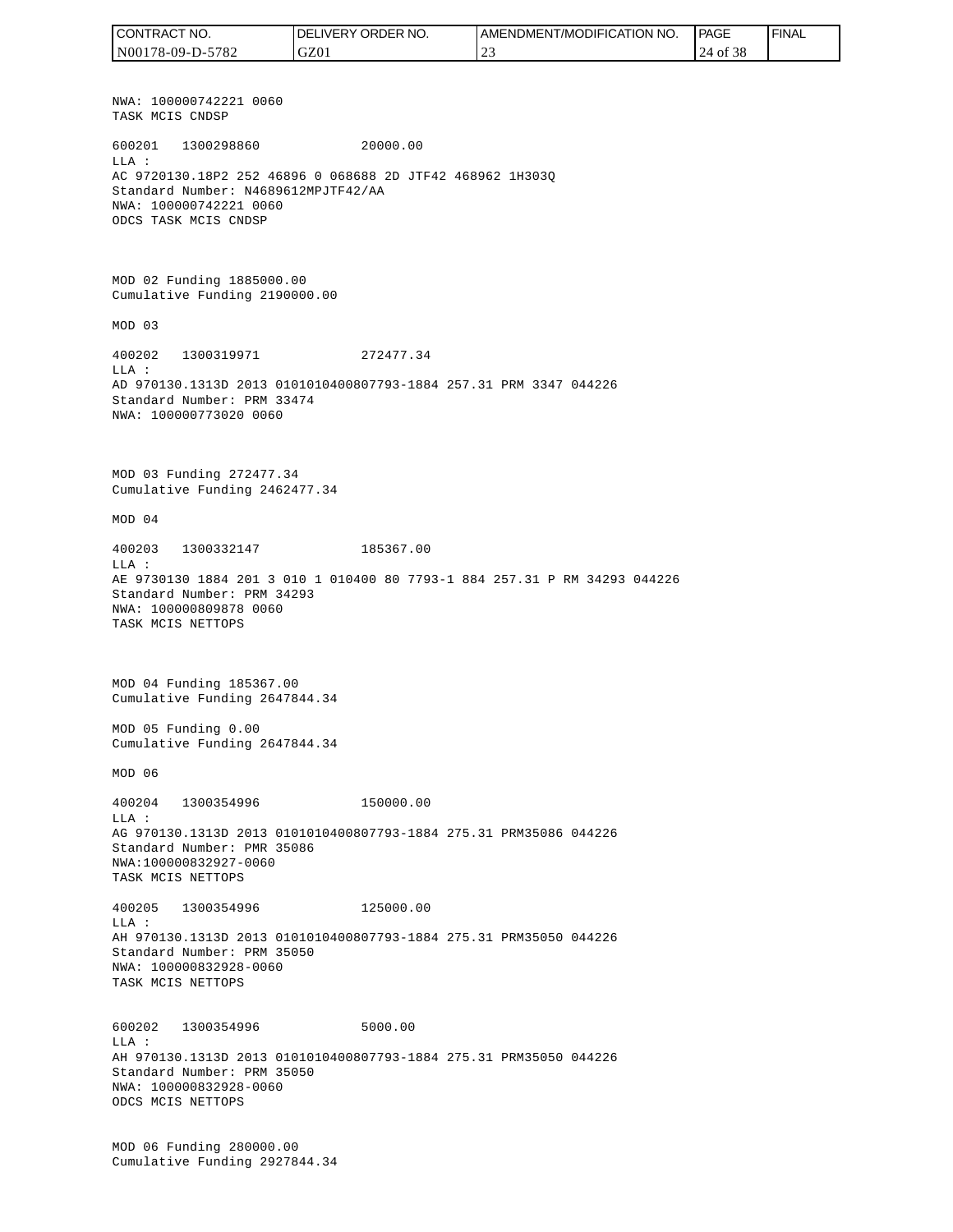| I CONTRACT NO.   | NO.<br><b>DELIVERY ORDER</b> | AMENDMENT/MODIFICATION NO. | PAGE          | ' FINAL |
|------------------|------------------------------|----------------------------|---------------|---------|
| N00178-09-D-5782 | GZ01                         | $\sim$<br>∸                | of $38$<br>-- |         |

MOD 07 Funding 0.00 Cumulative Funding 2927844.34 MOD 08 400301 1300373150 1700000.00 LLA : AJ 9730130 18P2 253 46896 0 068688 2D PJTF38 4689631H304Q Standard Number: N4689613MPJTF38 NWA: 100000831524-0060 MCIS NETTOPS 400302 1300373150 180000.00 LLA : AK 9730130 1884 010 10104 0 080779 3 257.31 PRM36219 044226 Standard Number: PRM 36219 NWA: 100000852592-0060 MCIS NETTOPS 400303 1300373150 50000.00  $T.T.A$  : AL 9730130 1884 010 10104 0 080779 3 257.31 PRM36229 044226 Standard Number: PRM 36229 NWA: 100000852590-0060 MCIS NETTOPS 600301 1300373150 9215.99 LLA : AJ 9730130 18P2 253 46896 0 068688 2D PJTF38 4689631H304Q MOD 08 Funding 1939215.99 Cumulative Funding 4867060.33 MOD 09 Funding 0.00 Cumulative Funding 2927844.34 MOD 10 Funding 0.00 Cumulative Funding 4867060.33 MOD 11 400304 1300394554 150000.00  $T.T.A$  : AM 970130.1414D 1884 0101010400807793 257.31 PRM46252 044226 Standard Number: PRM 46252 NWA: 100000876563 0060 TASK MCIS NETTOPS MOD 11 Funding 150000.00 Cumulative Funding 5017060.33 MOD 12 Funding 0.00 Cumulative Funding 5017060.33 MOD 13 400305 1300415544 450000.00 LLA : AN 970130.1414D 1884 0101010400807793 257.31 PRM47234 044226 Standard Number: PRM47234 NWA: 100000876217 0060 MCIS NETTOPS MOD 13 Funding 450000.00 Cumulative Funding 5467060.33 CONTRACT NO.<br>NO0178-09-D-5<br>NO0178-09-D-5<br>NO0178-09-D-5<br>NOD 07 Fundin<br>Cumulative Fu<br>MOD 08<br>400301 1300<br>Standard Numk<br>NMA: 10000083<br>400302 1300<br>LLA:<br>AK 9730130 18<br>Standard Numk<br>NMA: 10000085<br>600301 1300<br>LLA: 9730130 18<br>MMA: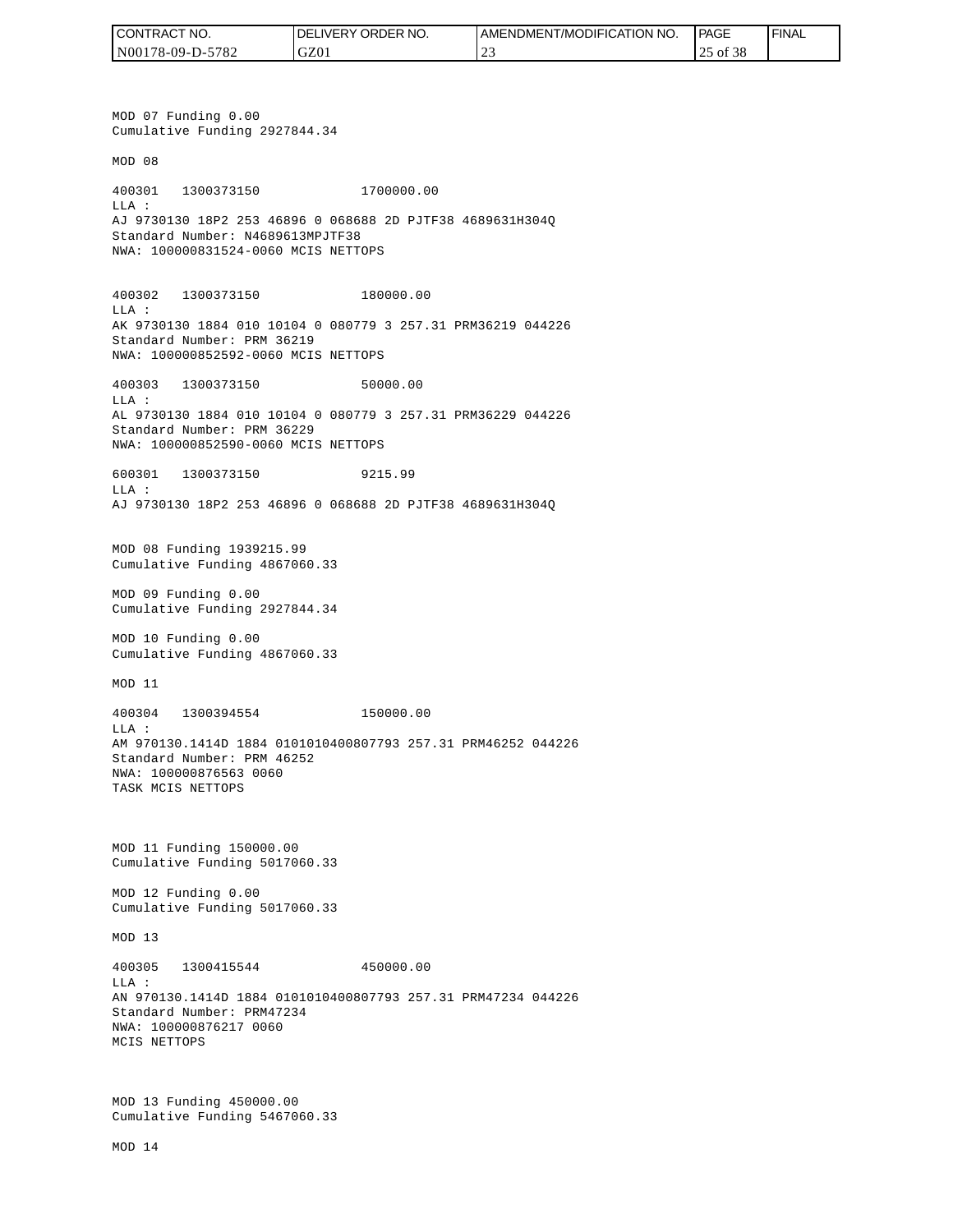| CONTRACT NO.     | I DELIVERY ORDER NO. | AMENDMENT/MODIFICATION NO. | PAGE     | ' FINAL |
|------------------|----------------------|----------------------------|----------|---------|
| N00178-09-D-5782 | GZ01                 |                            | 26 of 38 |         |

400306 1300436371 432000.00 LLA : AP 970130 1414D 1884 010 10104 0 080779 3 257.31 PRM47625 044226 Standard Number: PRM 47625 NWA: 100000876218 0060 IA CNDSP SUPPORT

400307 1300436371 100000.00 LLA : AQ 970130 1414D 1884 010 10104 0 080779 3 257.31 PRM47236 044226 Standard Number: PRM 47236 NWA: 100000876564 0060 NETTOPS SUPPORT

600302 1300436371 1000.00 LLA : AP 970130 1414D 1884 010 10104 0 080779 3 257.31 PRM47625 044226 Standard Number: PRM 47625 NWA:100000876218 0060 ODCs IA CNDSP

MOD 14 Funding 533000.00 Cumulative Funding 6000060.33

MOD 15

400401 1300443439 146506.30 LLA : AR 970130.1414D 1884 0101010400807793 257.31 PRM47246 044226 Standard Number: PRM 47246 NWA: 100000876513 0060 HAIMS SUPPORT

400402 1300443439 326566.16 LLA : AS 970130.1414D 1884 0101010400807793 257.31 PRM47632 044226 Standard Number: PRM 47632 NWA: 100000876514 0060 HAIMS SUPPORT

400403 1300443439 170045.28 LLA : AT 970130.1414D 1884 0101010400807793 257.31 PRM47629 044226 Standard Number: PRM 47629 NWA: 100000876565 0060 NET OPS

600401 1300443439 2000.00 LLA : AS 970130.1414D 1884 0101010400807793 257.31 PRM47632 044226 Standard Number: PRM 47632 NWA: 100000876514 0060 ODC HAIMS SUPPORT

MOD 15 Funding 645117.74 Cumulative Funding 6645178.07

MOD 16

400403 1300443439 100.00 LLA : AT 970130.1414D 1884 0101010400807793 257.31 PRM47629 044226 Standard Number: PRM 47629 NWA: 100000876565 0060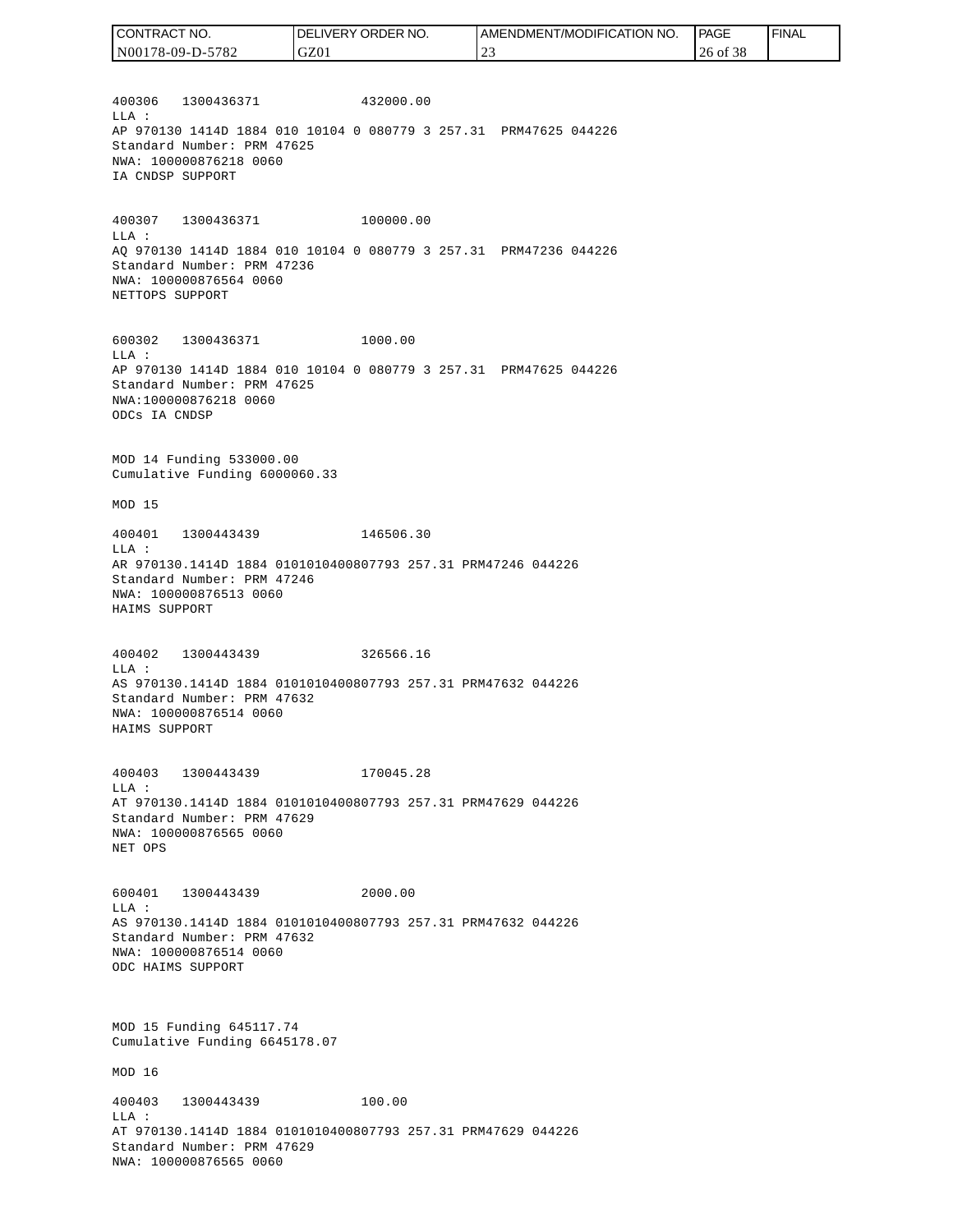| CONTRACT NO.     | I DELIVERY ORDER NO. | AMENDMENT/MODIFICATION NO. | PAGE              | ' FINAL |
|------------------|----------------------|----------------------------|-------------------|---------|
| N00178-09-D-5782 | GZ0 <sub>1</sub>     | $\sim$<br>∼                | ه ص<br>of 38<br>∼ |         |

NET OPS MOD 16 Funding 100.00 Cumulative Funding 6645278.07 MOD 17 400404 1300447315 79883.00 LLA : AU 9740130.14140 1884 010 10104 0 080779 3 257.31 PRM47236 044226 Standard Number: PRM 47236 NWA#100000876564-0060 400405 1300447315 31866.63 LLA : AV 9740130.1414D 1884 010 10104 0 080779 3 257.31 PRM47625 044226 Standard Number: PRM 47625 NWA# 100000876218-0060 400406 1300447315 1700000.00 LLA : AW 9740130.1414D 1884 010 10104 0 080778 1 257.31 PRM48711 044226 Standard Number: PRM 48711 NWA# 100000961211-0060 600402 1300447315 5000.00  $T.T.A$  : AW 9740130.1414D 1884 010 10104 0 080778 1 257.31 PRM48711 044226 Standard Number: PRM 48711 NWA#100000961211-0060 MOD 17 Funding 1816749.63 Cumulative Funding 8462027.70 MOD 18 400407 1300481274 175000.00 LLA : AX 970130.1515D-1884 0101010400807793 257.31 044226 PRM510087 Standard Number: PRM510087 PR 1300481274 Funding Doc PRM510087 400408 1300481274 195000.00 LLA : AY 9750130 1884 010 10104 0 080779 3 257.31 PRM58800 044226 130048127400002 Standard Number: PRM58800 PR 1300481274 Funding DOC PRM58800 400409 130048127400004 90000.00 LLA : AZ 9750130 1884 010 10104 0 080779 3 257.31 PRM58810 044226 Standard Number: PRM58810 PR 1300481274 Funding DOC PRM58810 600403 130048127400003 5000.00 LLA : BA 9750130 1884 010 10104 0 080779 3 257.31 PRM58800 044226 Standard Number: PRM58800(odc) PR 1300481274 Funding Doc PRM58800(odc) MOD 18 Funding 465000.00 Cumulative Funding 8927027.70 MOD 19 400410 130049346600001 400000.00 LLA :

BB 9750130 1884 010 10104 0 080779 3 257.31 PRM510177 044226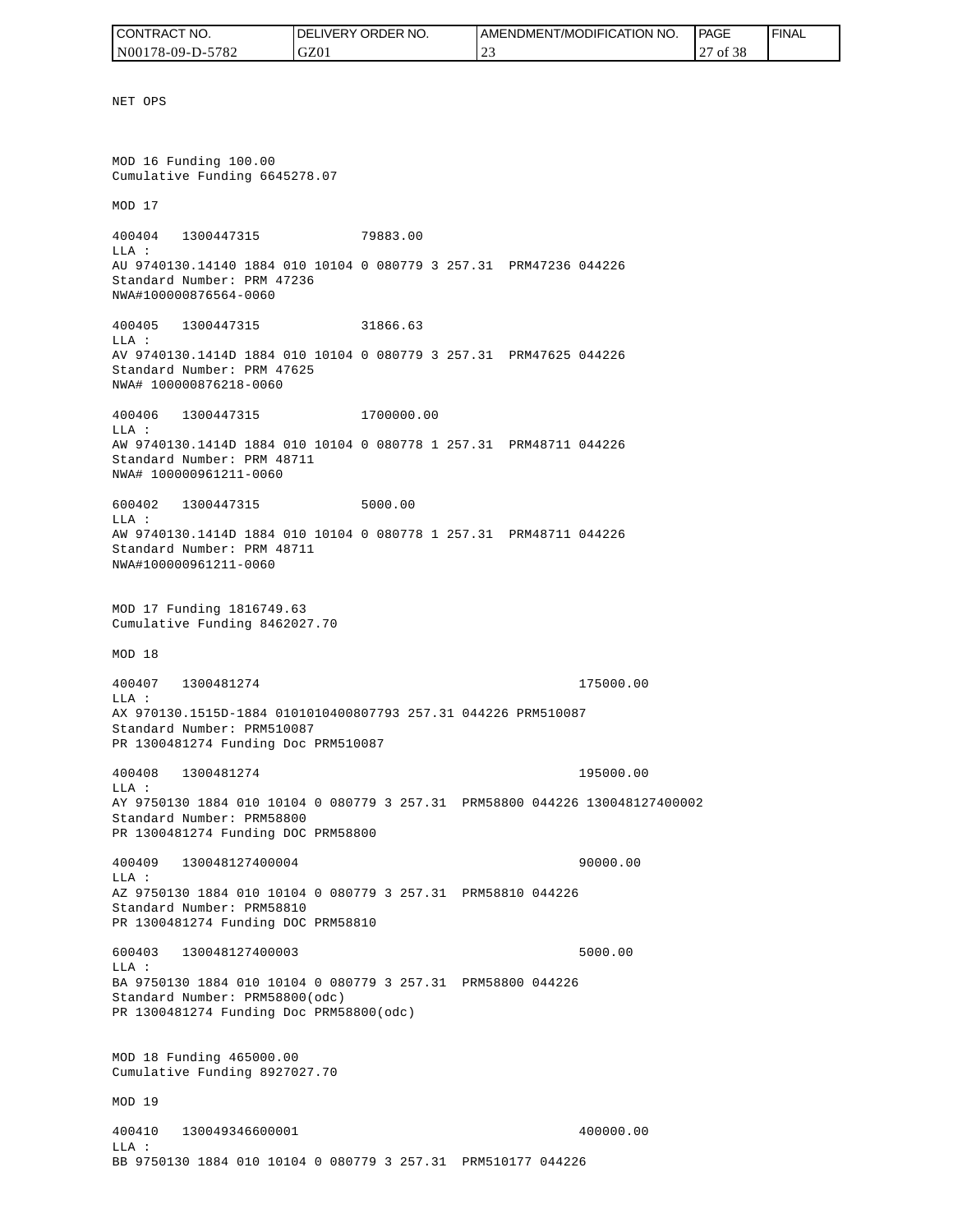Standard Number: PRM510177 ACRN BB: Labor PR 1300493466 DOC: PRM510177 NWA/BS# 100000986791 0060 400411 130049346600002 300000.00 LLA : BC 9750130 1884 010 10104 0 080779 3 257.31 044226 Standard Number: PRM510223 ACRN BC: Labor PR: 1300493466 DOC: PRM510223 NWA/BS# 100000986794 0060 400412 130049346600003 65000.00 LLA : BD 9750130 1884 010 10104 0 080779 3 257.31 PRM58810 044226 Standard Number: PRM58810 ACRN BD: Labor PR 1300493466 DOC NO. PRM58810 NWA/BS# 100000989199 0060 MOD 19 Funding 765000.00 Cumulative Funding 9692027.70 MOD 20 400413 130049476600001 492000.00 LLA : BE 9750130 1882 252 00018 0 068688 2D CV0003 6890151H334Q Standard Number: N6890115RCV0003 PR: 1300494766 COST CODE: 6890151H334Q FUNDING DOC: N6890115RCV0003 NWA: 100001020678 0401 600404 130049476600002 8000.00 LLA : BE 9750130 1882 252 00018 0 068688 2D CV0003 6890151H334Q Standard Number: N6890115RCV0003 PR: 1300494766 COST CODE: 6890151H334Q FUNDING DOC: N6890115RCV0003 NWA:100001020678 0401 MOD 20 Funding 500000.00 Cumulative Funding 10192027.70 MOD 21 400414 130050311200001 362806.38  $T.T.A$  : BF 9750130 1884 010 10104 0 080779 3 257.31 PRM510760 044226 Standard Number: PRM510760 ACRN BF PR1300503112 FUNDING DOC:PRM510760 NWA/BS: 100000986792 0060 EXPIRATION DATE: 9/30/2015 400415 130050311200002 137193.62 LLA : BG 9750130 1884 010 10104 0 080778 3 257.31 PRM510785 044226 Standard Number: PRM510785 ACRN BG PR1300503112 FUNDING DOC:PRM510785 NWA/BS: 100001054404 0060 EXPIRATION DATE: 9/30/2015 CONTRACT NO. N00178-09-D-5782 DELIVERY ORDER NO. GZ01 AMENDMENT/MODIFICATION NO. 23 PAGE 28 of 38 FINAL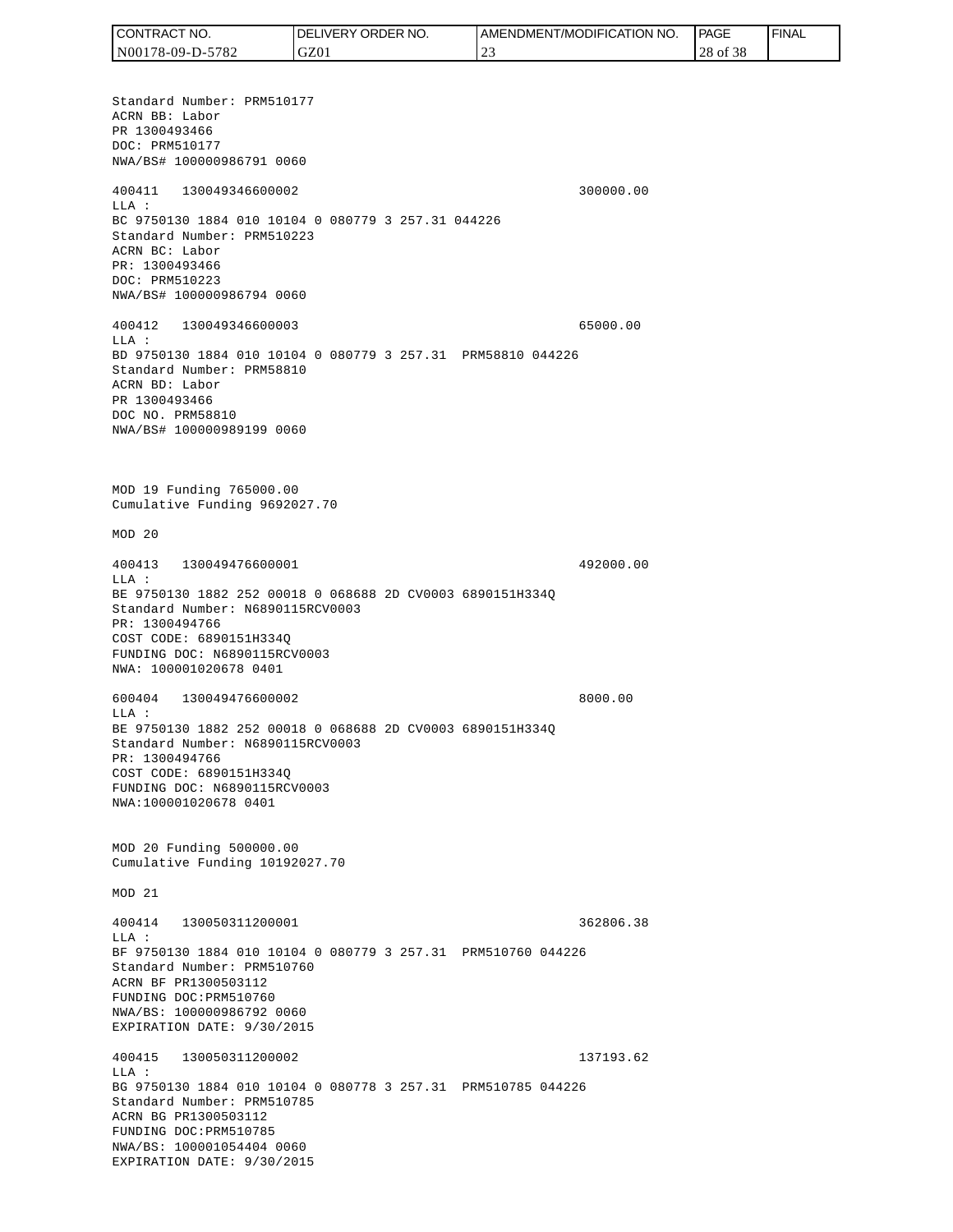| CONTRACT NO.     | <b>IDELIVERY ORDER NO.</b> | I AMENDMENT/MODIFICATION NO. | <b>PAGE</b>             | <b>FINAL</b> |
|------------------|----------------------------|------------------------------|-------------------------|--------------|
| N00178-09-D-5782 | GZ01                       | $\sim$<br>ب سے               | f 38<br>20<br>' of<br>∸ |              |

MOD 21 Funding 500000.00 Cumulative Funding 10692027.70 MOD 22 400408 1300481274 5000.00 LLA : AY 9750130 1884 010 10104 0 080779 3 257.31 PRM58800 044226 130048127400002 Standard Number: PRM58800 PR 1300481274 Funding DOC PRM58800 Realigned +\$5,000.00 from 600403 BA Originally on PR1300481274, this was as directed on PR1300513212 400416 130051321200001 275000.00 LLA : BH 9750130 1884 010 10104 0 080779 3 257.31 PRM510771 044226 Standard Number: PRM510771 ACRN:BH PR1300513212 FUNDING DOC: PRM510771 FUNDS EXPIRATION: 9/30/2015 NWA/BS: 100000989184 0060 400417 130051321200002 130000.00 LLA : BF 9750130 1884 010 10104 0 080779 3 257.31 PRM510760 044226 Standard Number: PRM510760 ACRN:BF PR1300513212 FUNDING DOC: PRM510760 FUNDS EXPIRATION: 9/30/2015 NWA/BS: 100000986792 0060 600403 130048127400003 (5000.00) LLA : BA 9750130 1884 010 10104 0 080779 3 257.31 PRM58800 044226 Standard Number: PRM58800(odc) PR 1300481274 Funding Doc PRM58800(odc)- Realigned to 400408 AY per PR1300513212 MOD 22 Funding 405000.00 Cumulative Funding 11097027.70 MOD 23 400501 130051857200002 20000.00 LLA : BD 9750130 1884 010 10104 0 080779 3 257.31 PRM58810 044226 Standard Number: PRM58810 ACRN: BD PR1300518572 FUNDING DOC: PRM58810 EXPIRATION OF FUNDS: 9/30/2015 NWA/BS: 100000989199 0060 400502 130051857200003 76123.00 LLA : BJ 9750130 1884 010 10104 0 080779 3 257.31 PRM510772 044226 Standard Number: PRM510772 ACRN: BJ PR1300518572 FUNDING DOC: PRM510772 EXPIRATION OF FUNDS: 9/30/2015 NWA/BS: 100000989224 0060 400503 130051857200004 94353.76 LLA : BF 9750130 1884 010 10104 0 080779 3 257.31 PRM510760 044226 Standard Number: PRM510760 ACRN: BF PR1300518572 FUNDING DOC: PRM510760 EXPIRATION OF FUNDS: 9/30/2015<br>NWA/BS: 100000986792 0060 CONTRACT NO. 5<br>
NO0178-09-D-5782<br>
NO0178-09-D-5782<br>
NOD 21 Funding 500000.00<br>
NOD 21 Funding 500000.00<br>
NOD 22<br>
200408 1300481274<br>
ELA :<br>
Standard Number: FRNS8800<br>
Realigned 455,000.00 from<br>
Realigned 455,000.00 from<br>
dir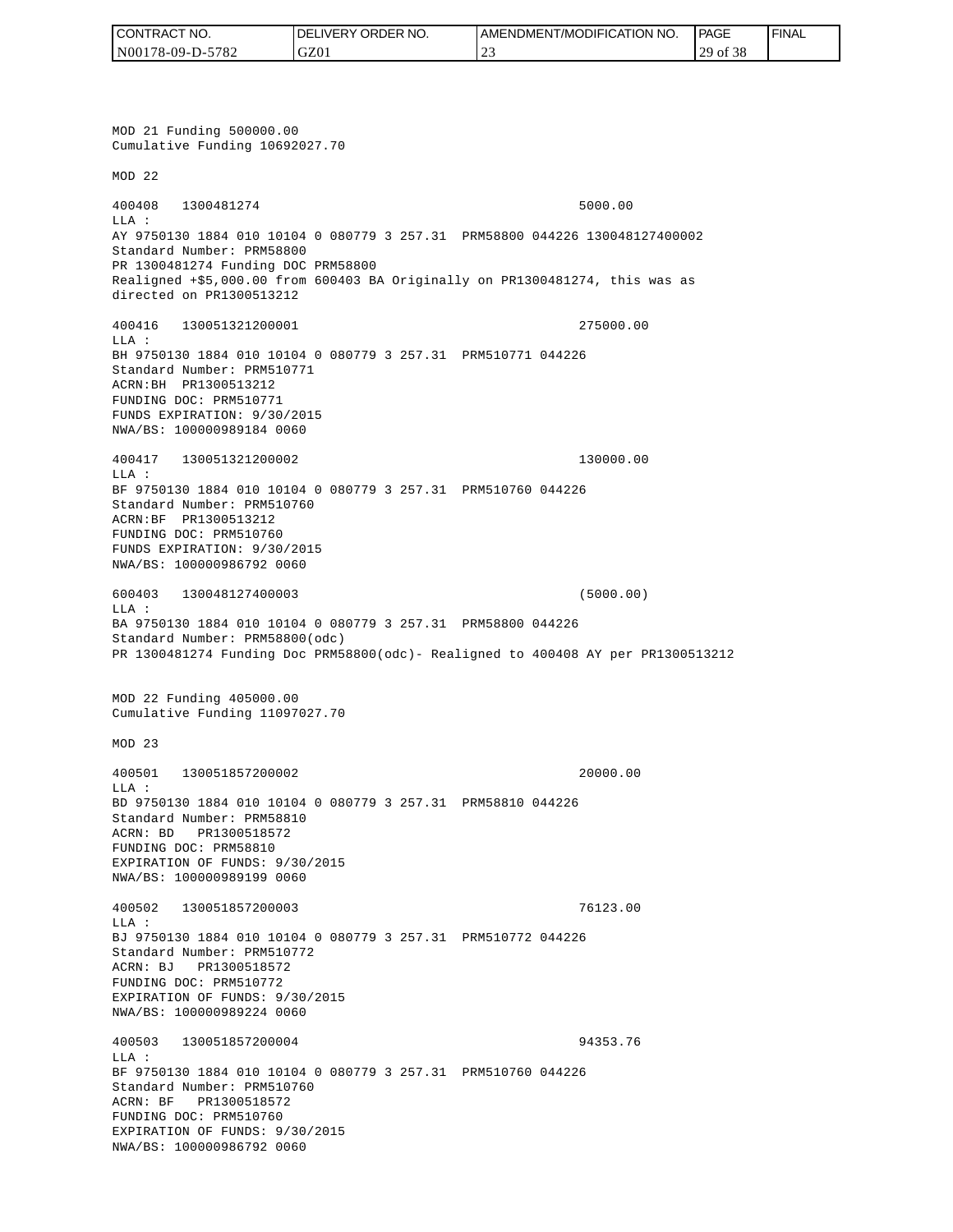| I CONTRACT NO.   | DELIVERY ORDER NO. | AMENDMENT/MODIFICATION NO. | <b>PAGE</b> | ' FINAL |
|------------------|--------------------|----------------------------|-------------|---------|
| N00178-09-D-5782 | GZ01               | $\sim$<br>∸                | 30 of 38    |         |

400504 130051857200005 125000.00 LLA : BK 9750130 1884 010 10104 0 080779 3 257.31 PRM510762 044226 Standard Number: PRM510762 ACRN: BK PR1300518572 FUNDING DOC: PRM510762 EXPIRATION OF FUNDS: 9/30/2015 NWA/BS: 100000986795 0060

400505 130051857200006 28156.00 LLA : BL 9750130 1884 010 10104 0 080779 3 257.31 PRM510768 044226 Standard Number: PRM510768 ACRN: BL PR1300518572 FUNDING DOC: PRM510768 EXPIRATION OF FUNDS: 9/30/2015 NWA/BS: 100001000323 0060

400506 130051857200007 632766.00 LLA : BM 9750130 1884 010 10104 0 080779 3 257.31 HT000351098 6 044226 Standard Number: HT0003510986 ACRN: BM PR1300518572 FUNDING DOC: HT0003510986 EXPIRATION OF FUNDS: 9/30/2015 NWA/BS: 100001060851 0060

MOD 23 Funding 976398.76 Cumulative Funding 12073426.46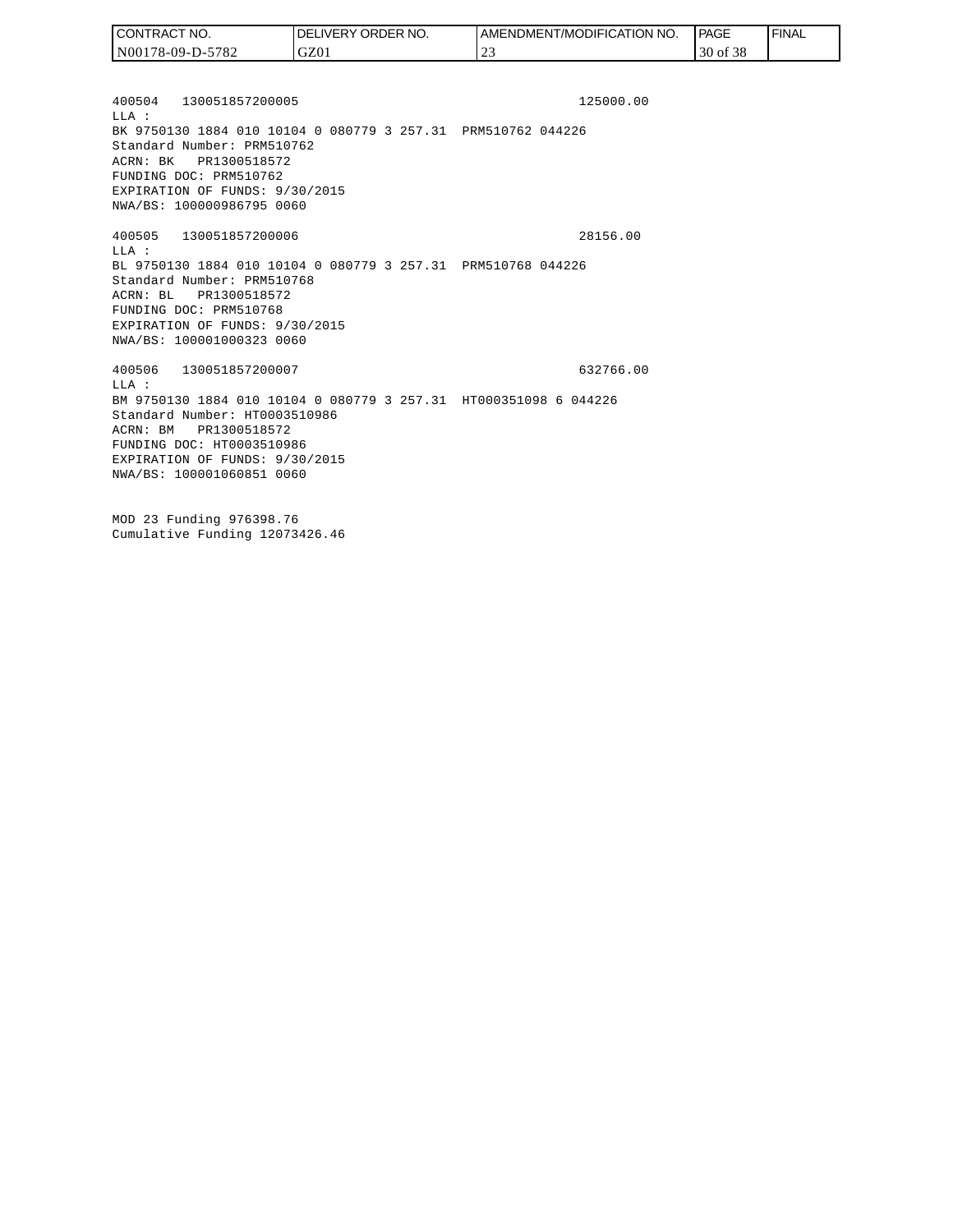| I CONTRACT NO.           | NO.<br>ORDER <sup>'</sup><br><b>DELIVERY</b> | AMENDMENT/MODIFICATION NO. | PAGE     | 'FINAL |
|--------------------------|----------------------------------------------|----------------------------|----------|--------|
| N00178-09-D-5<br>$-5782$ | GZ0 <sub>1</sub>                             | ب سے                       | 0Ī<br>20 |        |

## **SECTION H SPECIAL CONTRACT REQUIREMENTS**

#### 5252.232-9206 SEGREGATION OF COSTS (DEC 2003)

(a) The Contractor agrees to segregate costs incurred under this task order at the lowest level of performance, either task or subtask, rather than on a total task order basis, and to submit invoices reflecting costs incurred at that level. Invoices shall contain summaries of work charged during the period covered, as well as overall cumulative summaries by labor category for all work invoiced to date (if applicable), by line item, task or subtask.

(b) Where multiple lines of accounting are present, the ACRN preceding the accounting citation will be found in Section B and/or Section G. Payment of Contractor invoices shall be accomplished only by charging the ACRN that corresponds to the work invoiced.

(c) Except when payment requests are submitted electronically as specified in the clause at DFARS 252.232-7003, Electronic Submission of Payment Requests, one copy of each invoice or voucher will be provided, at the time of submission to DCAA, to the Task Order Manager.

#### H-350 REIMBURSEMENT OF TRAVEL COSTS (NOV 2005)

(a) Contractor Request and Government Approval of Travel

Any travel under this contract must be specifically requested in writing, by the contractor prior to incurring any travel costs. If this contract is a definite or indefinite delivery contract, then the written Government authorization will be by task/delivery orders issued by the Ordering Officer or by a modification to an issued task/delivery order. If this contract is not a definite or indefinite delivery contract, then the written Government authorization will be by written notice of approval from the Contracting Officer's Representative (COR). The request shall include as a minimum, the following:

- (1) Contract number
- (2) Date, time, and place of proposed travel
- (3) Purpose of travel and how it relates to the contract
- (4) Contractor's estimated cost of travel
- (5) Name(s) of individual(s) traveling and;
- (6) A breakdown of estimated travel and per diem charges.
- (b) General

(1) The costs for travel, subsistence, and lodging shall be reimbursed to the contractor only to the extent that it is necessary and authorized for performance of the work under this contract. The costs for travel, subsistence, and lodging shall be reimbursed to the contractor in accordance with the Federal Acquisition Regulation (FAR) 31.205-46, which is incorporated by reference into this contract. As specified in FAR 31.205-46(a) (2), reimbursement for the costs incurred for lodging, meals and incidental expenses (as defined in the travel regulations cited subparagraphs  $(b)(1)(i)$  through  $(b)(1)(iii)$  below) shall be considered to be reasonable and allowable only to the extent that they do not exceed on a daily basis the maximum per diem rates in effect at the time of travel as set forth in the following:

(i) Federal Travel Regulation prescribed by the General Services Administration for travel in the contiguous 48 United States;

(ii) Joint Travel Regulation, Volume 2, DoD Civilian Personnel, Appendix A, prescribed by the Department of Defense for travel in Alaska, Hawaii, The Commonwealth of Puerto Rico, and the territories and possessions of the United States; or

(iii) Standardized Regulations, (Government Civilians, Foreign Areas), Section 925, "Maximum Travel Per Diem Allowances in Foreign Areas" prescribed by the Department of State, for travel in areas not covered in the travel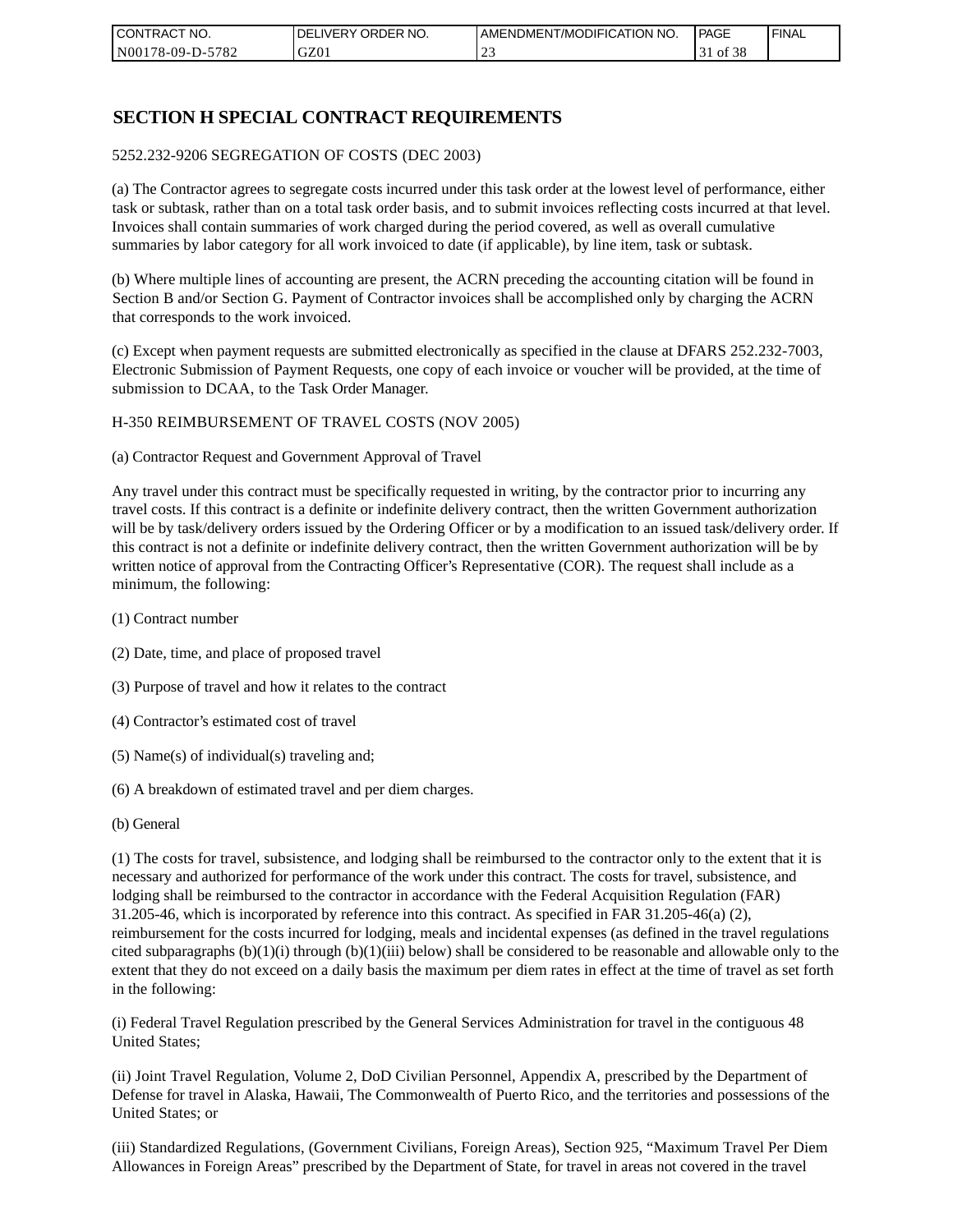| <b>I CONTRACT NO.</b> | ' ORDER NO.<br><b>DELIVERY</b> | I AMENDMENT/MODIFICATION NO. | <b>PAGE</b> | <b>I FINAL</b> |
|-----------------------|--------------------------------|------------------------------|-------------|----------------|
| N00178-09-D-5782      | GZ0 <sub>1</sub>               | <u>_</u>                     | of 38       |                |

regulations cited in subparagraphs  $(b)(1)(i)$  and  $(b)(1)(ii)$  above.

(2) Personnel in travel status from and to the contractor's place of business and designated work site or vice versa, shall be considered to be performing work under the contract, and contractor shall bill such travel time at the straight (regular) time rate; however, such billing shall not exceed eight hours per person for any one person while in travel status during one calendar day.

(c) Per Diem

(1) The contractor shall not be paid per diem for contractor personnel who reside in the metropolitan area in which the tasks are being performed. Per diem shall not be paid on services performed at contractor's home facility and at any facility required by the contract, or at any location within a radius of 50 miles from the contractor's home facility and any facility required by this contract.

(2) Costs for subsistence and lodging shall be paid to the contractor only to the extent that overnight stay is necessary and authorized in writing by the Government for performance of the work under this contract per paragraph (a). When authorized, per diem shall be paid by the contractor to its employees at a rate not to exceed the rate specified in the travel regulations cited in FAR 31.205-46(a)(2) and authorized in writing by the Government. The authorized per diem rate shall be the same as the prevailing locality per diem rate.

(3) Reimbursement to the contractor for per diem shall be limited to payments to employees not to exceed the authorized per diem and as authorized in writing by the Government per paragraph (a). Fractional parts of a day shall be payable on a prorated basis for purposes of billing for per diem charges attributed to subsistence on days of travel. The departure day from the Permanent Duty Station (PDS) and return day to the PDS shall be 75% of the applicable per diem rate. The contractor shall retain supporting documentation for per diem paid to employees as evidence of actual payments, as required by the FAR 52.216-7 "Allowable Cost and Payment" clause of the contract.

#### (d) Transportation

(1) The contractor shall be paid on the basis of actual amounts paid to the extent that such transportation is necessary for the performance of work under the contract and is authorized in writing by the Government per paragraph (a).

(2) The contractor agrees, in the performance of necessary travel, to use the lowest cost mode commensurate with the requirements of the mission and in accordance with good traffic management principles. When it is necessary to use air or rail travel, the contractor agrees to use coach, tourist class or similar accommodations to the extent consistent with the successful and economical accomplishment of the mission for which the travel is being performed. Documentation must be provided to substantiate non-availability of coach or tourist if business or first class is proposed to accomplish travel requirements.

(3) When transportation by privately owned conveyance (POC) is authorized, the contractor shall be paid on a mileage basis not to exceed the applicable Government transportation rate specified in the travel regulations cited in FAR 31.205-46(a)(2) and is authorized in writing by the Government per paragraph (a).

(4) When transportation by privately owned (motor) vehicle (POV) is authorized, required travel of contractor personnel, that is not commuting travel, may be paid to the extent that it exceeds the normal commuting mileage of such employee. When an employee's POV is used for travel between an employee's residence or the Permanent Duty Station and one or more alternate work sites within the local area, the employee shall be paid mileage for the distance that exceeds the employee's commuting distance.

(5) When transportation by a rental automobile, other special conveyance or public conveyance is authorized, the contractor shall be paid the rental and/or hiring charge and operating expenses incurred on official business (if not included in the rental or hiring charge). When the operating expenses are included in the rental or hiring charge, there should be a record of those expenses available to submit with the receipt. Examples of such operating expenses include: hiring charge (bus, streetcar or subway fares), gasoline and oil, parking, and tunnel tolls.

#### (6) Definitions:

(i) "Permanent Duty Station" (PDS) is the location of the employee's permanent work assignment (i.e., the building or other place where the employee regularly reports for work.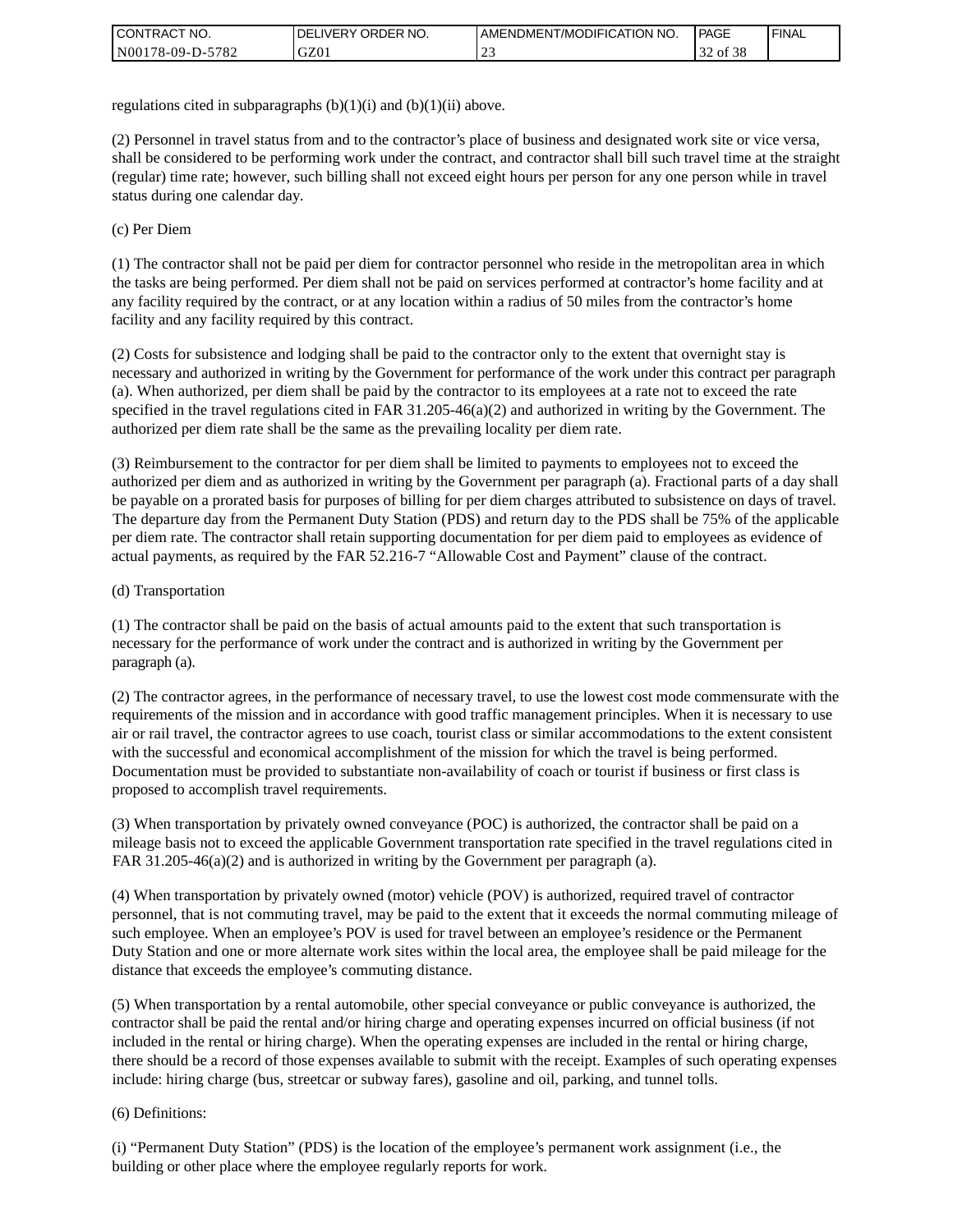| CONTRACT<br>CT NO.                                    | <b>ORDER</b><br>NO.<br><b>DELIVERY</b> | I AMENDMENT/MODIFICATION NO. | PAGE  | <b>I FINAL</b> |
|-------------------------------------------------------|----------------------------------------|------------------------------|-------|----------------|
| $-5782$<br>N <sub>001</sub><br>*78-09-D- <sub>~</sub> | GZ01                                   | <u>_</u>                     | of 38 |                |

(ii) "Privately Owned Conveyance" (POC) is any transportation mode used for the movement of persons from place to place, other than a Government conveyance or common carrier, including a conveyance loaned for a charge to, or rented at personal expense by, an employee for transportation while on travel when such rental conveyance has not been authorized/approved as a Special Conveyance.

(iii) "Privately Owned (Motor) Vehicle (POV)" is any motor vehicle (including an automobile, light truck, van or pickup truck) owned by, or on a long-term lease (12 or more months) to, an employee or that employee's dependent for the primary purpose of providing personal transportation, that:

(a) is self-propelled and licensed to travel on the public highways;

(b) is designed to carry passengers or goods; and

(c) has four or more wheels or is a motorcycle or moped.

(iv) "Special Conveyance" is commercially rented or hired vehicles other than a POC and other than those owned or under contract to an agency.

(v) "Public Conveyance" is local public transportation (e.g., bus, streetcar, subway, etc) or taxicab.

(iv) "Residence" is the fixed or permanent domicile of a person that can be reasonably justified as a bona fide residence.

EXAMPLE 1: Employee's one way commuting distance to regular place of work is 7 miles. Employee drives from residence to an alternate work site, a distance of 18 miles. Upon completion of work, employee returns to residence, a distance of 18 miles.

In this case, the employee is entitled to be reimbursed for the distance that exceeds the normal round trip commuting distance (14 miles). The employee is reimbursed for 22 miles (18 + 18 - 14 = 22).

EXAMPLE 2: Employee's one way commuting distance to regular place of work is 15 miles. Employee drives from residence to an alternate work site, a distance of 5 miles. Upon completion of work, employee returns to residence, a distance of 5 miles.

In this case, the employee is not entitled to be reimbursed for the travel performed (10 miles), since the distance traveled is less than the commuting distance (30 miles) to the regular place of work.

EXAMPLE 3: Employee's one way commuting distance to regular place of work is 15 miles. Employee drives to regular place of work. Employee is required to travel to an alternate work site, a distance of 30 miles. Upon completion of work, employee returns to residence, a distance of 15 miles.

In this case, the employee is entitled to be reimbursed for the distance that exceeds the normal round trip commuting distance (30 miles). The employee is reimbursed for 30 miles  $(15 + 30 + 15 - 30 = 30)$ .

EXAMPLE 4: Employee's one way commuting distance to regular place of work is 12 miles. In the morning the employee drives to an alternate work site (45 miles). In the afternoon the employee returns to the regular place of work (67 miles). After completion of work, employee returns to residence, a distance of 12 miles.

In this case, the employee is entitled to be reimbursed for the distance that exceeds the normal round trip commuting distance (24 miles). The employee is reimbursed for 100 miles  $(45 + 67 + 12 - 24 = 100)$ .

EXAMPLE 5: Employee's one way commuting distance to regular place of work is 35 miles. Employee drives to the regular place of work (35 miles). Later, the employee drives to alternate work site #1 (50 miles) and then to alternate work site #2 (25 miles). Employee then drives to residence (10 miles).

In this case, the employee is entitled to be reimbursed for the distance that exceeds the normal commuting distance (70 miles). The employee is reimbursed for 50 miles  $(35 + 50 + 25 + 10 - 70 = 50)$ .

EXAMPLE 6: Employee's one way commuting distance to regular place of work is 20 miles. Employee drives to the regular place of work (20 miles). Later, the employee drives to alternate work site #1 (10 miles) and then to alternate work site #2 (5 miles). Employee then drives to residence (2 miles).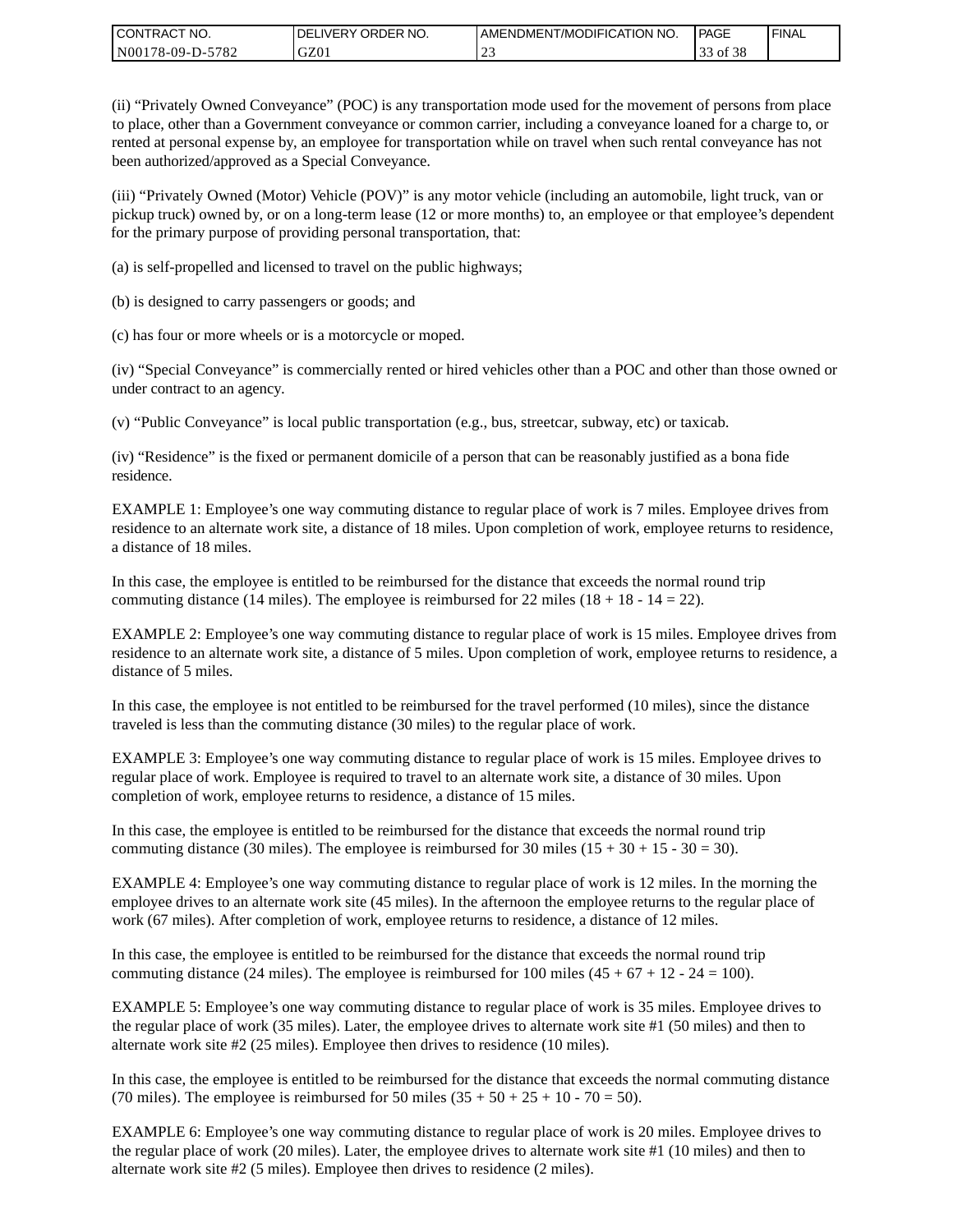| <b>I CONTRACT NO.</b>               | NO.<br>DELIVERY ORDER | AMENDMENT/MODIFICATION NO. | PAGE              | <b>I FINAL</b> |
|-------------------------------------|-----------------------|----------------------------|-------------------|----------------|
| 5782<br>N001<br>78-09-E<br>$D^{-r}$ | GZ01                  | ب سے                       | ΟĪ<br>14<br>- O C |                |

In this case, the employee is not entitled to be reimbursed for the travel performed (37 miles), since the distance traveled is less than the commuting distance (40 miles) to the regular place of work.

#### H-355 CONTRACTOR IDENTIFICATION (DEC 1999)

(a) Contractor employees must be clearly identifiable while on Government property by wearing appropriate badges.

(b) Contractor employees are required to clearly identify themselves and the company they work for whenever making contact with Government personnel by telephone or other electronic means.

H-359 LIMITED RELEASE OF CONTRACTOR CONFIDENTIAL BUSINESS INFORMATION (CBI) (NOV 2003)

#### (a) Definition.

"Confidential business information," as used in this clause, is defined as all forms and types of financial, business, scientific, technical, economic, or engineering information, including patterns, plans, compilations, program devices, formulas, designs, prototypes, methods, techniques, processes, procedures, programs, or codes, whether tangible or intangible, and whether or how stored, compiled, or memorialized physically, electronically, graphically, photographically, or in writing if -- (1) the owner thereof has taken reasonable measures to keep such information secret, and (2) the information derives independent economic value, actual or potential from not being generally known to, and not being readily ascertainable through proper means by, the public. Confidential business information may include technical data as that term is defined in DFARS  $\S$ § 252.227-7013(a)(14),  $252.227-7015(a)(4)$ , and  $252.227-7018(a)(19)$ . It may also include computer software as that term is defined in DFARS §§ 252.227-7014(a)(4) and 252.227-7018(a)(4).

(b) The Space and Naval Warfare Systems Command (SPAWAR) may release to individuals employed by SPAWAR support contractors and their subcontractors confidential business information submitted by the contractor or its subcontractors pursuant to the provisions of this contract. Business information that would ordinarily be entitled to confidential treatment may be included in the information released to these individuals. Accordingly, by submission of a proposal or execution of this contract, the offeror or contractor and its subcontractors consent to a limited release of its confidential business information.

(c) Circumstances where SPAWAR may release the contractor's or subcontractors' confidential business information include the following:

(1) To other SPAWAR contractors and subcontractors, and their employees tasked with assisting SPAWAR in handling and processing information and documents in the administration of SPAWAR contracts, such as file room management and contract closeout.

(2) To SPAWAR contractors and subcontractors, and their employees tasked with assisting SPAWAR in accounting support services, including access to cost-reimbursement vouchers.

(3) To SPAWAR contractors and subcontractors, and their employees tasked with assisting SPAWAR in crafting performance work statements, assisting with the evaluation of task order cost/technical proposals and assembling performance metrics information.

(d) SPAWAR recognizes its obligation to protect the contractor and its subcontractors from competitive harm that could result from the release of such information. SPAWAR will permit the limited release of confidential business information under paragraphs  $(c)(1)$ ,  $(c)(2)$  and  $(c)(3)$  only under the following conditions:

(1) SPAWAR determines that access is required by other SPAWAR contractors and their subcontractors to perform the tasks described in paragraphs  $(c)(1)$ ,  $(c)(2)$  and  $(c)(3)$ ,

(2) Access to confidential business information is restricted to individuals with a bona fide need to possess,

(3) Contractors, their subcontractors, and their employees who are granted access to confidential business information have signed an appropriate non-disclosure agreement requiring them to provide the same level of protection to confidential business information that would be provided by SPAWAR employees,

(4) Contractors and their subcontractors having access to confidential business information have agreed under their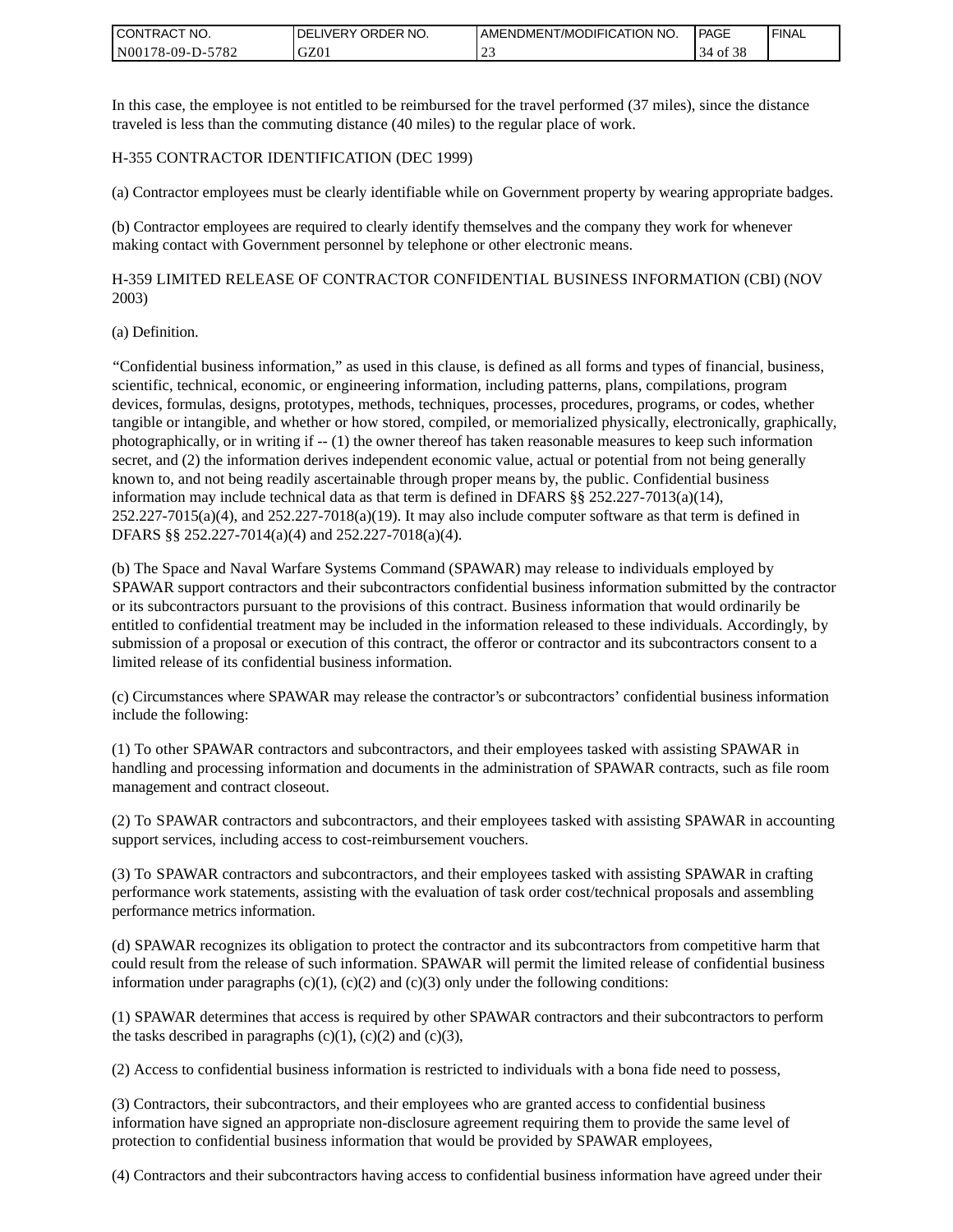| I CONTRACT NO.   | <b>IDELIVERY ORDER NO.</b> | AMENDMENT/MODIFICATION NO. | PAGE              | 'FINAL |
|------------------|----------------------------|----------------------------|-------------------|--------|
| N00178-09-D-5782 | GZ01                       | <u>_</u>                   | ⊖ot<br>-20<br>ر ر |        |

contract or a separate corporate non-disclosure agreement to provide the same level of protection to confidential business information that would be provided by SPAWAR employees, and

(5) SPAWAR contractors and their subcontractors performing the tasks described in paragraphs  $(c)(1)$ ,  $(c)(2)$  or  $(c)(3)$ have agreed under their contract or a separate non-disclosure agreement to not use confidential business information for any purpose other than performing the tasks described in paragraphs  $(c)(1)$ ,  $(c)(2)$  and  $(c)(3)$ .

(e) SPAWAR's responsibilities under the Freedom of Information Act are not affected by this clause.

(f) If SPAWAR satisfies the conditions listed in paragraph (d), the contractor and its subcontractors agree to indemnify and hold harmless the Government, its agents, and employees from every claim or liability, including attorneys fees, court costs, and expenses, arising out of, or in any way related to, the misuse or unauthorized modification, reproduction, release, display, or disclosure of confidential business information provided by the contractor to the Government.

(g) The contractor agrees to include, and require inclusion of, this clause in all subcontracts at any tier that requires the furnishing of confidential business information.

#### ORGANIZATIONAL CONFLICT OF INTEREST (NAVSEA) (JUL 2000) (RESTATED FROM BASIC CONTRACT)

(a) "Organizational Conflict of Interest" means that because of other activities or relationships with other persons, a person is unable or potentially unable to render impartial assistance or advice to the Government, or the person's objectivity in performing the contract work is or might be otherwise impaired, or a person has an unfair competitive advantage. "Person" as used herein includes Corporations, Partnerships, Joint Ventures, and other business enterprises.

(b) The Contractor warrants that to the best of its knowledge and belief, and except as otherwise set forth in the contract, the Contractor does not have any organizational conflict of interest(s) as defined in paragraph (a).

(c) It is recognized that the effort to be performed by the Contractor under this contract may create a potential organizational conflict of interest on the instant contract or on a future acquisition. In order to avoid this potential conflict of interest, and at the same time to avoid prejudicing the best interest of the Government, the right of the Contractor to participate in future procurement of equipment and/or services that are the subject of any work under this contract shall be limited as described below in accordance with the requirements of FAR 9.5.

(d) (1) The Contractor agrees that it shall not release, disclose, or use in any way that would permit or result in disclosure to any party outside the Government any information provided to the Contractor by the Government during or as a result of performance of this contract. Such information includes, but is not limited to, information submitted to the Government on a confidential basis by other persons. Further, the prohibition against release of Government provided information extends to cover such information whether or not in its original form, e.g., where the information has been included in Contractor generated work or where it is discernible from materials incorporating or based upon such information. This prohibition shall not expire after a given period of time.

(2) The Contractor agrees that it shall not release, disclose, or use in any way that would permit or result in disclosure to any party outside the Government any information generated or derived during or as a result of performance of this contract. This prohibition shall expire after a period of three years after completion of performance of this contract.

(3) The prohibitions contained in subparagraphs  $(d)(1)$  and  $(d)(2)$  shall apply with equal force to any affiliate of the Contractor, any subcontractor, consultant, or employee of the Contractor, any joint venture involving the Contractor, any entity into or with which it may merge or affiliate, or any successor or assign of the Contractor. The terms of paragraph (f) of this Special Contract Requirement relating to notification shall apply to any release of information in contravention of this paragraph (d).

(e) The Contractor further agrees that, during the performance of this contract and for a period of three years after completion of performance of this contract, the Contractor, any affiliate of the Contractor, any subcontractor, consultant, or employee of the Contractor, any joint venture involving the Contractor, any entity into or with which it may subsequently merge or affiliate, or any other successor or assign of the Contractor, shall not furnish to the United States Government, either as a prime contractor or as a subcontractor, or as a consultant to a prime contractor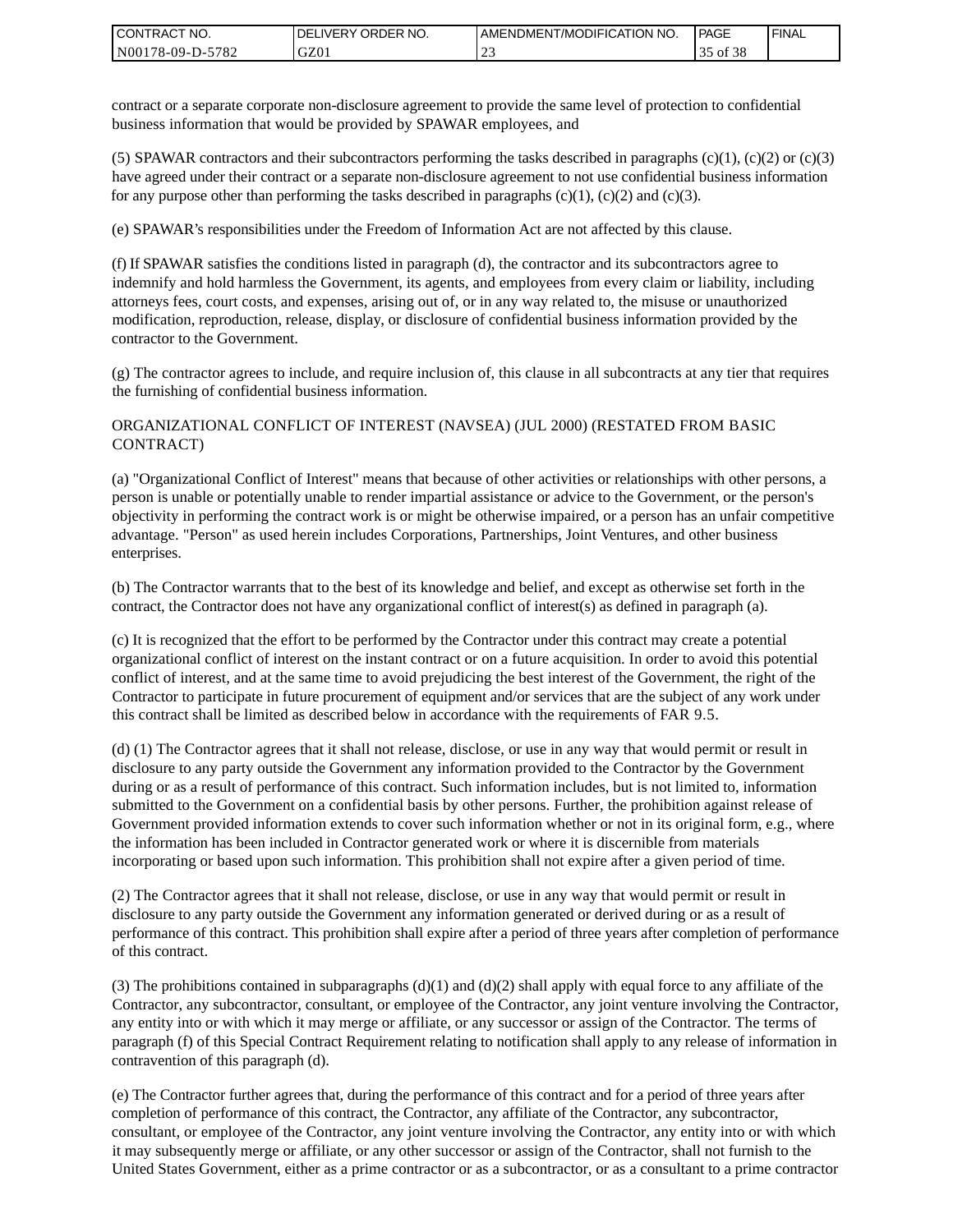| I CONTRACT NO.             | NO.<br>' ORDER<br><b>DELIVERY</b> | AMENDMENT/MODIFICATION NO. | PAGE                            | ' FINAL |
|----------------------------|-----------------------------------|----------------------------|---------------------------------|---------|
| $-5782$<br>  N00178-09-D-5 | GZ01                              |                            | $c \wedge c$<br>-38<br>ОI<br>36 |         |

or subcontractor, any system, component or services which is the subject of the work to be performed under this contract. This exclusion does not apply to any recompetition for those systems, components or services furnished pursuant to this contract. As provided in FAR 9.505-2, if the Government procures the system, component, or services on the basis of work statements growing out of the effort performed under this contract, from a source other than the contractor, subcontractor, affiliate, or assign of either, during the course of performance of this contract or before the three year period following completion of this contract has lapsed, the Contractor may, with the authorization of the SeaPort/Task Order Contracting Officer, participate in a subsequent procurement for the same system, component, or service. In other words, the Contractor may be authorized to compete for procurement(s) for systems, components or services subsequent to an intervening procurement.

(f) The Contractor agrees that, if after award, it discovers an actual or potential organizational conflict of interest, it shall make immediate and full disclosure in writing to the SeaPort/Task Order Contracting Officer. The notification shall include a description of the actual or potential organizational conflict of interest, a description of the action which the Contractor has taken or proposes to take to avoid, mitigate, or neutralize the conflict, and any other relevant information that would assist the SeaPort/Task Order Contracting Officer in making a determination on this matter. Notwithstanding this notification, the Government may terminate the contract/Task Orders for the convenience of the Government if determined to be in the best interest of the Government.

(g) Notwithstanding paragraph (f) above, if the Contractor was aware, or should have been aware, of an organizational conflict of interest prior to the award of this contract or becomes, or should become, aware of an organizational conflict of interest after award of this contract and does not make an immediate and full disclosure in writing to the SeaPort/Task Order Contracting Officer, the Government may terminate this contract/task orders for default.

(h) If the Contractor takes any action prohibited by this requirement or fails to take action required by this requirement, the Government may terminate this contract for default.

(i) The SeaPort/Task Order's Contracting Officer's decision as to the existence or nonexistence of an actual or potential organizational conflict of interest shall be final.

(j) Nothing in this requirement is intended to prohibit or preclude the Contractor from marketing or selling to the United States Government its product lines in existence on the effective date of this contract; nor, shall this requirement preclude the Contractor from participating in any research and development or delivering any design development model or prototype of any such equipment. Additionally, sale of catalog or standard commercial items are exempt from this requirement.

(k) The Contractor shall promptly notify the Contracting Officer, in writing, if it has been tasked to evaluate or advise the Government concerning its own products or activities or those of a competitor in order to ensure proper safeguards exist to guarantee objectivity and to protect the Government's interest.

(l) The Contractor shall include this requirement in subcontracts of any tier which involve access to information or situations/conditions covered by the preceding paragraphs, substituting "subcontractor" for "contractor" where appropriate.

(m) The rights and remedies described herein shall not be exclusive and are in addition to other rights and remedies provided by law or elsewhere included in the basic contract or this task order.

(n) Compliance with this requirement is a material requirement of the basic contract and this task order.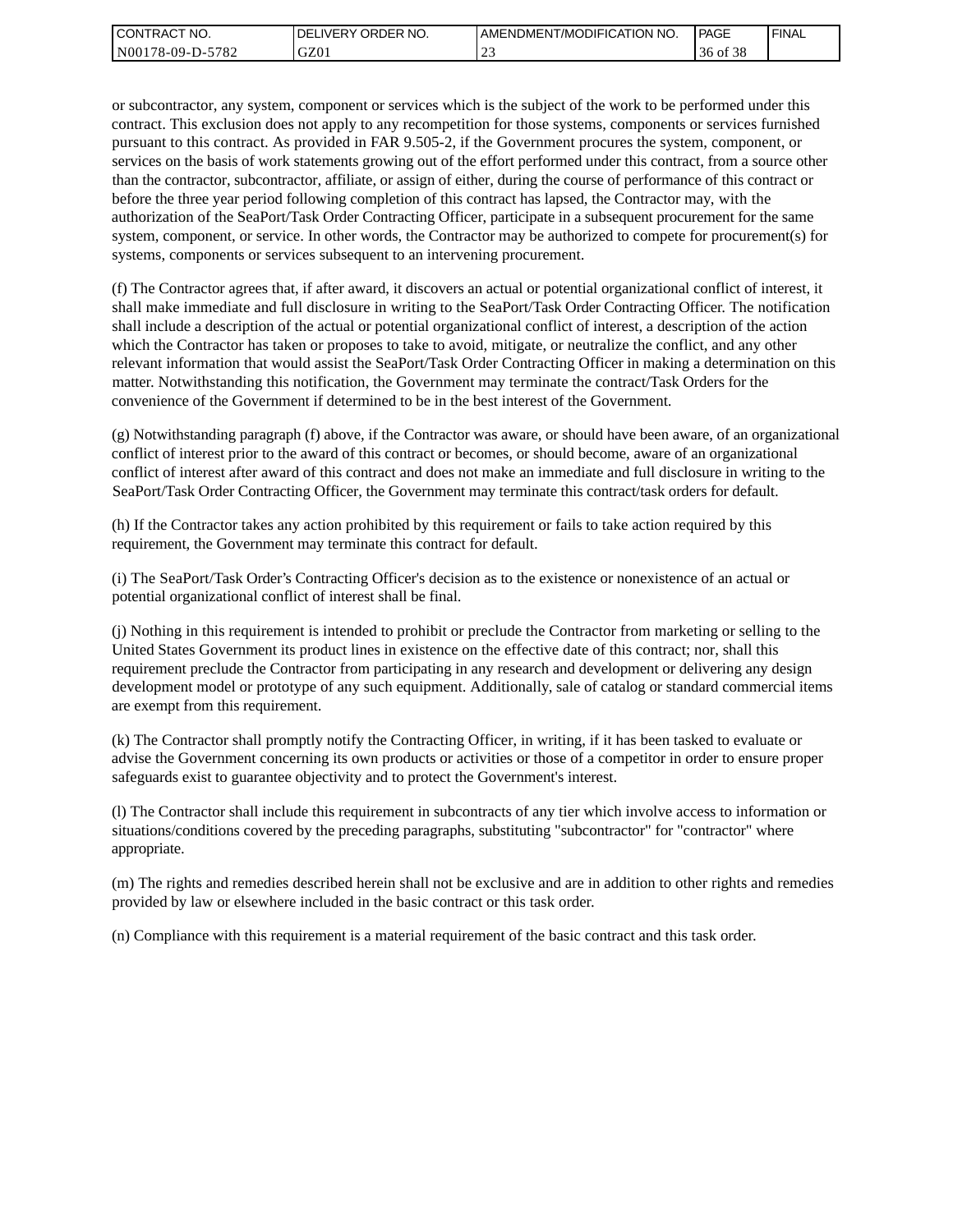| CONTRACT NO.     | `NO.<br>DELIVERY ORDER | AMENDMENT/MODIFICATION<br>' NO. | <b>PAGE</b>        | 'FINAL |
|------------------|------------------------|---------------------------------|--------------------|--------|
| N00178-09-D-5782 | GZ01                   | <u>_</u>                        | ں م<br>- OI<br>.JO |        |

# **SECTION I CONTRACT CLAUSES**

52.217-9 OPTION TO EXTEND THE TERM OF THE CONTRACT (MAR 2000)

(a) The Government may extend the term of this task order by written notice to the Contractor on or before the expiration of the task order; provided, that the Government gives the Contractor a preliminary written notice of its intent to extend at least 60 days before the task order expires. The preliminary notice does not commit the Government to an extension.

(b) If the Government exercises this option, the extended task order shall be considered to include this option clause.

(c) The total duration of this task order, including the exercise of any options under this clause, shall not exceed five years.

#### 52.219-14 LIMITATIONS OF SUBCONTRACTING (DEC 1996)

Authorized subcontractors:

Nortel Government Solutions, Inc

Mandex, Inc.

Planned Systems International, Inc.

Dependable global Solutions, Inc

Cyber Squared, Inc.